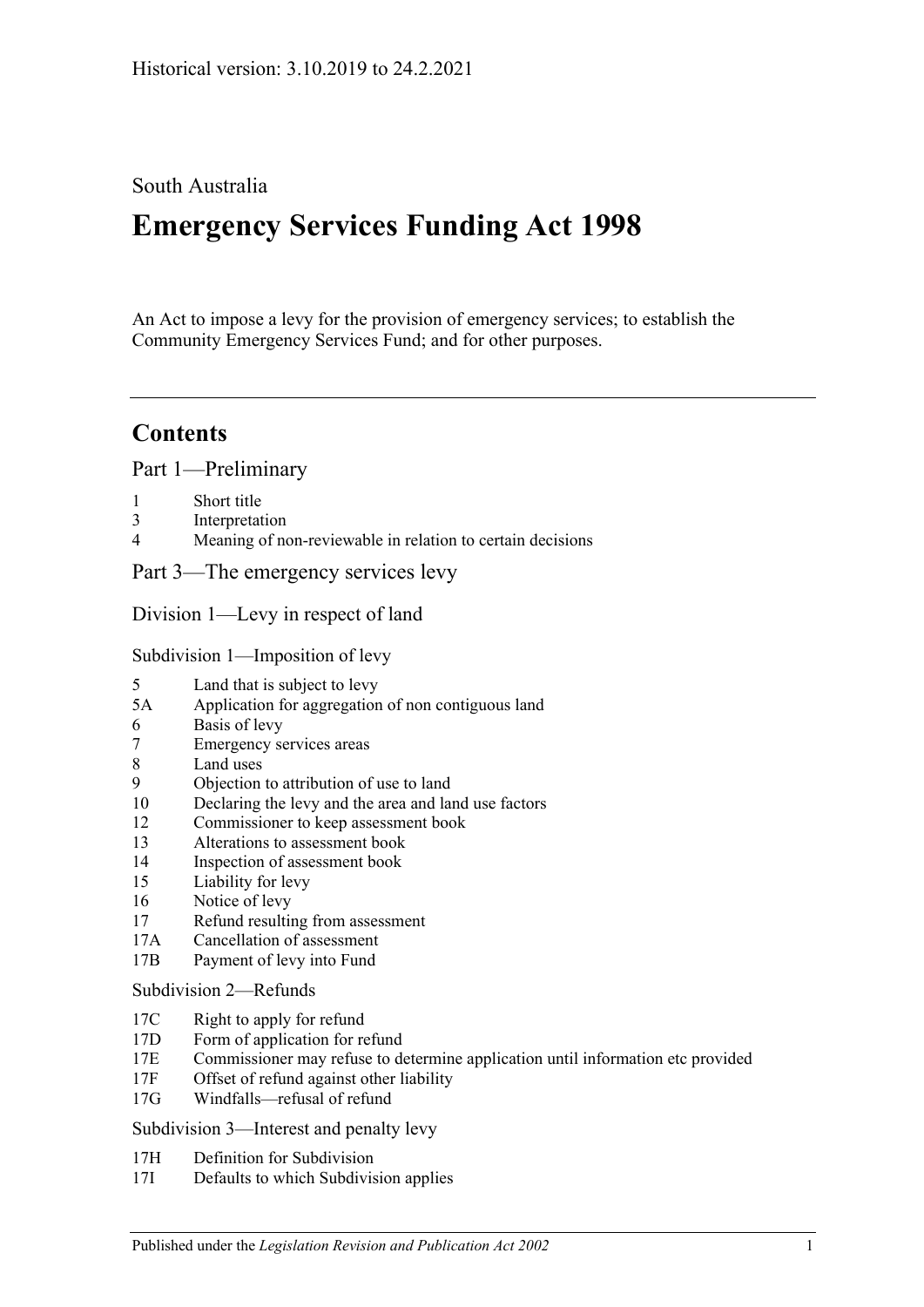- 17J [Interest](#page-14-5)
- 17K [Penalty levy](#page-15-0)
- 17L [Amount of penalty levy](#page-15-1)
- 17M [Notification of penalty levy and interest and time for payment](#page-16-0)

[Subdivision 4—Collection of levy](#page-16-1)

- 17N [Definition for Subdivision](#page-16-2)
- 17O [Recovery of levy as debt](#page-16-3)
- 17P [Joint and several liability](#page-16-4)
- 17Q [Collection of levy from third parties](#page-16-5)
- 17R [Duties of agents, trustees etc](#page-17-0)
- 18 [Levy first charge on land](#page-18-0)
- 20 [Sale of land for non-payment of levy](#page-18-1)
- 21 [Recovery of levy not affected by objection or review](#page-19-0)
- 22 [Arrangements for payment of levy](#page-20-0)
- 22A [Decisions non-reviewable](#page-20-1)
- 22B [No statute of limitation to apply](#page-20-2)

[Subdivision 5—Investigation](#page-20-3)

- 22C [Power to require information, instruments or records or attendance for examination](#page-20-4)
- 22D [Powers of entry and inspection](#page-21-0)
- 22E [Use and inspection of instruments or records produced or seized](#page-22-0)
- 22F [Self-incrimination](#page-22-1)
- 22G [Hindering or obstructing authorised officers etc](#page-22-2)
- [Subdivision 6—Secrecy](#page-23-0)
- 22H [Relevant persons](#page-23-1)
- 22I [Prohibition of certain disclosures by relevant persons](#page-23-2)
- 22J [Permitted disclosure in particular circumstances or to particular persons](#page-23-3)
- 22K [Permitted disclosures of general nature](#page-23-4)
- 22L [Prohibition of disclosures by other persons](#page-23-5)
- 22M [Restriction on power of courts to require disclosure](#page-24-0)

#### [Division 2—Levy in respect of vehicles and vessels](#page-24-1)

- 23 [Liability for levy](#page-24-2)
- 24 [Declaring the amount of the levy](#page-24-3)
- 25 [Exemption by Minister](#page-25-0)
- 26 [Objection to classification of vehicle](#page-25-1)
- 27 [Payment of levy into Fund](#page-26-0)

## [Part 4—The Community Emergency Services Fund](#page-26-1)

- 28 [The Community Emergency Services Fund](#page-26-2)
- 29 [Investment of the Fund](#page-27-0)
- 30 [Accounts](#page-27-1)

## [Part 5—Miscellaneous](#page-27-2)

- 31 [Delegation](#page-27-3)
- 31A [Evidence](#page-28-0)
- 32 [Service of notices](#page-28-1)
- 33 [Remission of levies by regulation](#page-29-0)
- 33A [Recouping money lost on aggregation of non contiguous land](#page-29-1)
- 34 [Regulations](#page-29-2)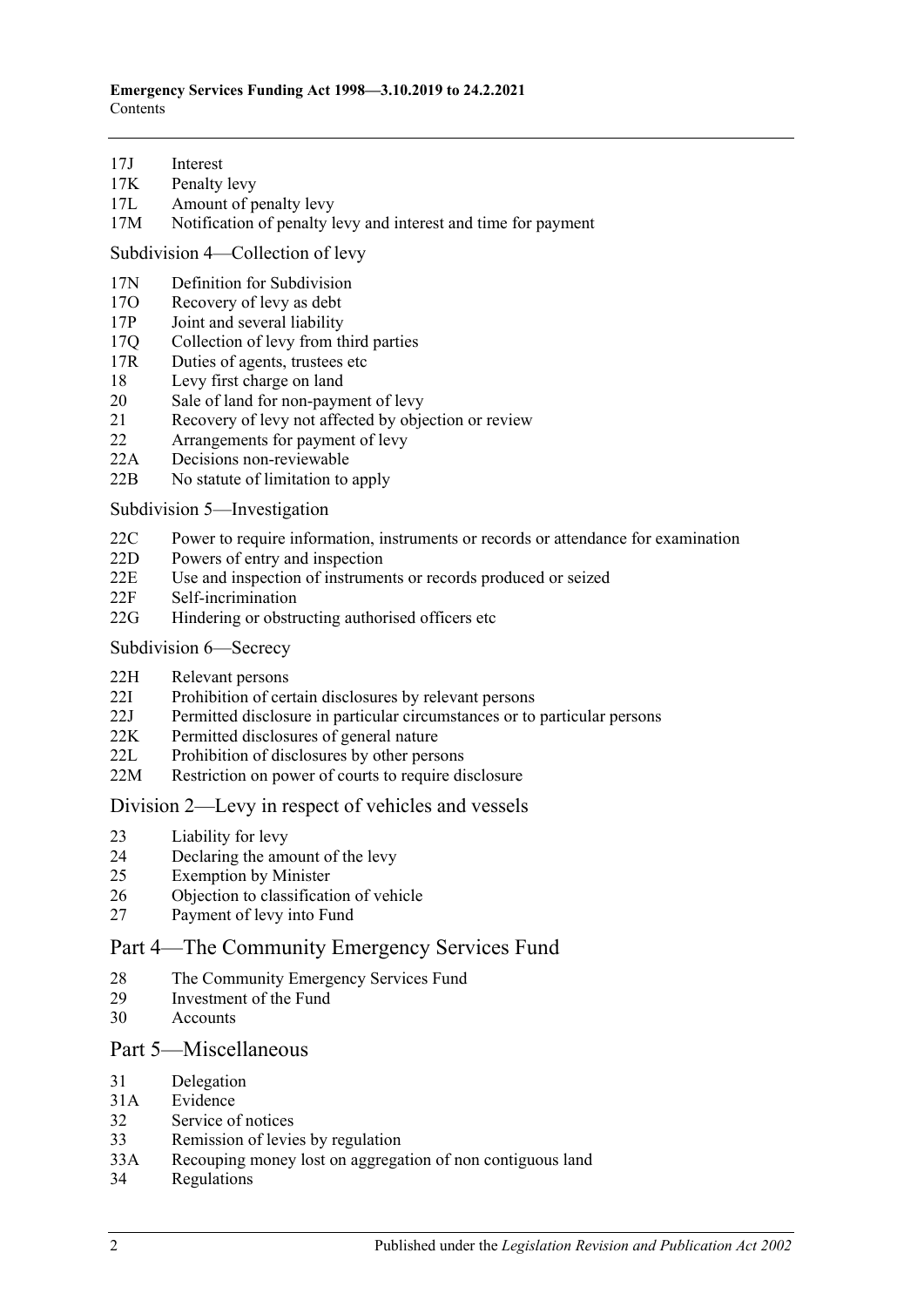## [Schedule 1—Emergency services areas](#page-29-3)

- 1 [Greater Adelaide](#page-29-4)
- 2 [Regional Area 1](#page-30-0)

## [Schedule 2—Transitional provisions](#page-31-0)

- 4 [Reimbursement by insurers to policy holders](#page-31-1)
- 4A [Report on changes to insurance premiums](#page-31-2)
- 5 [The Emergency Services Funding Transitional Advisory Committee](#page-31-3)
- 6 [Crown to be taken to be owner of certain land](#page-32-0)

[Legislative history](#page-34-0)

## <span id="page-2-0"></span>**The Parliament of South Australia enacts as follows:**

## **Part 1—Preliminary**

## <span id="page-2-1"></span>**1—Short title**

This Act may be cited as the *Emergency Services Funding Act 1998*.

## <span id="page-2-5"></span><span id="page-2-2"></span>**3—Interpretation**

(1) In this Act, unless the contrary intention appears—

*the area factor* means the factor for each of the emergency services areas declared by notice under [section](#page-9-0) 10;

*authorised officer* means a person who is an authorised officer for the purposes of the taxation laws under the *[Taxation Administration Act](http://www.legislation.sa.gov.au/index.aspx?action=legref&type=act&legtitle=Taxation%20Administration%20Act%201996) 1996*;

*Commissioner* means the person appointed or acting as the Commissioner of State Taxation, and includes a person appointed or acting as a Deputy Commissioner of State Taxation (see Part 9 of the *[Taxation Administration Act](http://www.legislation.sa.gov.au/index.aspx?action=legref&type=act&legtitle=Taxation%20Administration%20Act%201996) 1996*);

*contiguous land*—see [subsections](#page-4-5) (2) and [\(3\);](#page-4-6)

<span id="page-2-3"></span>*emergency service* means—

- (a) a service of the kind provided by—
	- (i) the South Australian Country Fire Service;
	- (ii) the South Australian Metropolitan Fire Service;
	- (iii) the South Australian State Emergency Service;
	- (iv) Surf Life Saving South Australia Inc.;
	- (v) a body or organisation that is a member of Volunteer Marine Rescue S.A. Incorporated; or
- <span id="page-2-4"></span>(b) a service provided by the South Australian Police Department—
	- (i) of a kind referred to in [paragraph](#page-2-3) (a); or
	- (ii) to assist a body or organisation referred to in [paragraph](#page-2-3) (a) in providing such a service; or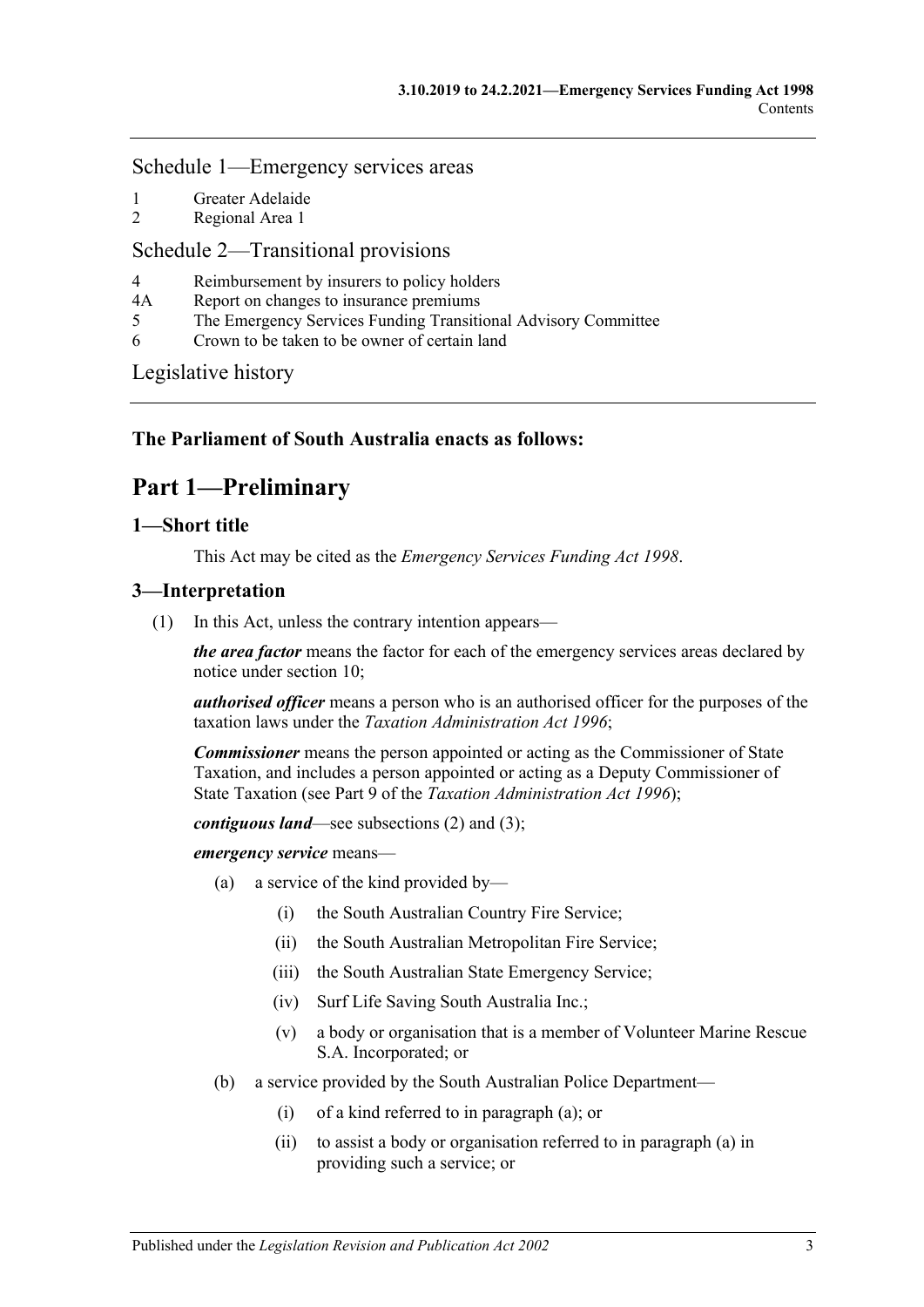(c) a service or other activity incidental or related to a service of a kind referred to in [paragraphs](#page-2-3) (a) or [\(b\);](#page-2-4)

*emergency services area* means an area prescribed by or under [section](#page-7-0) 7;

*the Fund* means the Community Emergency Services Fund established by this Act;

*the land use factor* means the factor for each of the land uses referred to in [section](#page-7-2) 8(1) declared by notice under [section](#page-9-0) 10;

*Motor Accident Commission* means the Motor Accident Commission continued in existence by the *[Motor Accident Commission Act](http://www.legislation.sa.gov.au/index.aspx?action=legref&type=act&legtitle=Motor%20Accident%20Commission%20Act%201992) 1992*;

*motor vehicle* means a motor vehicle that is required to be registered under the *[Motor](http://www.legislation.sa.gov.au/index.aspx?action=legref&type=act&legtitle=Motor%20Vehicles%20Act%201959)  [Vehicles Act](http://www.legislation.sa.gov.au/index.aspx?action=legref&type=act&legtitle=Motor%20Vehicles%20Act%201959) 1959*;

*non-reviewable decision*—see [section](#page-4-0) 4;

*owner* of land means—

- (a) where the land has been granted in fee simple—
	- (i) in the case of land that is subject to a life estate—the holder of the life estate;
	- (ii) in any other case—the holder of the estate in fee simple in the land;
- (b) in relation to dedicated land within the meaning of the *[Crown Lands Act](http://www.legislation.sa.gov.au/index.aspx?action=legref&type=act&legtitle=Crown%20Lands%20Act%201929) 1929* that has not been granted in fee simple but which is under the care, control and management of a Minister, body or other person—the Minister, body or other person;
- (c) in relation to land dedicated by or under any other Act being land that has not been granted in fee simple but which is under the care, control and management of a Minister, body or other person—the Minister, body or other person;
- <span id="page-3-1"></span>(d) where the land is unalienated land of the Crown—the Crown;
- <span id="page-3-0"></span>(e) where the land is held from the Crown under lease, licence or agreement to purchase—
	- (i) if the lease, licence or agreement confers a right to occupy the land—the person entitled to the right of occupation;
	- (ii) in any other case—the Crown,

and includes any person who has arrogated to himself or herself (whether lawfully or unlawfully) the rights of an owner of the land;

*Tribunal* means the South Australian Civil and Administrative Tribunal established under the *[South Australian Civil and Administrative Tribunal Act](http://www.legislation.sa.gov.au/index.aspx?action=legref&type=act&legtitle=South%20Australian%20Civil%20and%20Administrative%20Tribunal%20Act%202013) 2013*;

*vessel* means a vessel that is required to be registered under the *[Harbors and](http://www.legislation.sa.gov.au/index.aspx?action=legref&type=act&legtitle=Harbors%20and%20Navigation%20Act%201993)  [Navigation Act](http://www.legislation.sa.gov.au/index.aspx?action=legref&type=act&legtitle=Harbors%20and%20Navigation%20Act%201993) 1993*.

(1a) Where unalienated land of the Crown is held from the Crown under a licence, the ownership of the land for the purposes of this Act will be determined in accordance with [paragraph](#page-3-0) (e) of the definition of *owner* in [subsection](#page-2-5) (1) and not in accordance with [paragraph](#page-3-1) (d) of that definition.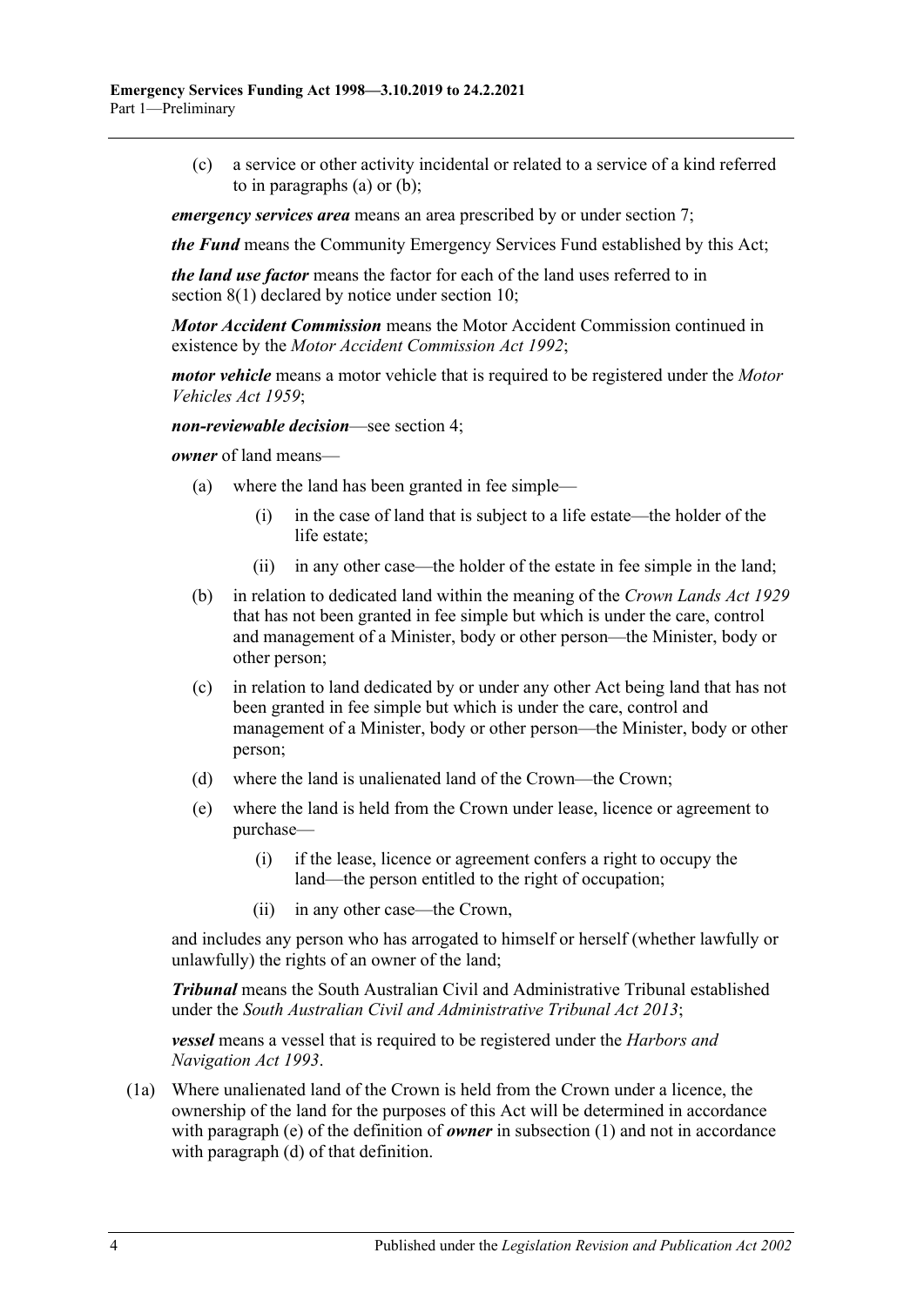- <span id="page-4-5"></span>(2) For the purposes of this Act, pieces of land will be taken to be contiguous if they abut one another at any point or if they are separated only by—
	- (a) a street, road, lane, footway, court, railway, thoroughfare or travelling stock route; or
	- (b) a reserve or other similar open space dedicated for public purposes.
- <span id="page-4-6"></span>(3) For the purposes of [subsection](#page-4-5) (2) pieces of land will be taken to be separated by intervening land if a line projected at right angles from any point on the boundary of one of them with the intervening land would intersect a boundary of the other with the intervening land.
- (4) A reference in this Act to the use of land is a reference to the predominant use of the land.

#### <span id="page-4-0"></span>**4—Meaning of non-reviewable in relation to certain decisions**

If a provision of this Act provides that a decision is a *non-reviewable decision*, no court or administrative review body has the jurisdiction or power to entertain any question as to the validity or correctness of the decision.

## <span id="page-4-1"></span>**Part 3—The emergency services levy**

## <span id="page-4-3"></span><span id="page-4-2"></span>**Division 1—Levy in respect of land**

#### **Subdivision 1—Imposition of levy**

#### <span id="page-4-4"></span>**5—Land that is subject to levy**

- (1) Subject to this Division, an emergency services levy may be assessed by the Commissioner against all land in the State in respect of each financial year.
- <span id="page-4-9"></span>(2) The levy may be assessed against—
	- (a) any piece or section of land subject to separate ownership or occupation; or
	- (b) any aggregation of contiguous land subject to the same ownership or occupation; or
	- (c) any aggregation of land pursuant to [subsection](#page-4-7) (2a).
- <span id="page-4-8"></span><span id="page-4-7"></span>(2a) Where two or more pieces or sections of land or aggregations of contiguous land are not contiguous they may be aggregated for the purposes of [subsection](#page-4-8)  $(2)(c)$  if—
	- (a) the owner or occupier of all of the land concerned is the same person; and
	- (b) all of the land is used to carry on the business of primary production and is managed as a single unit for that purpose; and
	- (c) all of the land is either situated in the area of the same council under the *[Local Government Act](http://www.legislation.sa.gov.au/index.aspx?action=legref&type=act&legtitle=Local%20Government%20Act%201999) 1999* or is situated in a part of the State that is not in the area of a council.
- (3) Where land that is subject to separate assessment in accordance with [subsection](#page-4-9) (2) is situated partly in one emergency services area and partly in another, the levy may be separately assessed against the parts of the land situated in different areas.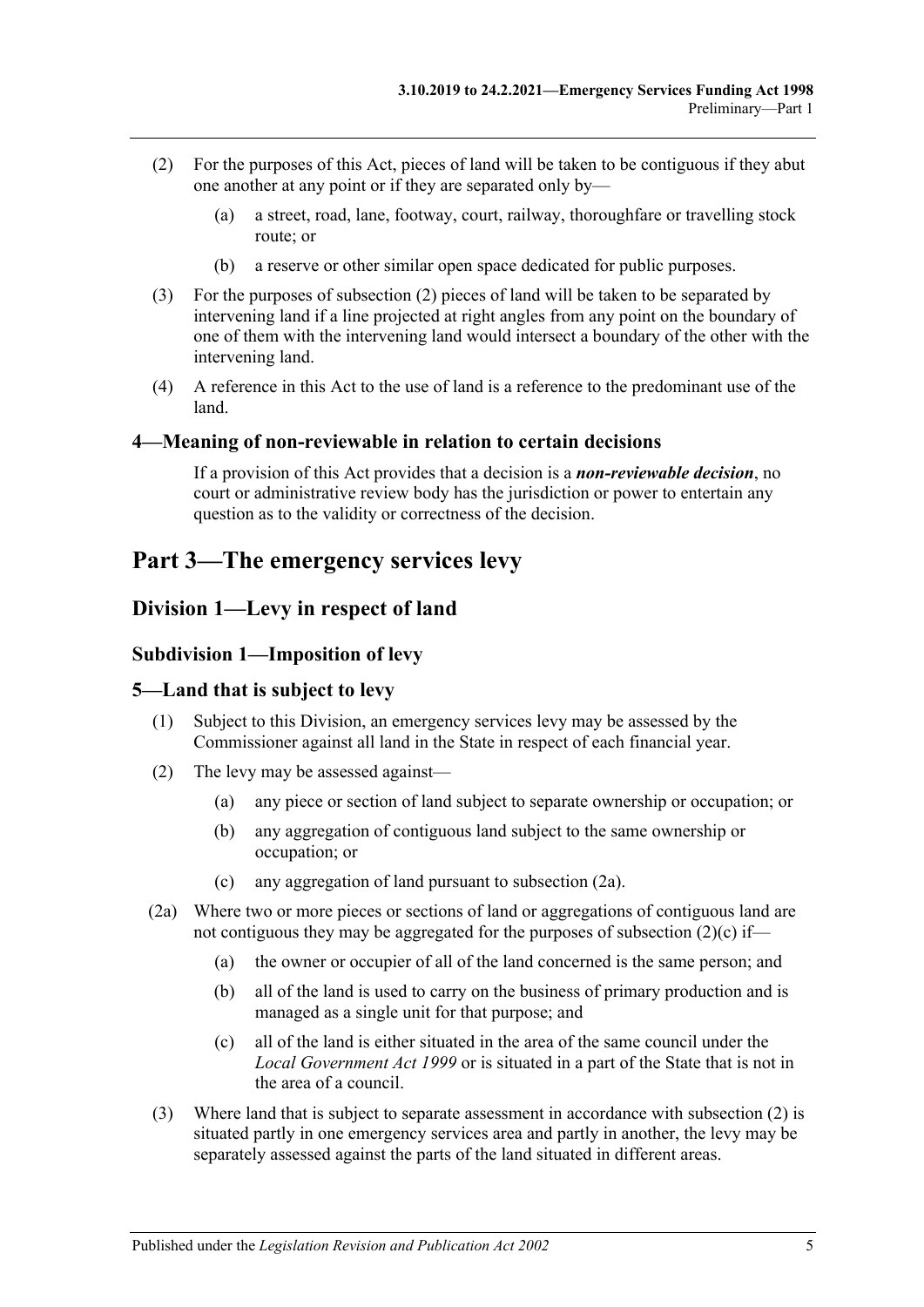- (4) Where different parts of land that is subject to separate assessment in accordance with [subsection](#page-4-9) (2) are used for different purposes referred to in [section](#page-7-1) 8, the levy may be separately assessed against each of those parts.
- (5) Where land is divided by a strata plan under the *[Strata Titles Act](http://www.legislation.sa.gov.au/index.aspx?action=legref&type=act&legtitle=Strata%20Titles%20Act%201988) 1988*
	- the levy will be assessed against the units but not against the common property; but
	- (b) the equitable interest in the common property that attaches to each unit will be regarded, for the purpose of valuation, as part of the unit.
- (6) Where land is divided by a primary, secondary or tertiary plan of community division under the *[Community Titles Act](http://www.legislation.sa.gov.au/index.aspx?action=legref&type=act&legtitle=Community%20Titles%20Act%201996) 1996*—
	- (a) in the case of the division of land by a primary plan—the levy will be assessed against the primary lots that are not divided by a secondary plan and against the development lot or lots (if any);
	- (b) in the case of the division of land by a secondary plan—the levy will be assessed against the secondary lots that are not divided by a tertiary plan and against the development lot or lots (if any);
	- (c) in the case of the division of land by a tertiary plan—the levy will be assessed against the tertiary lots and the development lot or lots (if any).
- <span id="page-5-1"></span><span id="page-5-0"></span>(7) Where land is divided by a primary, secondary or tertiary plan of community division under the *[Community Titles Act](http://www.legislation.sa.gov.au/index.aspx?action=legref&type=act&legtitle=Community%20Titles%20Act%201996) 1996*—
	- (a) in the case of the division of land by a primary plan—where the use of the common property or part of it is, in the opinion of the Valuer-General, reasonably incidental to the use of one or more of the primary lots, the levy will not be assessed against the common property, or that part of it, but the interest in the common property, or that part of it, that attaches to each primary lot will be regarded for the purposes of valuation as part of the lot;
	- (b) in the case of the division of land by a secondary plan—where the use of the common property or part of it is, in the opinion of the Valuer-General, reasonably incidental to the use of one or more of the secondary lots, the levy will not be assessed against the common property, or that part of it, but the interest in the common property, or that part of it, (and in the common property of the primary scheme referred to in [paragraph](#page-5-0) (a) (if any)) that attaches to each secondary lot will be regarded for the purposes of valuation as part of the lot;
	- (c) in the case of the division of land by a tertiary plan—where the use of the common property or part of it is, in the opinion of the Valuer-General reasonably incidental to the use of one or more of the tertiary lots, the levy will not be assessed against the common property, or that part of it, but the interest in the common property, or that part of it, (and in the common property of the primary and secondary schemes referred to in [paragraphs](#page-5-0) (a) and [\(b\)](#page-5-1) (if any)) that attaches to each tertiary lot will be regarded for the purposes of valuation as part of the lot.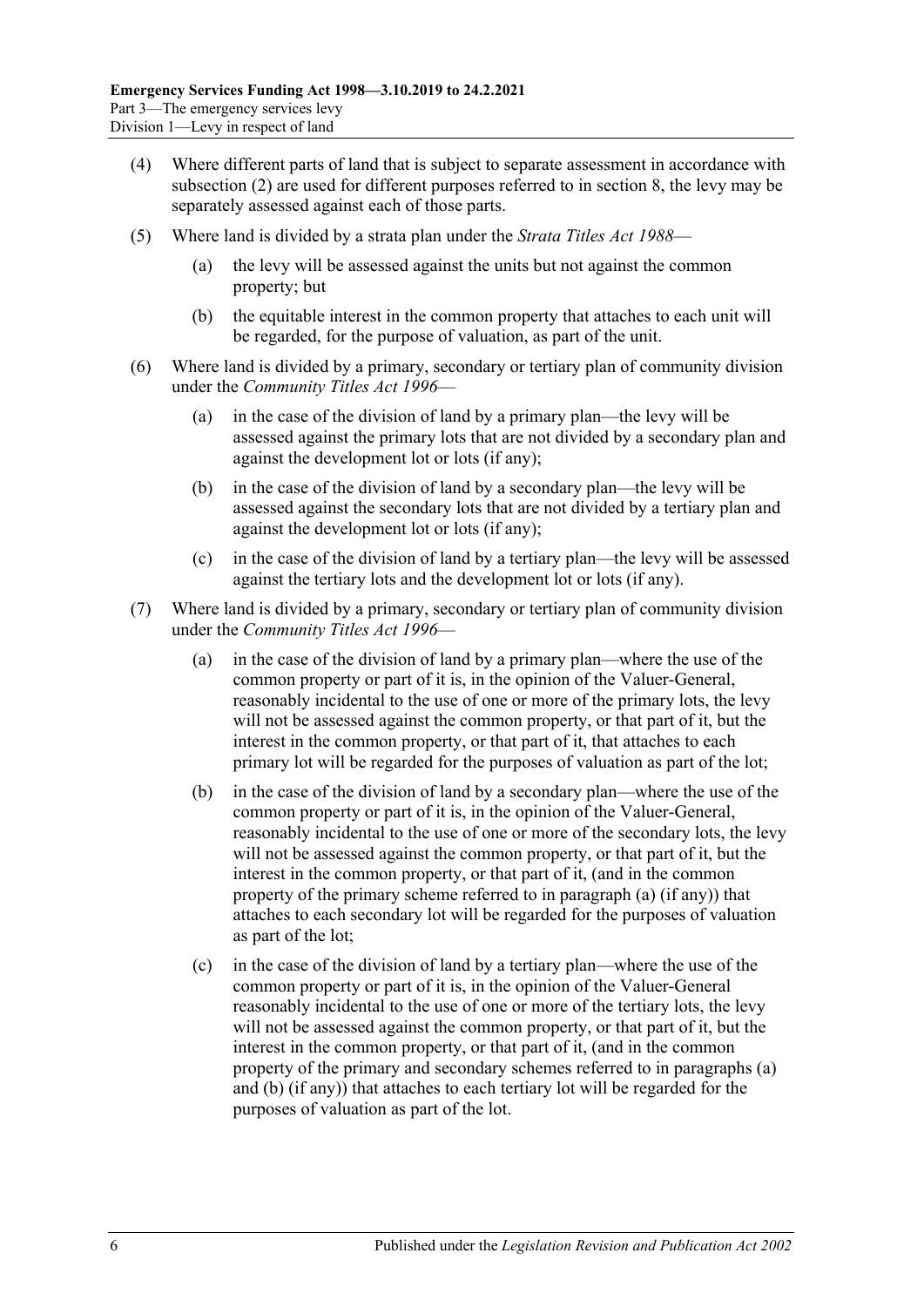- (8) Where land is divided by a primary, secondary or tertiary plan of community division under the *[Community Titles Act](http://www.legislation.sa.gov.au/index.aspx?action=legref&type=act&legtitle=Community%20Titles%20Act%201996) 1996* and the use of common property or any part of it is not, in the opinion of the Valuer-General, reasonably incidental to the use of any of the community lots, the levy will be assessed against the common property or that part of it and the relevant community corporation is liable for the levy as though it were the owner of the common property.
- (9) If a valuation of land subject to separate assessment under this Act has not been made or adopted by the Valuer-General under the *[Valuation of Land Act](http://www.legislation.sa.gov.au/index.aspx?action=legref&type=act&legtitle=Valuation%20of%20Land%20Act%201971) 1971*, the Valuer-General must make or adopt a valuation of that land under that Act.
- (10) Residential land held from the South Australian Housing Trust under a lease, licence or agreement to purchase is exempt from the imposition of a levy under this Division.

## <span id="page-6-0"></span>**5A—Application for aggregation of non contiguous land**

- (1) The owner or occupier of land may apply to the Commissioner for the aggregation of non contiguous land for the purposes of [section](#page-4-8) 5(2)(c).
- (2) The application must—
	- (a) be in writing; and
	- (b) be received by the Commissioner on or before 31 March immediately preceding the first financial year to which the aggregation of the land will relate.
- (3) The applicant must provide the Commissioner with such information and evidence as the Commissioner reasonably requires to consider the application.
- <span id="page-6-2"></span>(4) The Commissioner must serve notice of his or her decision on the applicant and, if the application is refused, the notice must include the Commissioner's reasons for refusing the application.
- (5) The applicant may apply to the Tribunal under section 34 of the *[South Australian Civil](http://www.legislation.sa.gov.au/index.aspx?action=legref&type=act&legtitle=South%20Australian%20Civil%20and%20Administrative%20Tribunal%20Act%202013)  [and Administrative Tribunal Act](http://www.legislation.sa.gov.au/index.aspx?action=legref&type=act&legtitle=South%20Australian%20Civil%20and%20Administrative%20Tribunal%20Act%202013) 2013* for a review of a decision of the Commissioner to refuse an application under this section.
- (6) An application for review must be made within 28 days after the notice is served on the applicant under [subsection](#page-6-2) (4).
- (7) If the basis on which land is aggregated for assessment purposes under [section](#page-4-8)  $5(2)(c)$ ceases to exist, the owner of the land must immediately inform the Commissioner of that fact.

Maximum penalty: \$2 500.

## <span id="page-6-5"></span><span id="page-6-1"></span>**6—Basis of levy**

- <span id="page-6-4"></span><span id="page-6-3"></span>(1) A levy may consist of—
	- (a) an amount payable in respect of each dollar of the value of land subject to assessment under this Act; or
	- (b) a fixed charge; or
	- (c) two separate components, one being the amount referred to in [paragraph](#page-6-3) (a) and the other a fixed charge under [paragraph](#page-6-4) (b).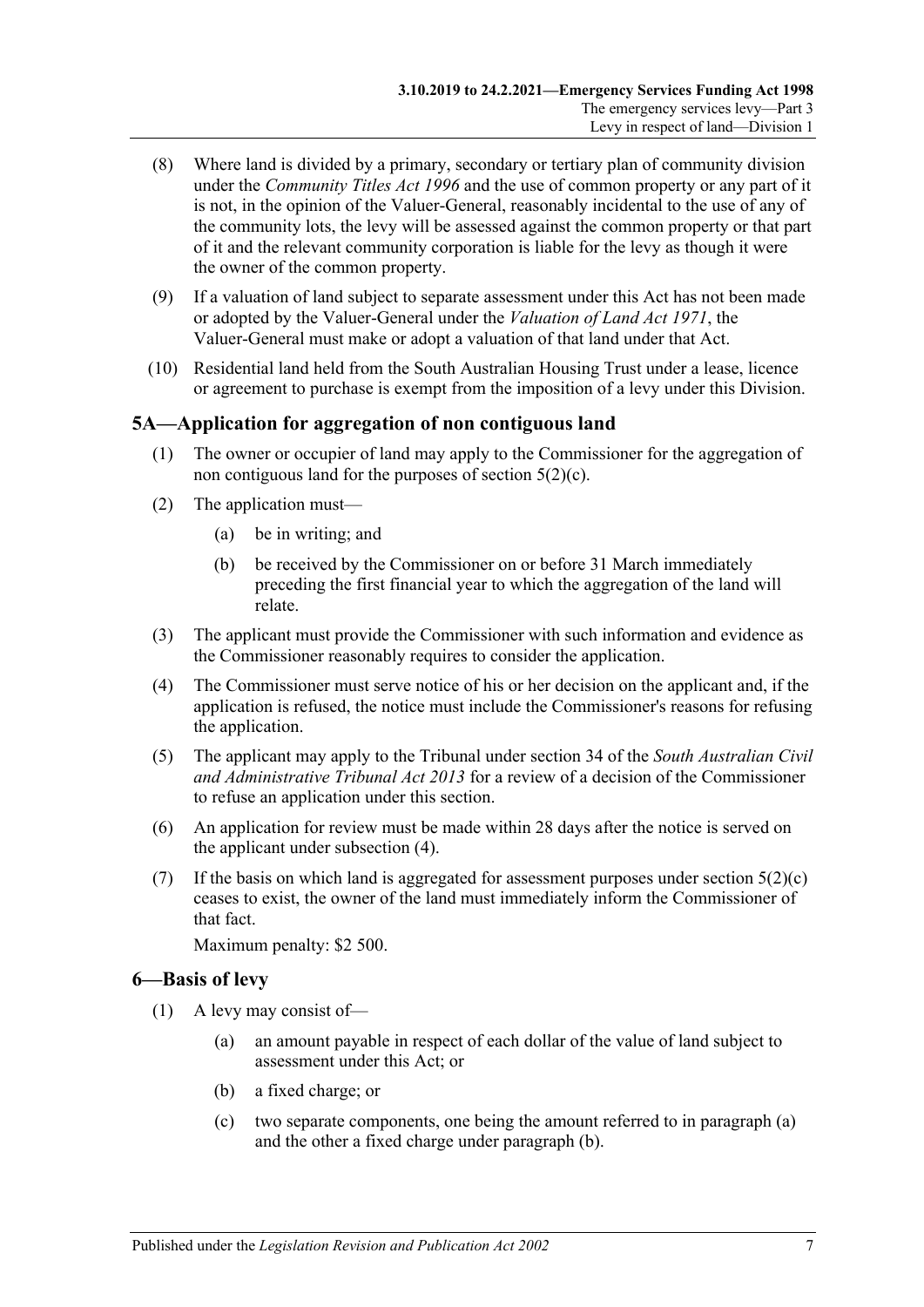- <span id="page-7-3"></span>(2) The value of the land for the purposes of [subsection](#page-6-5) (1) is determined by multiplying its capital value by the area factor and the land use factor for the land.
- (3) The capital value of land for the purposes of [subsection](#page-7-3) (2) is the capital value of the land as at 1 July in the financial year to which the levy relates determined or adopted by the Valuer-General under the *[Valuation of Land Act](http://www.legislation.sa.gov.au/index.aspx?action=legref&type=act&legtitle=Valuation%20of%20Land%20Act%201971) 1971*.

#### <span id="page-7-0"></span>**7—Emergency services areas**

- (1) The State is divided into the following emergency services areas for the purpose of determining the area factor:
	- (a) "Greater Adelaide" being the combined areas of the councils listed in [Schedule 1](#page-29-3) comprising Metropolitan Adelaide and the Adelaide hills;
	- (b) "Regional area 1" being the areas of the cities and towns listed in [Schedule 1;](#page-29-3)
	- (c) "Regional area 2" being that part of the State that is within the area of a council but is not part of Greater Adelaide or Regional area 1;
	- (d) "Regional area 3" being that part of the State that is not within the area of a council.
- (2) The Governor may, by proclamation—
	- (a) revoke one or more of the areas into which the State is divided by this section (or by a proclamation under this subsection) and reconstitute the part of the State affected as one or more emergency services areas for the purposes of this Act; or
	- (b) vary the boundaries of two or more emergency services areas.
- (3) For the purposes of determining the amount of the levy payable in respect of land, the land will be taken to be situated in the emergency services area in which it was situated on 1 July in the financial year to which the levy relates.

## <span id="page-7-2"></span><span id="page-7-1"></span>**8—Land uses**

- <span id="page-7-6"></span><span id="page-7-5"></span><span id="page-7-4"></span>(1) The following land uses are prescribed for the purposes of determining the land use factor:
	- (a) commercial;
	- (b) industrial;
	- (c) residential;
	- (d) rural;
	- (e) all uses other than those referred to in [paragraphs](#page-7-4) (a), [\(b\),](#page-7-5) [\(c\)](#page-7-6) or [\(d\).](#page-7-7)
- <span id="page-7-7"></span>(2) Land will be taken to be used for one of the purposes referred to in [subsection](#page-7-2) (1) if, in the opinion of the Valuer-General, it is being predominantly used for that purpose on the relevant day.
- (3) Land (except vacant land) that was not being used on the relevant day will be taken to be used for the purpose for which it was last used on a continuing basis.
- (4) Vacant land that is not used for any purpose and that would not, but for this subsection, fall within [paragraph](#page-7-7) (d) of [subsection](#page-7-2) (1) will be taken to fall within that paragraph whether it is situated in a rural area or in any other part of the State.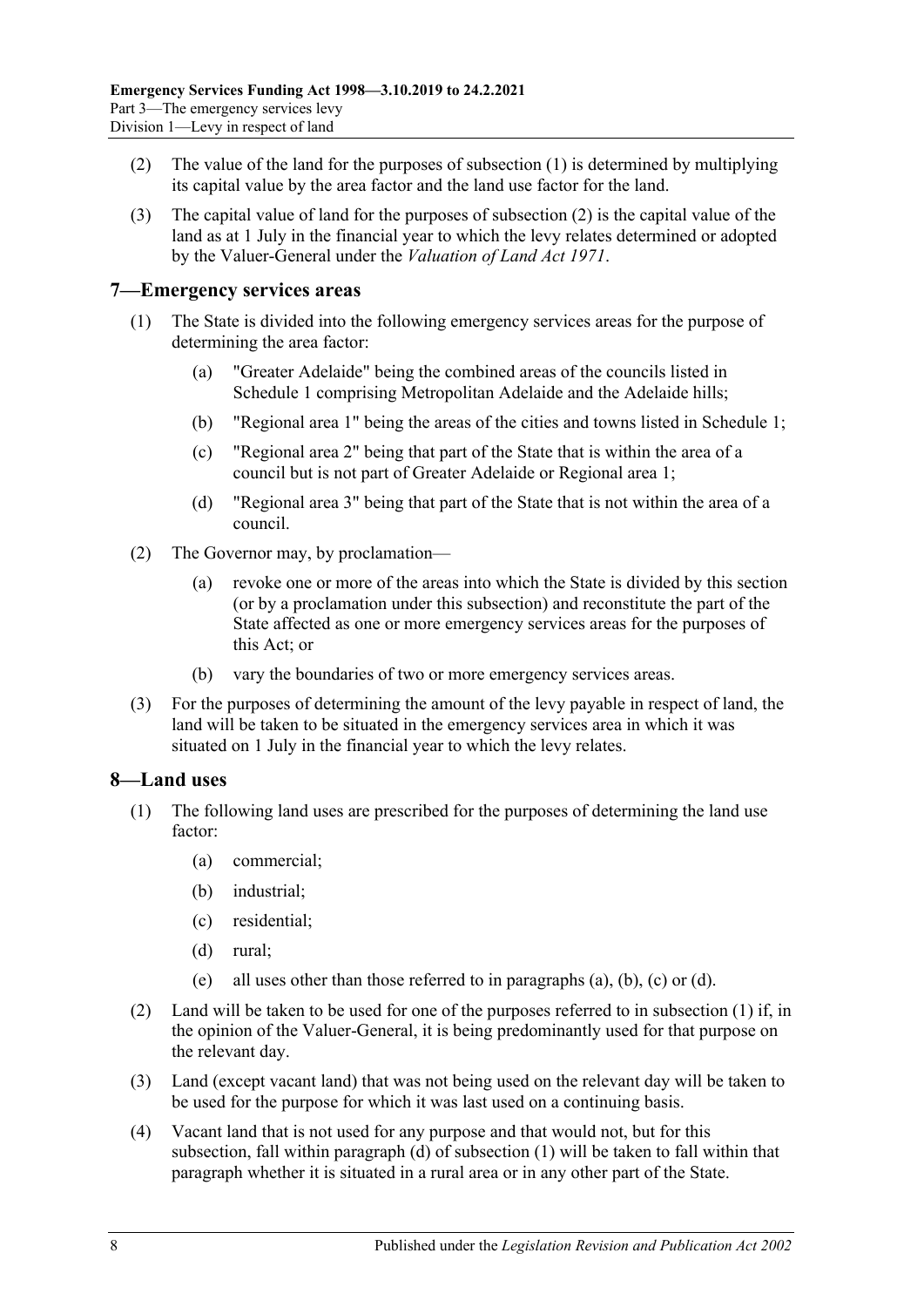#### (5) In this section—

*commercial* use of land means a use of land defined by the Local Government Regulations as *commercial shop*, *commercial office* or *commercial other*;

*industrial* use of land means a use of land defined by the Local Government Regulations as *industry light* or *industry other*;

*Local Government Regulations* means the *[Local Government \(General\)](http://www.legislation.sa.gov.au/index.aspx?action=legref&type=act&legtitle=Local%20Government%20(General)%20Regulations%201999)  [Regulations](http://www.legislation.sa.gov.au/index.aspx?action=legref&type=act&legtitle=Local%20Government%20(General)%20Regulations%201999) 1999*;

*the relevant day* in respect of a financial year specified in a notice under [section](#page-9-1) 10(1) means the day (whether occurring on, before or after the day on which the notice is published in the Gazette) specified in the notice as the relevant day in respect of that year;

*residential* use of land means a use of land defined by the Local Government Regulations as *residential*;

*rural* use of land means a use of land defined by the Local Government Regulations as *primary production*.

#### <span id="page-8-0"></span>**9—Objection to attribution of use to land**

- (1) The owner of land may object to the attribution of a particular use to the land by the Valuer-General.
- (2) The objection must be made to the Minister and must—
	- (a) be in writing; and
	- (b) set out—
		- (i) the grounds of the objection; and
		- (ii) the land use that should, in the objector's opinion, be attributed to the land; and
	- (c) be served on the Minister within 60 days after the objector receives notice under [section](#page-12-0) 16 of the levy payable by him or her.
- (3) The Minister may decide any such objection as he or she thinks fit and must notify the objector in writing of his or her decision and the reasons for it.
- (4) An objector who is dissatisfied with the Minister's decision may apply to the Tribunal under section 34 of the *[South Australian Civil and Administrative Tribunal Act](http://www.legislation.sa.gov.au/index.aspx?action=legref&type=act&legtitle=South%20Australian%20Civil%20and%20Administrative%20Tribunal%20Act%202013) 2013* for a review of the Minister's decision.
- (4a) An application for review must be made within 21 days after notification of the Minister's decision to the objector.
- (5) Except as provided by this section, the attribution of a particular land use to land under this Division cannot be challenged.
- (6) The determination of an objection under this section only affects the attribution of a use to land for the purposes of this Act.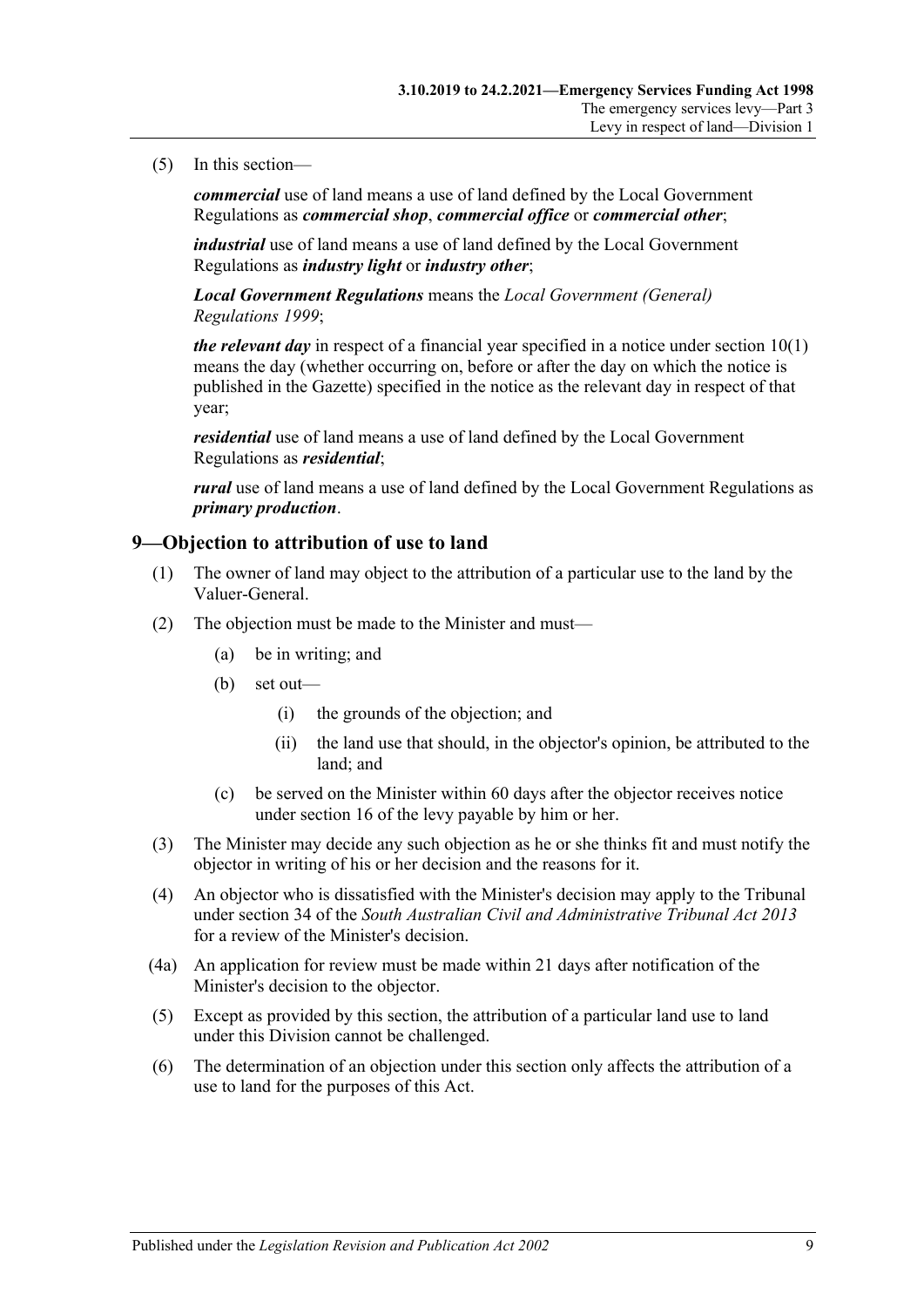## <span id="page-9-1"></span><span id="page-9-0"></span>**10—Declaring the levy and the area and land use factors**

- (1) The Governor may, by notice published in the Gazette on the recommendation of the Minister, declare—
	- (a) the levy; and
	- (b) where the levy, or a component of the levy, is an amount payable in respect of each dollar of the value of land—
		- (i) the area factor for each of the emergency services areas; and
		- (ii) the land use factor for each of the land uses referred to in [section](#page-7-2) 8(1); and
		- (iii) the relevant day for the purposes of [section](#page-7-1) 8,

for the financial year specified in the notice.

- (2) Where the levy, or a component of the levy, is a fixed charge, the amount of the charge must be the same for each piece, section or aggregation of contiguous land subject to separate assessment that is situated in the same emergency services area.
- (3) The notice must be published before the commencement of the financial year to which it relates.
- <span id="page-9-5"></span><span id="page-9-2"></span>(4) The Minister must, before making a recommendation to the Governor under [subsection](#page-9-1) (1), determine—
	- (a) the amount that, in the Minister's opinion, needs to be raised by means of the levy under this Division to fund emergency services in the relevant financial year; and
	- (b) the amounts to be expended in that financial year for various kinds of emergency services and the other purposes referred to in [section](#page-27-4) 28(4); and
	- (c) as far as practicable, the extent to which the various parts of the State will benefit from the application of that amount.
- <span id="page-9-4"></span>(5) Before making a recommendation to the Governor under [subsection](#page-9-1) (1) as to the amount of the levy and the values of the area factors and the land use factors to be included in the notice published under that subsection and before making the determinations under [subsection](#page-9-2) (4), the Minister must refer to the Economic and Finance Committee of Parliament a written statement setting out the determinations that the Minister proposes making under [subsection](#page-9-2) (4) in respect of the relevant financial year and must not make recommendations to the Governor under [subsection](#page-9-1) (1) or determinations under [subsection](#page-9-2) (4) until the Committee has reported to Parliament or has failed to report within the time required by [subsection](#page-9-3) (5a).
- <span id="page-9-3"></span>(5a) It is a function of the Economic and Finance Committee of Parliament to enquire into, consider and report on the Minister's statement within 21 days after it is referred to the Committee under [subsection](#page-9-4) (5).
- (6) A notice published under [subsection](#page-9-1) (1) must—
	- (a) include a statement of the amount determined by the Minister under [subsection](#page-9-5)  $(4)(a)$ ; and
	- (b) include a description of the method used in determining that amount;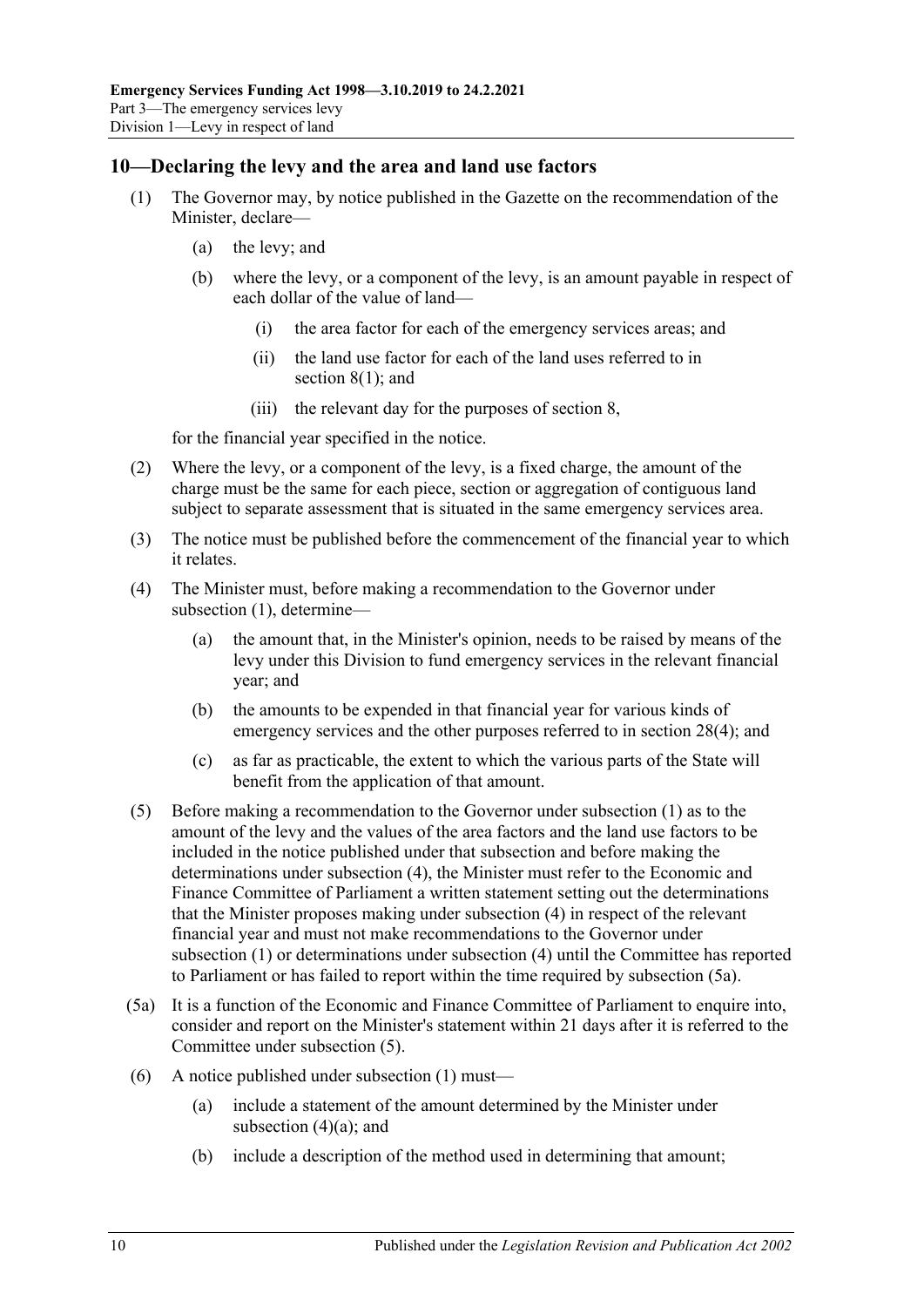- (7) The Minister must, as soon as practicable after the publication of a notice under [subsection](#page-9-1) (1), cause a copy of the notice to be laid before both Houses of Parliament.
- (8) After the first notice declaring a levy under [subsection](#page-9-1) (1) has been published in the Gazette, the Governor must not declare a further levy under that subsection in respect of a subsequent year unless—
	- (a) the amount of the levy is the same as, or less than, the amount of the levy declared by the first notice; or
	- (b) the notice declaring the levy has been authorised by a resolution passed by both Houses of Parliament.
- (9) No proceedings for judicial review or for a declaration, injunction, writ, order or other remedy may be brought before a court, tribunal or other person or body to challenge or question the amount of the levy or the value of the area factor or the land use factor declared in a notice under [subsection](#page-9-1) (1).

## <span id="page-10-1"></span><span id="page-10-0"></span>**12—Commissioner to keep assessment book**

(1) The Commissioner must ensure that a record (the *assessment book*) is kept in which is entered—

 $(a)$  —

- (i) a brief description of each separate piece or section of land or aggregation of contiguous land that is subject to separate assessment for the emergency services levy under this Act; and
- (ii) the capital value for the time being determined or adopted by the Valuer-General of that land; and
- (b) the name and address of the owner of the land; and
- (c) the land use of the land; and
- (d) such other information as may be prescribed by regulation.
- (2) Notwithstanding [subsection](#page-10-1) (1), where the Commissioner is satisfied that the inclusion in the assessment book of the name or address of any person would place at risk the personal safety of that person, a member of that person's family or any other person, the Commissioner may suppress the name or address from the assessment book.
- (3) Where the Commissioner is satisfied that a person's address is suppressed from the roll under the *[Electoral Act](http://www.legislation.sa.gov.au/index.aspx?action=legref&type=act&legtitle=Electoral%20Act%201985) 1985*, the Commissioner may—
	- (a) where the person's residential address is included in respect of land that the person owns but does not occupy—suppress the person's residential address from the assessment book;
	- (b) where the person's residential address is land described in the assessment book—suppress the person's name from the assessment book in relation to that land.
- (4) The assessment book may—
	- (a) be kept in any form (whether in the form of a book or not) that allows for the accurate recording of information and easy access to that information;
	- (b) be kept in different parts at different places;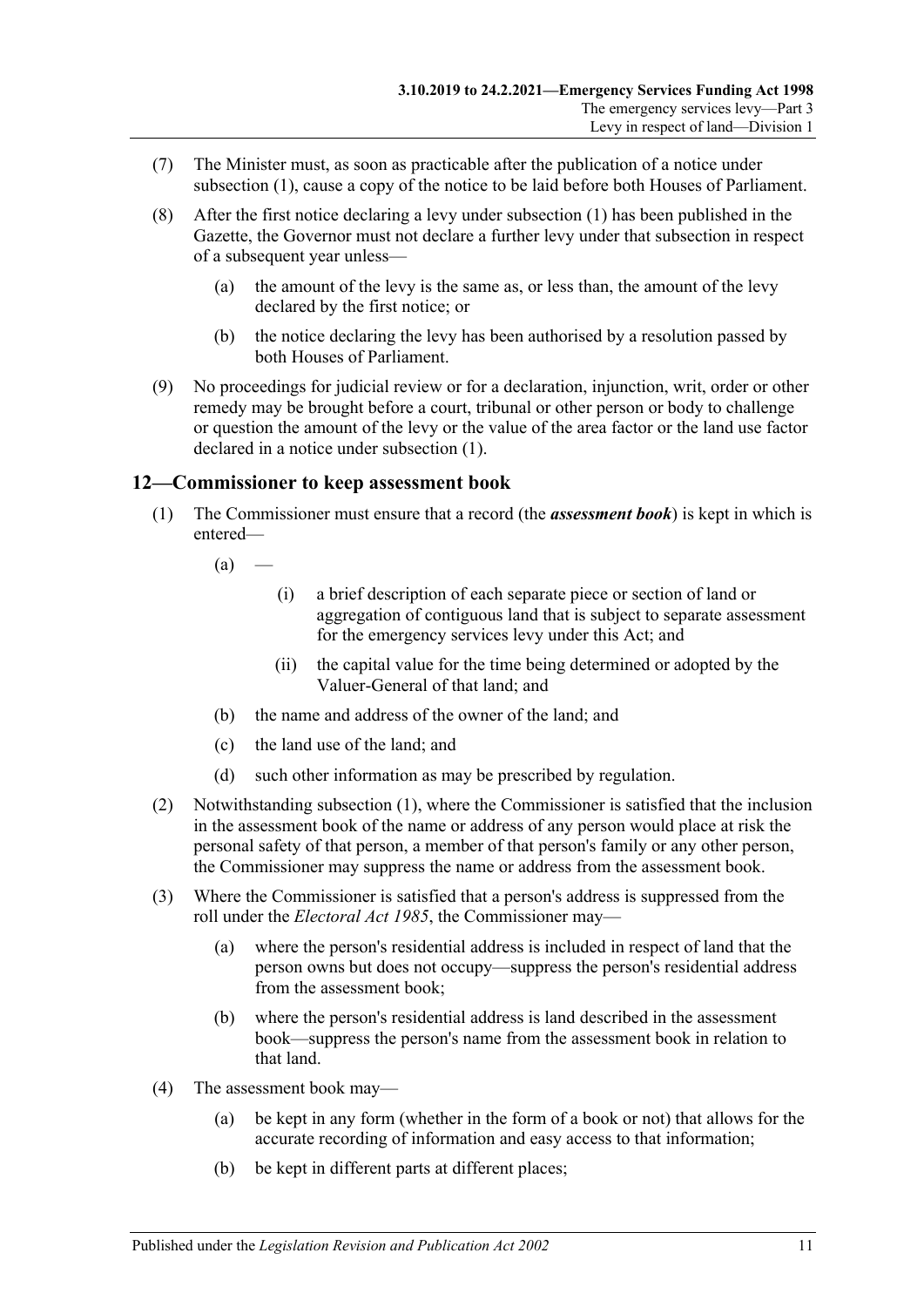- (c) where the Commissioner delegates the duty to keep the assessment book—be kept in different parts by different persons.
- (5) The Commissioner may make any alteration to the assessment book that may be necessary to keep the book in a correct and up to date form.
- (6) The Commissioner may require a council or any other person who has information that is necessary or useful for—
	- (a) the purpose of compiling the assessment book and keeping it in an up to date form; or
	- (b) any other purpose related to the administration of this Act,

to provide that information to the Commissioner (or to any other person nominated by the Commissioner) in the form specified by the Commissioner.

#### <span id="page-11-3"></span><span id="page-11-0"></span>**13—Alterations to assessment book**

- (1) Application may be made to the Commissioner for an alteration of the assessment book by an owner of land on the ground that particular information entered in the assessment book is incorrect or has not been recorded in accordance with this Act.
- (2) An application under [subsection](#page-11-3) (1) must be made in a manner and form approved by the Commissioner.
- <span id="page-11-4"></span>(3) The Commissioner must notify the applicant in writing of the Commissioner's decision, and if the application is refused, the notice must include the Commissioner's reasons for refusing the application.
- (4) An applicant who is dissatisfied with the decision of the Commissioner on the application may apply to the Tribunal under section 34 of the *[South Australian Civil](http://www.legislation.sa.gov.au/index.aspx?action=legref&type=act&legtitle=South%20Australian%20Civil%20and%20Administrative%20Tribunal%20Act%202013)  [and Administrative Tribunal Act](http://www.legislation.sa.gov.au/index.aspx?action=legref&type=act&legtitle=South%20Australian%20Civil%20and%20Administrative%20Tribunal%20Act%202013) 2013* for a review of the Commissioner's decision.
- (5) An application for review must be made within 21 days after notification of the Commissioner's decision under [subsection](#page-11-4) (3).

#### <span id="page-11-1"></span>**14—Inspection of assessment book**

A person is entitled, on payment of a fee fixed by the Minister—

- (a) to inspect the assessment book during ordinary office hours; or
- (b) to a copy of an entry made in the assessment book.

#### <span id="page-11-5"></span><span id="page-11-2"></span>**15—Liability for levy**

- (1) The person who is the owner of land at 12.01 a.m. on 1 July in the financial year for which a levy has been declared is liable to pay the levy to the Commissioner.
- <span id="page-11-6"></span>(2) Two or more persons who own the same land are jointly and severally liable for the levy in respect of that land and are entitled to contribution between each other in proportion to the value of their respective interests in the land.
- (3) A subsequent owner of land is liable for a levy, or a part of a levy, in respect of that land that has not been paid by the person or persons primarily liable under [subsection](#page-11-5) (1) or [\(2\).](#page-11-6)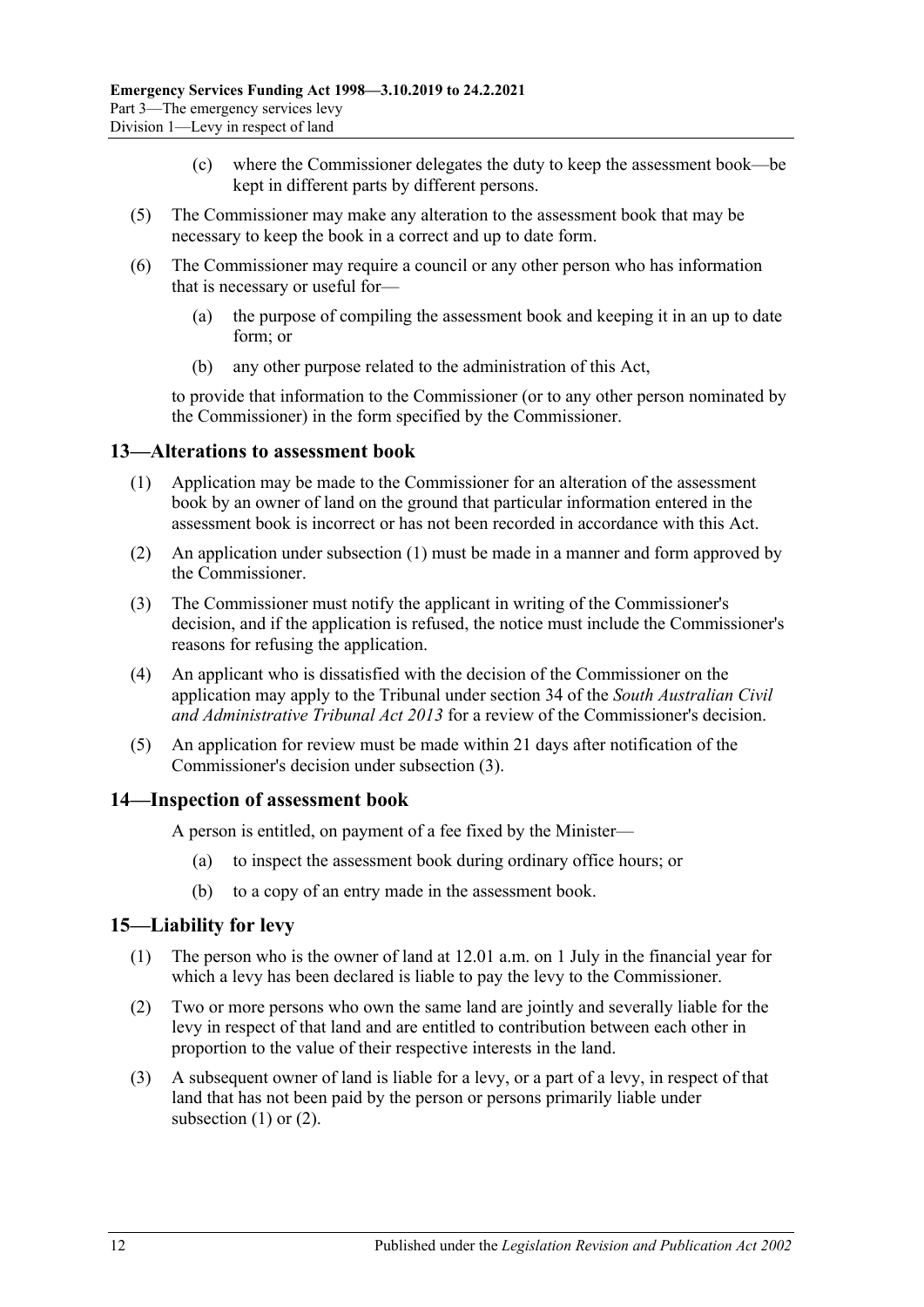- (4) A subsequent owner who has paid the whole or part of a levy is entitled to recover—
	- (a) the amount paid from the person primarily liable or, if there are two or more such persons, from any one or more of them;
	- (b) a part of the amount paid from his or her co-owner (if any) that is in proportion to the value of their respective interests in the land.
- <span id="page-12-2"></span>(5) A subsequent owner who has paid an amount to his or her co-owner under [subsection](#page-12-2) (4)(b) is entitled to recover that amount from the person primarily liable or, if there are two or more such persons, from any one or more of them.
- (6) In this section—

*subsequent owner* of land includes a person who has ceased to be an owner of the land.

#### <span id="page-12-0"></span>**16—Notice of levy**

- (1) The Commissioner must serve notice of the amount of the levy that is payable in respect of land for a financial year on the person who was the owner of the land at 12.01 a.m. on 1 July in that year.
- (2) The notice must state—
	- (a) the amount of the levy; and
	- (b) the area factor and the land use factor applicable to the land; and
	- (c) the capital value of the land; and
	- (d) the date (being at least 28 days after the notice is served) by which the levy must be paid; and
	- (da) if the person liable to pay the levy is also liable to pay interest or a penalty levy under [Subdivision 3—](#page-14-2)the amount of the interest or penalty levy; and
	- (e) such other information as is required by regulation.
- (3) Where there are two or more owners of land, service of the notice on one of them will be taken to be service on both or all of them.
- (4) The notice required to be served under this section may be served as a separate notice or, with the approval of the Commissioner, as part of any other notice served by a public authority or other person.
- (5) Where the same person owns two or more pieces, sections or aggregations of contiguous land subject to separate assessment, separate notices or one combined notice may be served on the owner.

## <span id="page-12-1"></span>**17—Refund resulting from assessment**

If the result of an assessment of a person's liability to pay a levy or other amount under this Division is that the person has made an overpayment, the Commissioner must, subject to [Subdivision 2,](#page-13-2) refund the amount overpaid.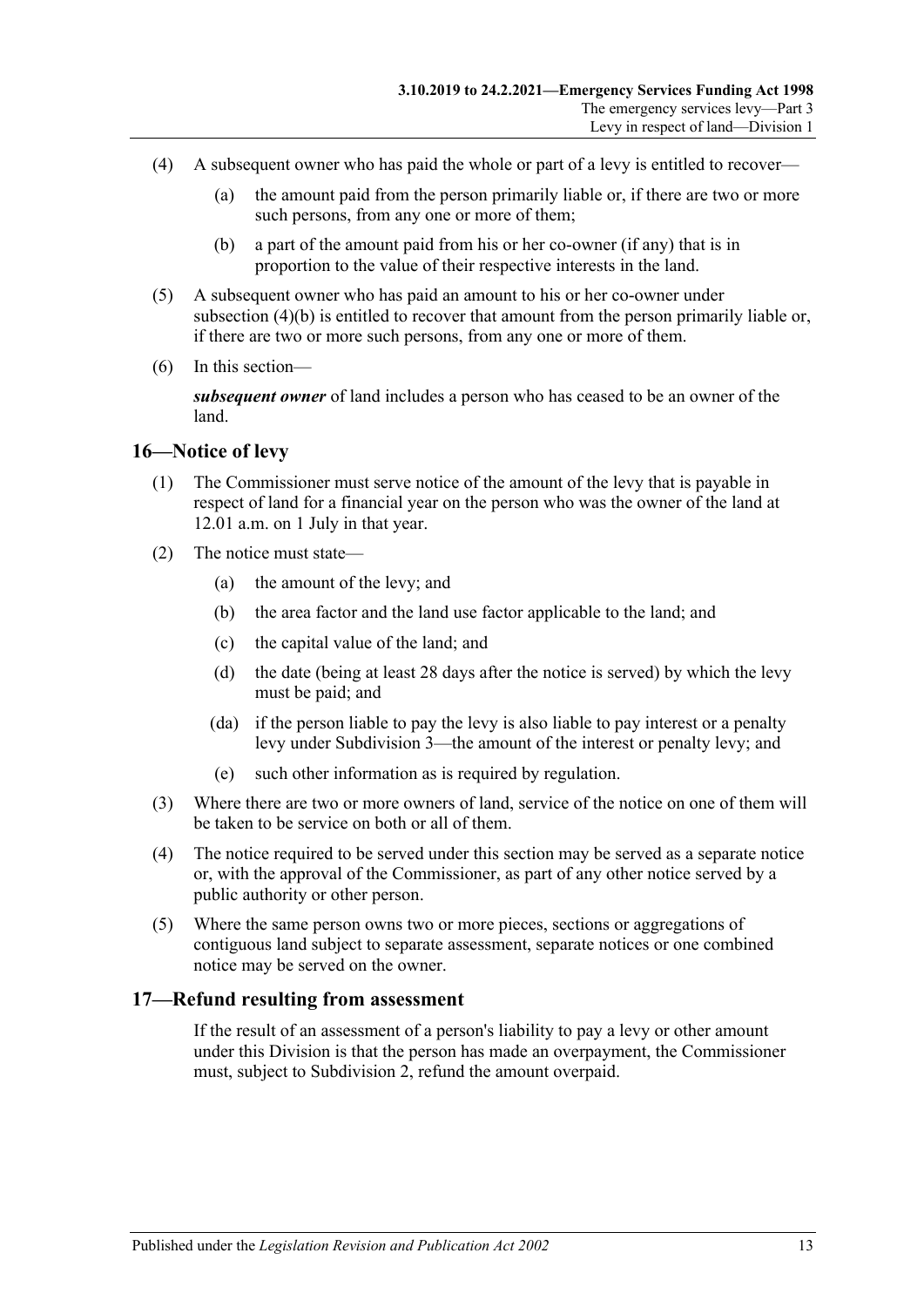## <span id="page-13-0"></span>**17A—Cancellation of assessment**

If the Commissioner is satisfied that—

- (a) an assessment of a person's liability to pay a levy or other amount under this Division has been made in error; and
- (b) no amount has been paid as required under the assessment,

the Commissioner may cancel the assessment.

## <span id="page-13-1"></span>**17B—Payment of levy into Fund**

- (1) Subject to [subsection](#page-13-6) (2), the Commissioner must pay money received in payment of the levy, a penalty levy or interest under this Division into the Fund.
- <span id="page-13-6"></span>(2) Money received in payment of the levy, a penalty levy or interest may, instead of being paid into the Fund, be applied towards payment of any refund required to be paid under this Division.

## <span id="page-13-2"></span>**Subdivision 2—Refunds**

## <span id="page-13-3"></span>**17C—Right to apply for refund**

- (1) A person may make application for a refund of an amount that has been overpaid by the person under this Division.
- (2) An application for a refund cannot be made under this section more than 5 years after the person made the payment to the Commissioner in respect of which the refund is sought.
- (3) A determination under this section as to whether there has been an overpayment, or as to the amount of an overpayment, is to be made in accordance with the legal interpretations and assessment practices generally applied by the Commissioner in relation to matters of the kind in question at the time the person made the payment in respect of which the refund is sought except to the extent that any departure from those interpretations and practices is required by legislative change made after the payment.
- (4) If the result of determination of an application under this section is that the applicant has made an overpayment, the Commissioner must, subject to the other provisions of this Subdivision, refund the amount overpaid.

## <span id="page-13-4"></span>**17D—Form of application for refund**

An application for a refund must be made to the Commissioner in a form approved by the Commissioner.

## <span id="page-13-5"></span>**17E—Commissioner may refuse to determine application until information etc provided**

- <span id="page-13-7"></span>(1) If the Commissioner has, under [Subdivision 5,](#page-20-3) made a requirement of an applicant for a refund for the purposes of determining the application, the Commissioner may refuse to determine the application until the applicant complies with the requirement.
- (2) A refusal under [subsection](#page-13-7) (1) is a non-reviewable decision.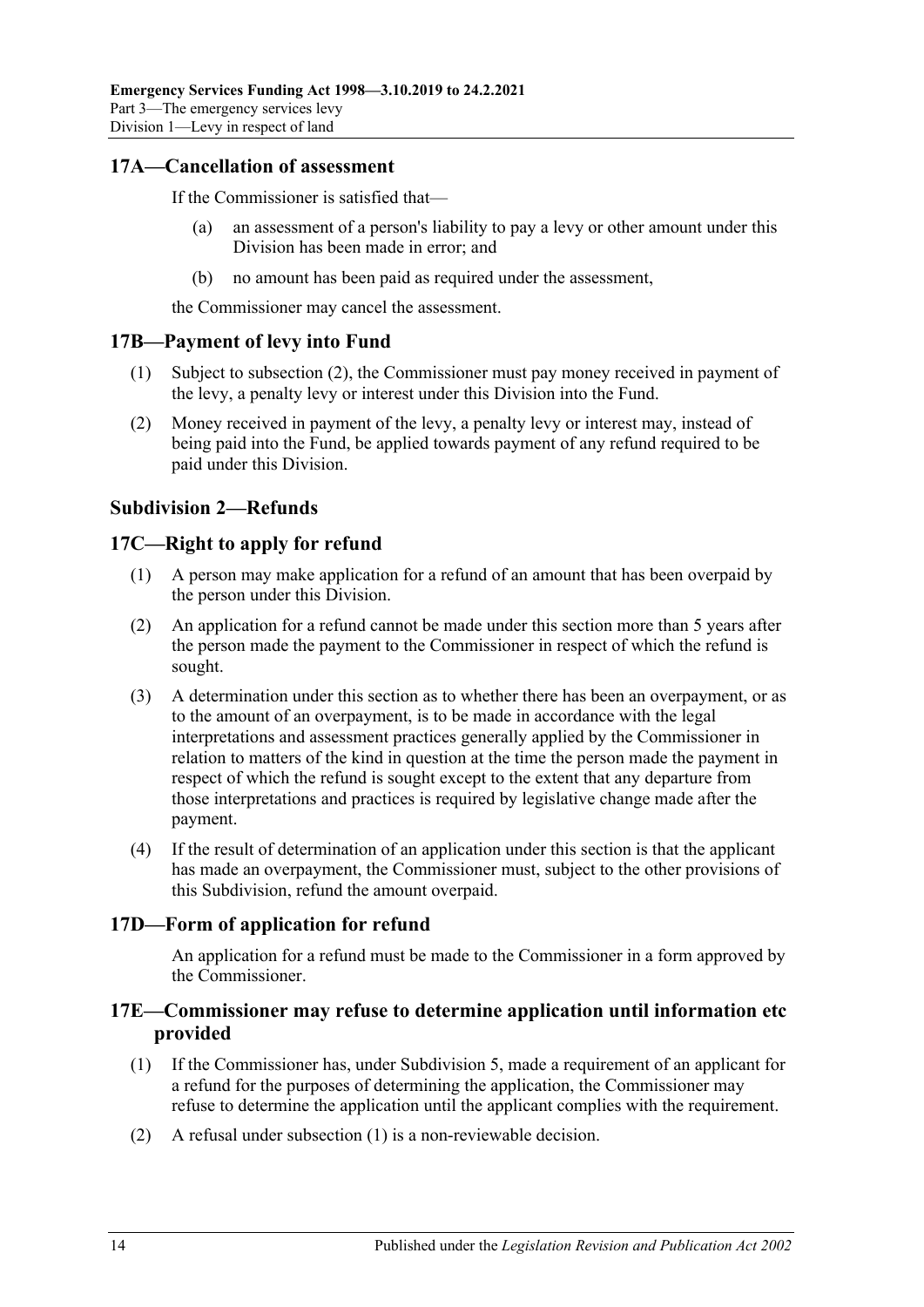## <span id="page-14-0"></span>**17F—Offset of refund against other liability**

- (1) The Commissioner may apply the whole or part of an amount that would otherwise be required to be refunded to meet any amount payable by the applicant under this Division.
- (2) The whole or part of an amount that would otherwise be required to be refunded may be credited towards a person's future liability under this Division, but only with the person's consent.
- (3) A decision under this section is a non-reviewable decision.

## <span id="page-14-6"></span><span id="page-14-1"></span>**17G—Windfalls—refusal of refund**

- (1) The Commissioner may refuse to make a refund if—
	- (a) the amount of the levy, penalty levy or interest to be refunded has been passed on to another person; and
	- (b) the applicant has not reimbursed that other person in an amount equivalent to the amount passed on to that other person.
- (2) A decision under [subsection](#page-14-6) (1) is a non-reviewable decision.

## <span id="page-14-2"></span>**Subdivision 3—Interest and penalty levy**

## <span id="page-14-3"></span>**17H—Definition for Subdivision**

In this Subdivision—

*deliberate default* means a default to which this Subdivision applies that wholly or partly consists of or results from a deliberate act or omission by the person liable to pay the levy or a person acting on his or her behalf and includes a default to which this Subdivision applies where the person liable to pay the levy, or a person acting on his or her behalf, deliberately failed to provide information to the Commissioner, or deliberately misinformed or misled the Commissioner, in relation to the person's liability to pay the levy in contravention of this Act.

## <span id="page-14-4"></span>**17I—Defaults to which Subdivision applies**

This Subdivision applies to a default consisting of a failure by a person to pay, in accordance with this Act, the whole or part of a levy that the person is liable to pay under this Division.

## <span id="page-14-7"></span><span id="page-14-5"></span>**17J—Interest**

- $(1)$  If—
	- (a) a default to which this Subdivision applies occurs; or
	- (b) a person fails to pay, in accordance with this Act, the whole or part of a penalty levy payable in respect of a default to which this Subdivision applies,

the person in default is liable to pay interest on the amount of the levy or penalty levy unpaid at the interest rate from time to time applying under this section.

(2) Interest is not payable under [subsection](#page-14-7) (1) in respect of a failure to pay interest under this section.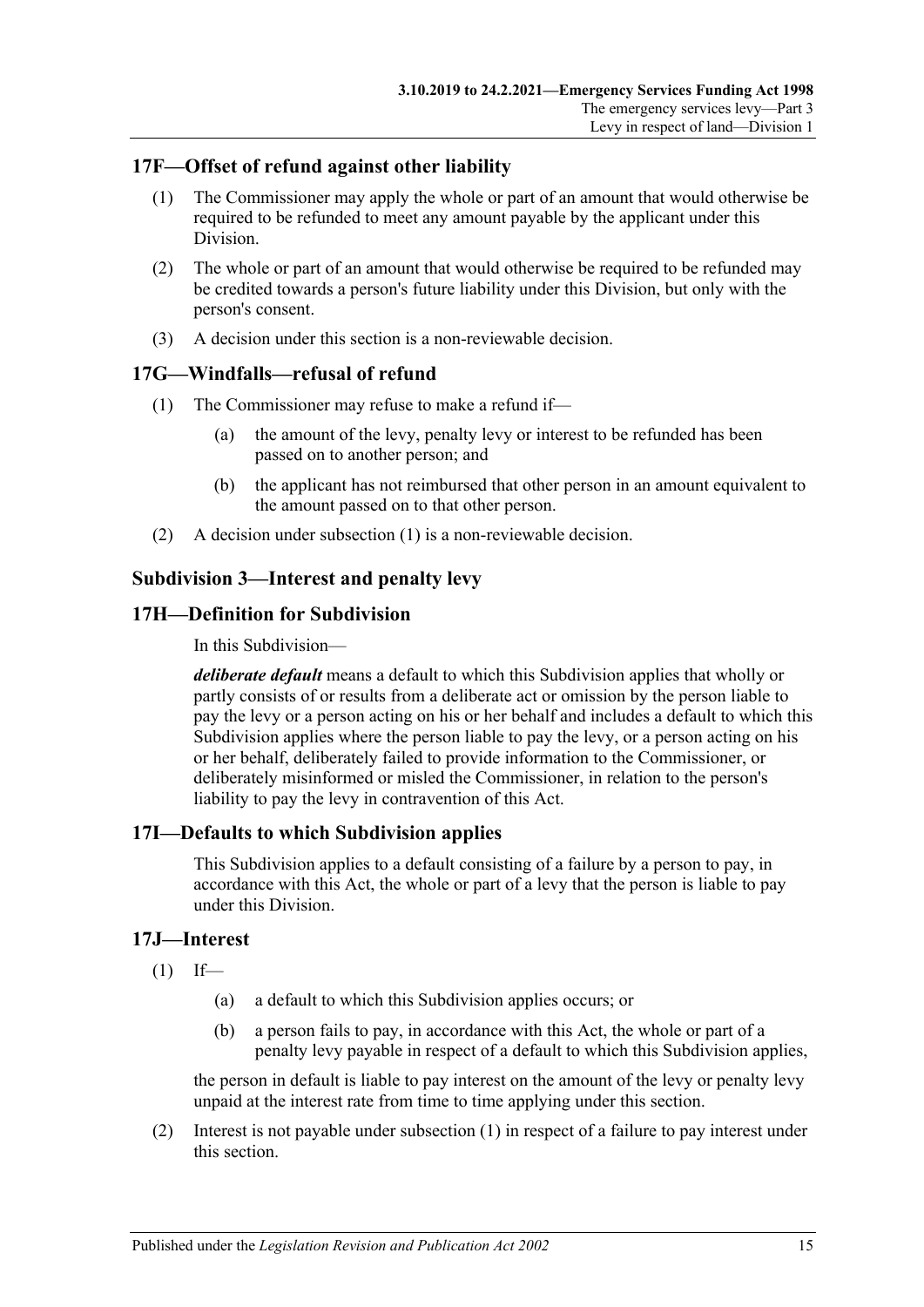- (3) Subject to [subsection](#page-15-2) (4), interest accrues on a daily basis—
	- (a) on the amount of a levy unpaid—from the date stated for payment of the levy in the notice under [section](#page-12-0) 16; and
	- (b) on the amount of a penalty levy unpaid—from the date stated for payment of the penalty levy in the notice under [section](#page-16-0) 17M.
- <span id="page-15-2"></span>(4) If the amount of interest payable for the time being would, apart from this subsection, be less than \$20, no interest is payable.
- (5) If judgment is given by or entered in a court for an amount that represents or includes the whole or part of an unpaid levy or an unpaid penalty levy, the interest rate applying under this section continues to apply in relation to the amount of the levy or penalty levy unpaid, while it remains unpaid, to the exclusion of any other interest rate.
- <span id="page-15-3"></span>(6) The Commissioner may, at the Commissioner's discretion, remit interest otherwise payable by any amount.
- (7) A decision under [subsection](#page-15-3) (6) is a non-reviewable decision.
- (8) The interest rate that applies under this section is the sum of—
	- (a) the market rate (within the meaning of section 26 of the *[Taxation](http://www.legislation.sa.gov.au/index.aspx?action=legref&type=act&legtitle=Taxation%20Administration%20Act%201996)  [Administration Act](http://www.legislation.sa.gov.au/index.aspx?action=legref&type=act&legtitle=Taxation%20Administration%20Act%201996) 1996*); and
	- (b) 8% per annum.

#### <span id="page-15-0"></span>**17K—Penalty levy**

- (1) If a default to which this Subdivision applies occurs, the person in default is liable to pay a penalty levy in addition to the amount of the unpaid levy.
- (2) However, if the Commissioner is satisfied that the default was not a deliberate default and did not result, wholly or partly, from a failure by the person, or a person acting on his or her behalf, to take reasonable care to comply with the requirements of this Act, a penalty levy is not payable.
- (3) If the amount of a penalty levy payable in respect of the default would, apart from this subsection, be less than \$20, no penalty levy is payable in respect of the default.
- <span id="page-15-4"></span>(4) The Commissioner may, at the Commissioner's discretion, remit a penalty levy otherwise payable by any amount.
- (5) A decision under [subsection](#page-15-4) (4) is a non-reviewable decision.
- (6) A penalty levy imposed under this Subdivision is in addition to interest.

#### <span id="page-15-1"></span>**17L—Amount of penalty levy**

The amount of a penalty levy payable in respect of a default to which this Subdivision applies is—

- (a) in the case of a deliberate default—75% of the amount of the levy unpaid; or
- (b) in any other case—25% of the amount of the levy unpaid.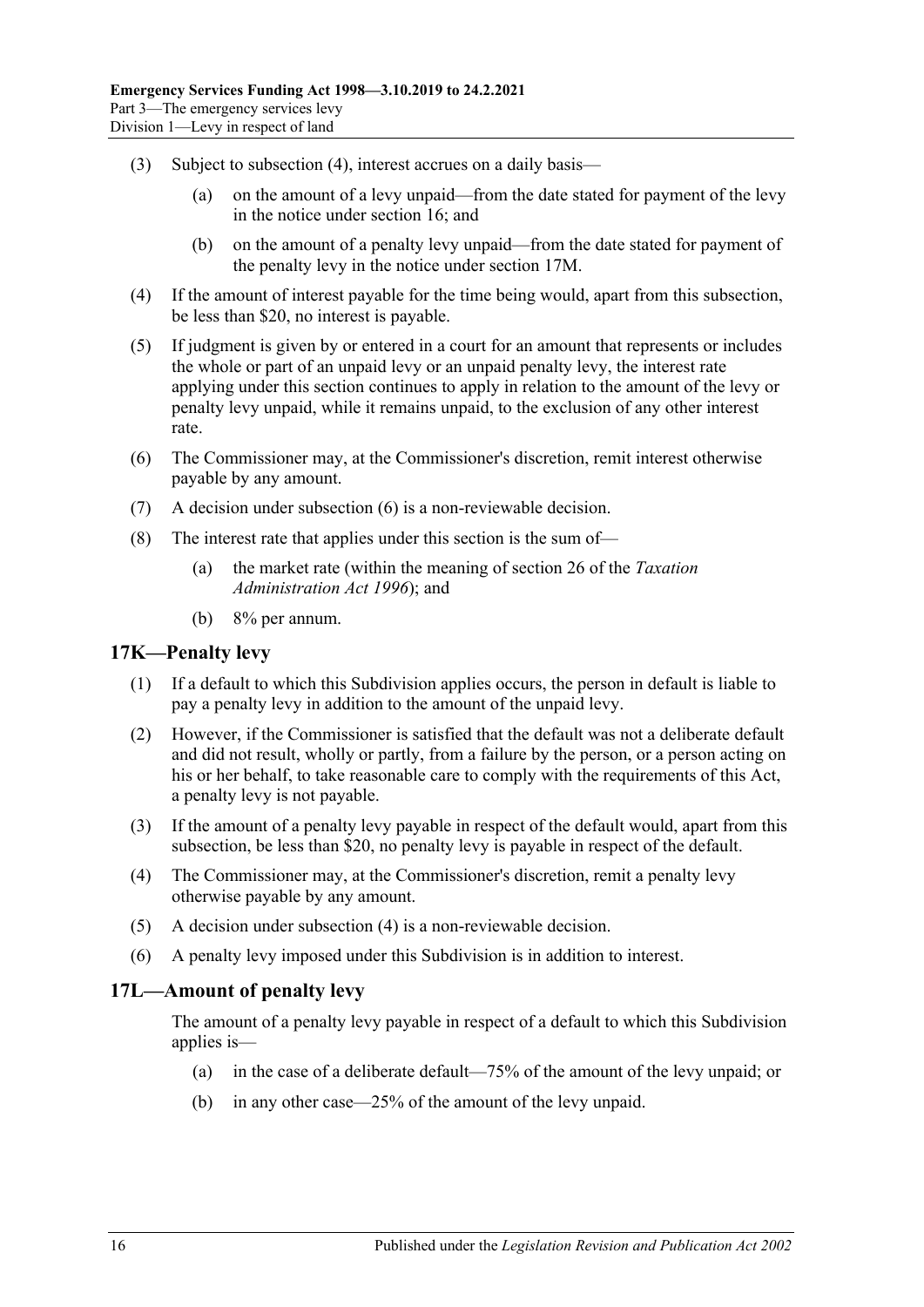## <span id="page-16-6"></span><span id="page-16-0"></span>**17M—Notification of penalty levy and interest and time for payment**

- (1) The Commissioner must serve notice of any interest accrued and penalty levy payable in respect of a default to which this Subdivision applies on the person liable to pay the interest or penalty levy.
- (2) A penalty levy must be paid by the person within the period specified for that purpose in the notice under [subsection](#page-16-6) (1).
- (3) If the person fails to pay the whole or a part of a penalty levy within the specified period, the Commissioner may serve on the person notice of any interest accrued in respect of the failure.

#### <span id="page-16-1"></span>**Subdivision 4—Collection of levy**

#### <span id="page-16-2"></span>**17N—Definition for Subdivision**

In this Subdivision—

*levy* includes—

- (a) a penalty levy; and
- (b) interest in relation to the levy or a penalty levy.

#### <span id="page-16-3"></span>**17O—Recovery of levy as debt**

The Commissioner may recover the amount of an unpaid levy as a debt from the person liable to pay the amount under this Division.

#### <span id="page-16-4"></span>**17P—Joint and several liability**

- (1) If 2 or more persons are jointly or severally liable to pay a levy under this Division, the Commissioner may recover the whole of the levy from them, or any of them, or any 1 of them.
- (2) Nothing in this Act prevents a person who—
	- (a) is jointly or severally liable to pay an amount under this Division; and
	- (b) pays the amount to the Commissioner,

from recovering a contribution from another person who is liable to pay the whole or part of that amount.

## <span id="page-16-7"></span><span id="page-16-5"></span>**17Q—Collection of levy from third parties**

- (1) The Commissioner may require any of the following persons instead of the person in default to pay a levy that is payable under this Division but remains unpaid (including a judgment debt and costs in respect of such an amount):
	- (a) a person from whom money is due or accruing or may become due to the person in default;
	- (b) a person who holds or may subsequently hold money for or on account of the person in default;
	- (c) a person who holds or may subsequently hold money on account of some other person for payment to the person in default;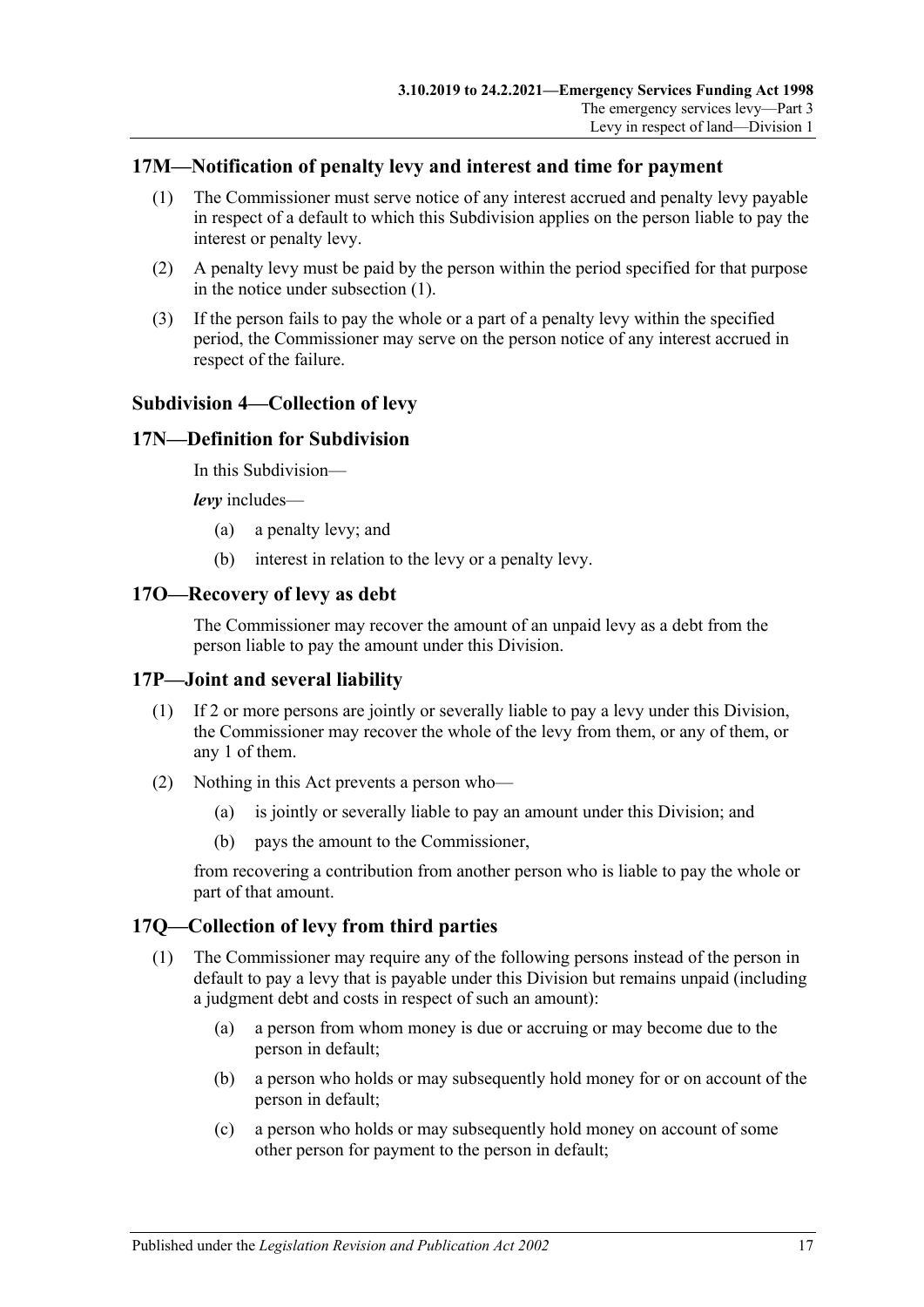- (d) a person having authority from some other person to pay money to the person in default.
- (2) The Commissioner's requirement is to be made by written notice served on the person.
- (3) A copy of the notice must also be served on the person in default.
- (4) The amount that the person is required by the notice to pay to the Commissioner is so much of the money referred to in [subsection](#page-16-7) (1) as is sufficient to pay the levy remaining unpaid, or, if the money is insufficient, all of it.
- (5) The money must be paid to the Commissioner on receipt of the notice, or when the money is held by the person, or after such period (if any) as may be specified by the Commissioner, whichever is the later or latest.
- (6) A person subject to a requirement of the Commissioner under this section must comply with the requirement.

Maximum penalty: \$10 000.

- (7) A person who makes a payment in accordance with this section is to be taken to be acting under the authority of the person in default and of all other persons concerned and is entitled to indemnity from the person in default in respect of the payment.
- (8) If, after a person is given a notice under this section by the Commissioner, the whole or a part of the amount that the person is required by the notice to pay to the Commissioner is paid by another person, the Commissioner must, by written notice, advise the person of the payment and cancel the prior notice or amend it accordingly.
- (9) An amount that is required to be paid by a person under this section but remains unpaid may be recovered by the Commissioner from the person as a debt.

#### <span id="page-17-1"></span><span id="page-17-0"></span>**17R—Duties of agents, trustees etc**

- $(1)$  If—
	- (a) a person has possession, control or management of a business or property of another person as an agent or trustee or in any other capacity; and
	- (b) obligations under this Division (whether as to the payment of a levy or otherwise) remain undischarged by the other person or will arise in relation to the business or property,

the following provisions apply:

- (c) the person must, as soon as and so far as is practicable, ensure that the obligations of the other person under this Division that remain undischarged are discharged;
- (d) the person must, as soon as and so far as is practicable, ensure that all further obligations that arise under this Division in relation to the business or property are discharged while the person continues to have possession, control or management of the business or property;
- (e) for those purposes the person must set aside (and, so far as necessary, liquidate) assets of the other person (or the other person's estate) to the value of any levy that has become or becomes payable and employ those assets in payment of the levy;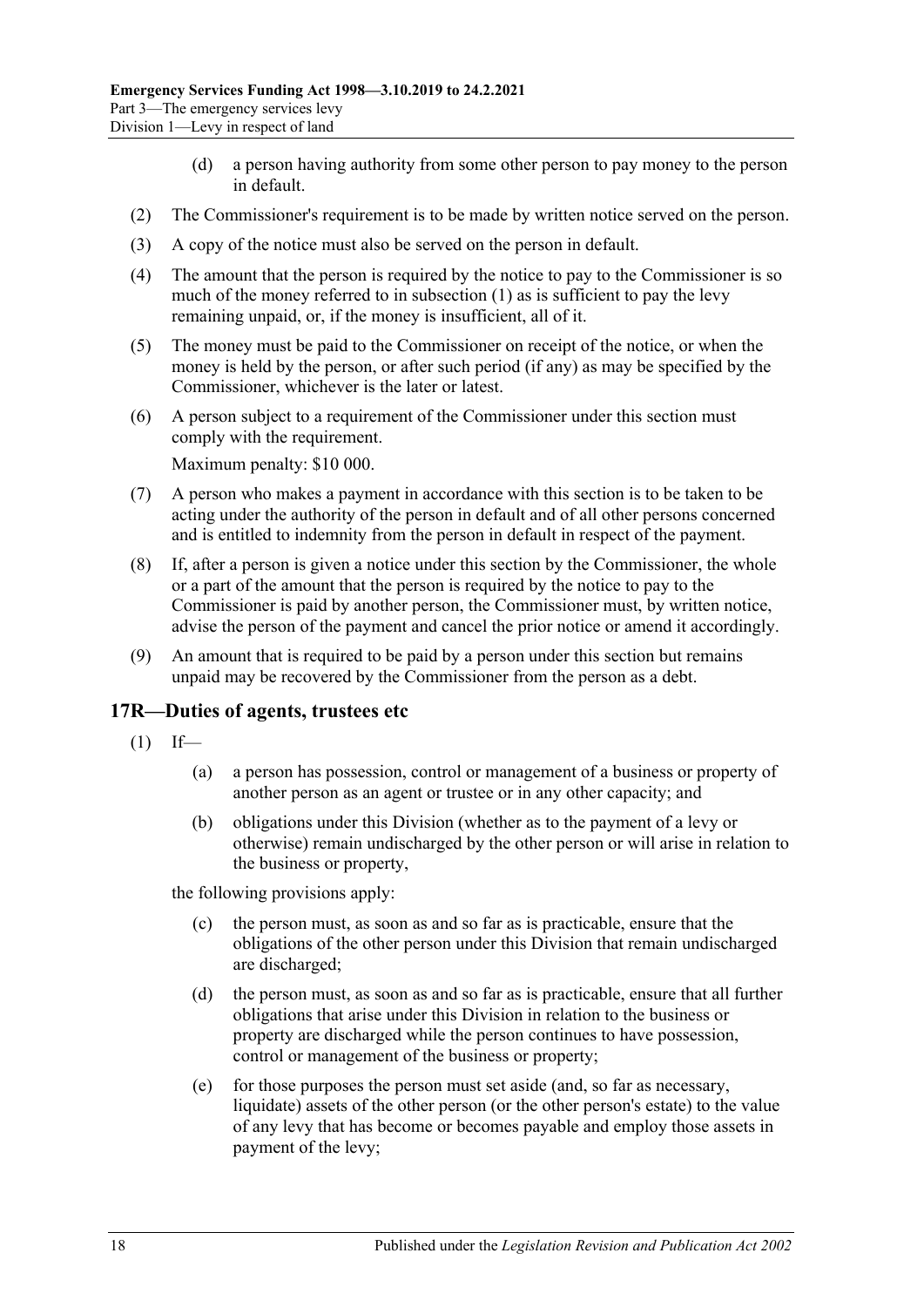- (f) if the person fails, without the Commissioner's written permission, to set aside, liquidate and employ sufficient assets for that purpose, the Commissioner may recover from the person as a debt the whole or a part of an amount that is assessed as being payable under this Division in relation to the business or property and remains unpaid, but the person will not otherwise be personally liable for the payment of the levy;
- (g) the person is entitled to be indemnified by the other person (or out of the other person's estate) in respect of payments made or action taken under this section;
- (h) nothing prevents the making of a payment to the person out of the assets, in priority to a levy, of any reasonable remuneration, charges and expenses to which the person would, apart from this section, be entitled in respect of the performance of the person's functions.
- (2) A person who contravenes a provision of [subsection](#page-17-1) (1) is guilty of an offence. Maximum penalty: \$10 000.

## <span id="page-18-0"></span>**18—Levy first charge on land**

- (1) An unpaid levy is a first charge on the land in relation to which the levy is payable.
- (2) Where a levy is assessed against the common property, or part of the common property, of a community scheme under the *[Community Titles Act](http://www.legislation.sa.gov.au/index.aspx?action=legref&type=act&legtitle=Community%20Titles%20Act%201996) 1996*, the levy is not a charge on the common property but is, instead, a charge on each of the community lots of the community scheme.

## <span id="page-18-1"></span>**20—Sale of land for non-payment of levy**

- (1) Where a levy is a first charge on land and has been unpaid for two years or more, the Commissioner may sell the land.
- <span id="page-18-2"></span>(2) Before the Commissioner sells land in pursuance of this section, he or she must serve notice on the owner of the land—
	- (a) stating the period for which the levy or interest have been in arrears; and
	- (b) stating the amount of the total liability for the levy and interest presently outstanding and charged on the land; and
	- (c) stating that if that amount is not paid in full within one month of service of the notice (or such longer time as the Commissioner may allow), the Commissioner intends to sell the land for non-payment of the levy or interest.
- (3) A copy of a notice must be served on the registered mortgagee or encumbrancee of the land (if any).
- (4) If the outstanding amount is not paid in full within the time allowed under [subsection](#page-18-2) (2), the Commissioner may proceed to sell the land.
- (5) The sale will be by public auction (and the Commissioner may set a reserve price for the purposes of the auction).
- (6) The Commissioner must cause notice of the auction to be published—
	- (a) on at least 2 separate occasions in a newspaper circulating generally throughout the State; or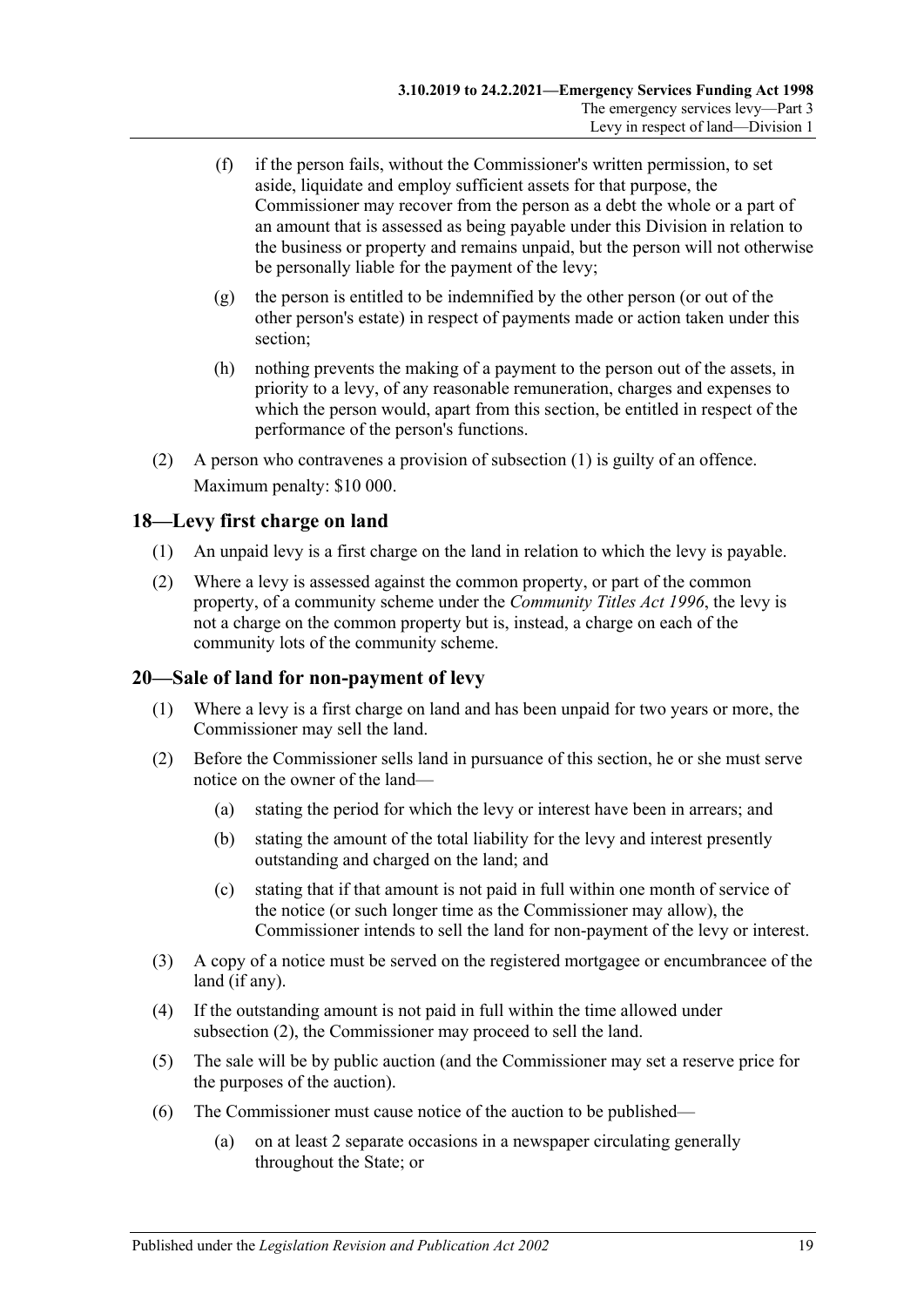- (b) on a website determined by the Commissioner.
- (7) If, before the date of the auction, the outstanding amount and the costs incurred by the Commissioner in proceeding under this section are paid to the Commissioner, the Commissioner must withdraw the land from auction.
- (8) If an auction fails, the Commissioner may sell the land by private contract for the best price that he or she can reasonably obtain.
- (9) Any money received by the Commissioner in respect of the sale of land under this section will be applied as follows:
	- (a) firstly—in paying the costs of the sale and any other costs incurred in proceeding under this section;
	- (b) secondly—in discharging the liability for the levy and interest and any other liabilities to the Commissioner in respect of the land;
	- (c) thirdly—in discharging any liability to the Crown for rates, charges or taxes (including rates, charges or taxes that are a first charge on the land);
	- (d) fourthly—in discharging any liability to a council for rates or any other liability to a council in respect of the land;
	- (e) fifthly—in discharging any liabilities secured by registered mortgages, encumbrances or charges;
	- (f) sixthly—in discharging any other mortgages, encumbrances and charges of which the Commissioner has notice;
	- (g) seventhly—in payment to the former owner of the land.
- (10) If the former owner cannot be found after making reasonable inquiries as to his or her whereabouts, an amount payable to the former owner must be dealt with as unclaimed money under the *[Unclaimed Moneys Act](http://www.legislation.sa.gov.au/index.aspx?action=legref&type=act&legtitle=Unclaimed%20Moneys%20Act%201891) 1891*.
- <span id="page-19-1"></span>(11) Where land is sold by the Commissioner in pursuance of this section, an instrument of transfer executed by the Commissioner will operate to vest title to the land in the purchaser.
- (12) The title vested in a purchaser under [subsection](#page-19-1) (11) will be free of all mortgages, encumbrances and charges and all leases and licences.
- (13) An instrument of transfer passing title to land in pursuance of a sale under this section must, when lodged with the Registrar-General for registration or enrolment, be accompanied by a statutory declaration made by the Chief Executive of the administrative unit of the Public Service that is, under the Minister, responsible for the administration of this Act stating that the requirements of this section in relation to the sale of the land have been observed.

## <span id="page-19-0"></span>**21—Recovery of levy not affected by objection or review**

- (1) The right of the Commissioner to recover a levy is not suspended by—
	- (a) an objection or review in respect of a valuation made or adopted under the *[Valuation of Land Act](http://www.legislation.sa.gov.au/index.aspx?action=legref&type=act&legtitle=Valuation%20of%20Land%20Act%201971) 1971*; or
	- (b) an objection or review in respect of the attribution of a particular land use to land.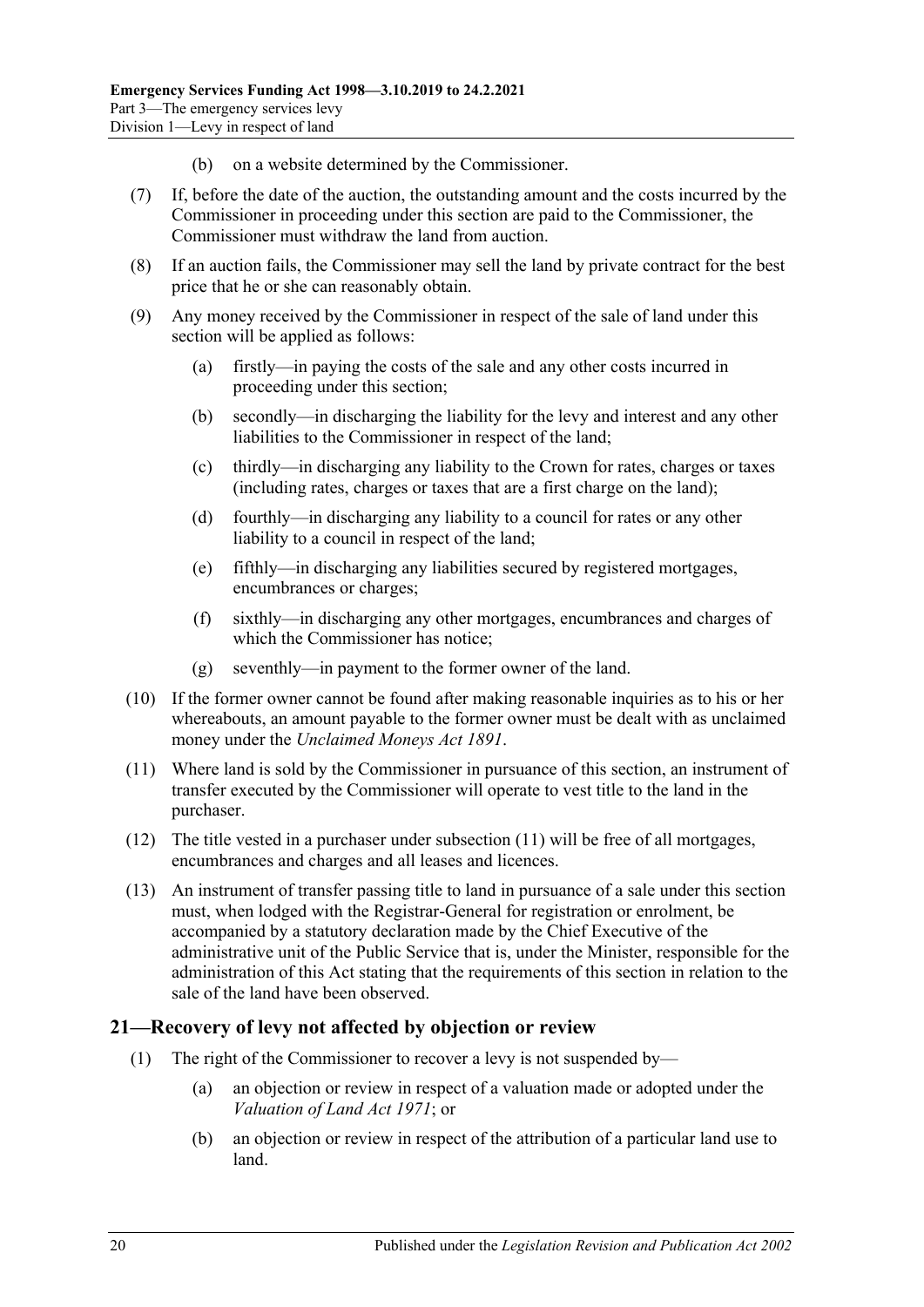- <span id="page-20-7"></span><span id="page-20-6"></span><span id="page-20-5"></span>(2) If an objection or review results in the alteration of a valuation or a decision to attribute a different land use to land, a due adjustment must be made and—
	- (a) any amount overpaid must be refunded;
	- (b) any additional amount payable on account of an alteration of the valuation or decision may be recovered as an unpaid levy (but action to recover any such amount must not be taken until at least 30 days have expired from the date on which notification of the alteration is given to the person who initiated the objection or review);
	- (c) interest accrues on a daily basis on an amount to be refunded under [paragraph](#page-20-5) (a) from the day on which the levy to which the objection or review relates was assessed as being payable or from the day on which the levy was paid, whichever is the later, until the day the amount is refunded or otherwise applied;
	- (d) interest accrues on an unpaid amount referred to in [paragraph](#page-20-6) (b) from the expiration of 30 days from the day on which notification of the alteration or decision referred to in [paragraph](#page-20-6) (b) was given to the person who initiated the objection or review until the day the amount is paid;
	- (e) the interest rates that apply under this subsection are—
		- (i) for the purposes of [paragraph](#page-20-7) (c)—the market rate (within the meaning of section 26 of the *[Taxation Administration Act](http://www.legislation.sa.gov.au/index.aspx?action=legref&type=act&legtitle=Taxation%20Administration%20Act%201996) 1996*); and
		- (ii) for the purposes of [paragraph](#page-20-8) (d)—the interest rate applying for the time being under [section](#page-14-5) 17J.

#### <span id="page-20-8"></span><span id="page-20-0"></span>**22—Arrangements for payment of levy**

- (1) The Commissioner may extend the time for payment of a levy and may accept the payment of a levy by instalments.
- (2) A decision of the Commissioner under this section may be made subject to conditions (for example, as to the payment of interest) determined by the Commissioner.

#### <span id="page-20-1"></span>**22A—Decisions non-reviewable**

A decision under this Subdivision is a non-reviewable decision.

#### <span id="page-20-2"></span>**22B—No statute of limitation to apply**

No statute of limitation bars or affects any action or remedy for recovery by the Commissioner of an amount assessed as being payable under this Division.

#### <span id="page-20-3"></span>**Subdivision 5—Investigation**

## <span id="page-20-4"></span>**22C—Power to require information, instruments or records or attendance for examination**

- (1) The Commissioner may, for a purpose related to the administration or enforcement of this Division, by written notice served on a person, require the person—
	- (a) to provide to the Commissioner (either orally or in writing) information that is described in the notice; or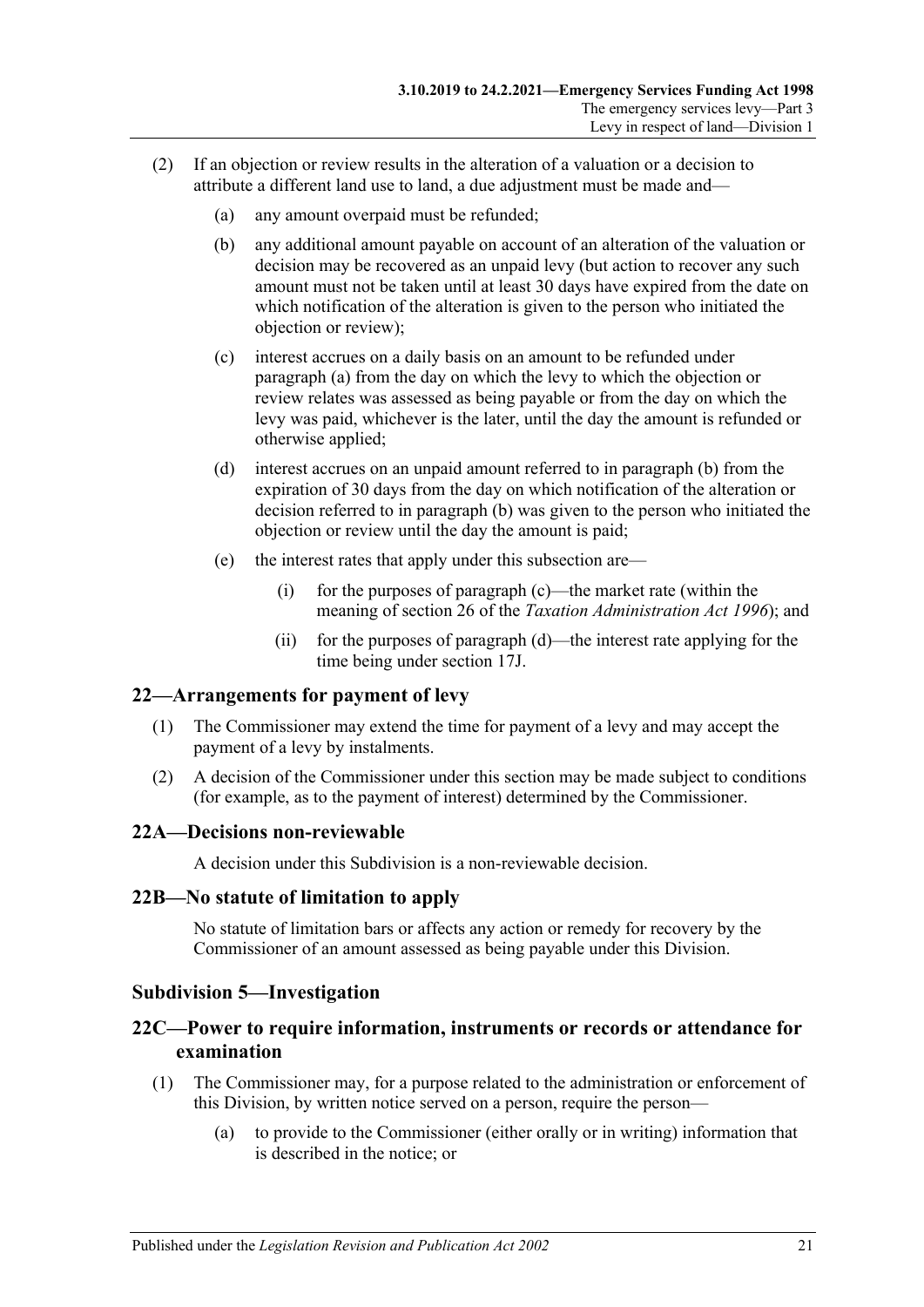- (b) to attend and give evidence before the Commissioner or an authorised officer; or
- (c) to produce to the Commissioner an instrument or record in the person's custody or control that is described in the notice.
- (2) The Commissioner must, if the requirement is made of a person to determine that person's liability to pay a levy under this Division, indicate in the notice that the requirement is made for that purpose, but the Commissioner is not otherwise required to identify a person in relation to whom any information, evidence, instrument or record is required under this section.
- (3) The Commissioner may require that information or evidence be provided or given under this section on oath, or in the form of, or verified by, a statutory declaration.
- (4) If a person, without reasonable excuse, refuses or fails—
	- (a) to comply with the requirements of a notice under this section within the period specified in the notice or a further period allowed by the Commissioner; or
	- (b) to comply with any other requirement of the Commissioner as to the giving of evidence or the manner in which information or evidence is to be provided or given under this section,

the person is guilty of an offence.

Maximum penalty: \$10 000.

(5) A requirement under this section is a non-reviewable decision.

## <span id="page-21-0"></span>**22D—Powers of entry and inspection**

- (1) An authorised officer may, for a purpose related to the administration or enforcement of this Division—
	- (a) enter and remain on premises; and
	- (b) require any person on the premises to answer questions or otherwise furnish information; and
	- (c) require any person on the premises to produce any instrument or record in the person's custody or control (including a written record that reproduces in an understandable form information stored by computer, microfilm or other means or process); and
	- (d) require the owner or occupier of the premises to provide the authorised officer with such assistance and facilities as is or are reasonably necessary to enable the authorised officer to exercise powers under this Subdivision; and
	- (e) seize and remove any instrument or record on behalf of the Commissioner.
- (2) Entry may be made at any reasonable time.
- (3) An authorised officer must, at the request of a person in relation to whom the authorised officer intends to exercise powers under this section, produce the officer's identity card for the inspection of the person.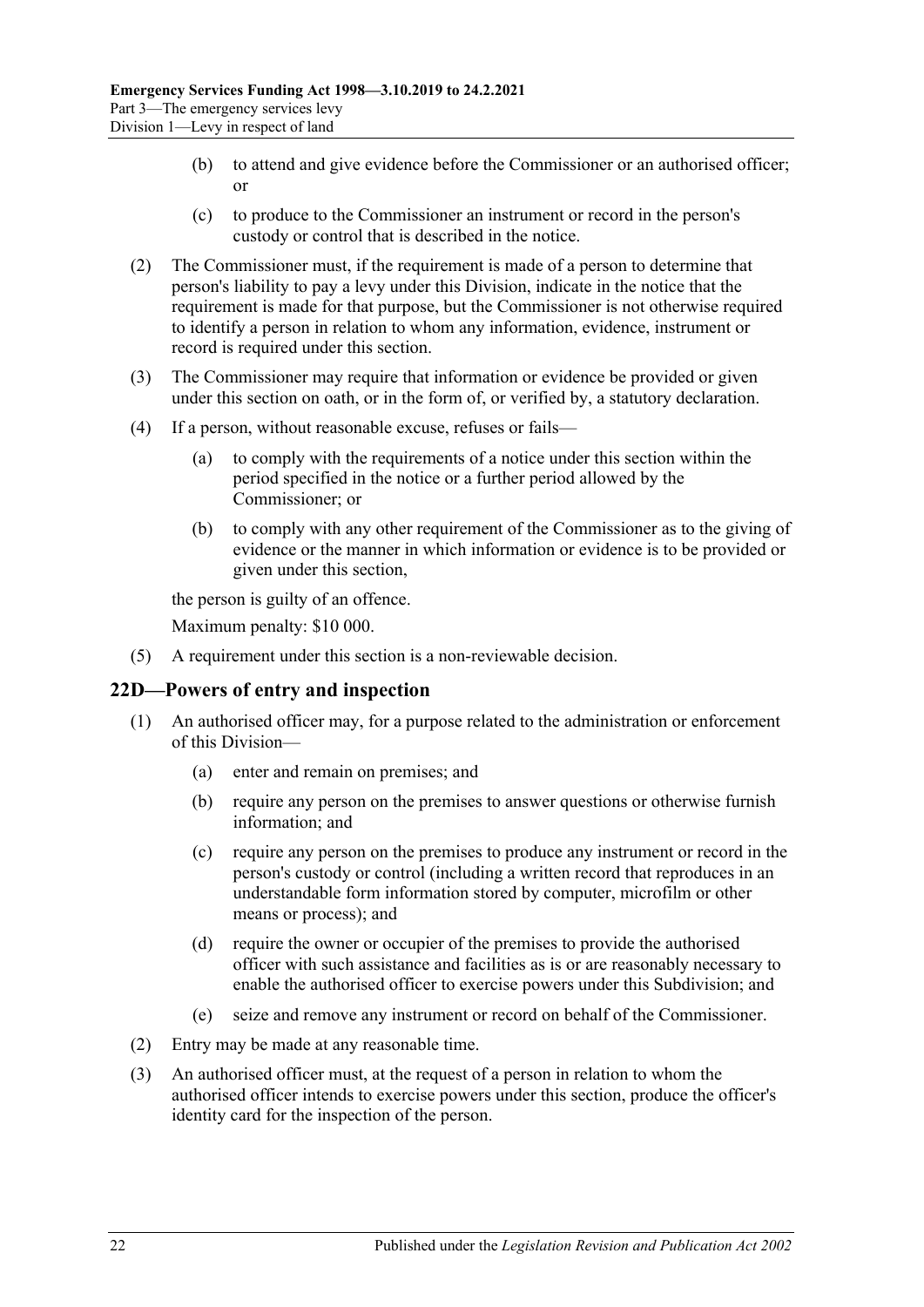## <span id="page-22-0"></span>**22E—Use and inspection of instruments or records produced or seized**

- (1) This section applies to an instrument or record that has been produced to the Commissioner or seized and removed by an authorised officer.
- <span id="page-22-3"></span>(2) An instrument or record to which this section applies may be retained for the purpose of enabling the instrument or record to be inspected and enabling copies of, or extracts or notes from, the instrument or record to be made or taken by or on behalf of the Commissioner.
- <span id="page-22-4"></span>(3) However, if the instrument or record is required by the Commissioner as evidence for the purposes of legal proceedings, the instrument or record may be retained until the proceedings are finally determined.
- (4) The Commissioner must permit a person who would be entitled to inspect the instrument or record if it were not in the possession of the Commissioner to inspect the instrument or record at any reasonable time.
- (5) Nothing in this section prejudices a lien a person has on the instrument or record.
- (6) A decision under [subsection](#page-22-3) (2) or [\(3\)](#page-22-4) is a non-reviewable decision.

#### <span id="page-22-1"></span>**22F—Self-incrimination**

- (1) A person is not excused from answering a question, providing information or producing an instrument or record, when required to do so under this Subdivision, on the ground that to do so might tend to incriminate the person or make the person liable to a penalty.
- (2) However, if the person objects to answering the question, providing the information or producing the instrument or record on that ground, the answer, information, instrument or record is not admissible against the person in criminal proceedings other than—
	- (a) proceedings for an offence with respect to false or misleading statements, information or records; or
	- (b) proceedings for an offence in the nature of perjury.

## <span id="page-22-2"></span>**22G—Hindering or obstructing authorised officers etc**

- (1) A person who—
	- (a) hinders or obstructs an authorised officer in the exercise of a power under this Subdivision; or
	- (b) without reasonable excuse, refuses or fails to comply with a requirement of an authorised officer under this Subdivision,

is guilty of an offence.

Maximum penalty: \$10 000.

- (2) A person is not guilty of an offence under this section arising from the entry of an authorised officer onto premises unless it is established that, at the material time, the authorised officer—
	- (a) identified himself or herself as an authorised officer; and
	- (b) warned the person that a refusal or failure to comply with the requirement constituted an offence.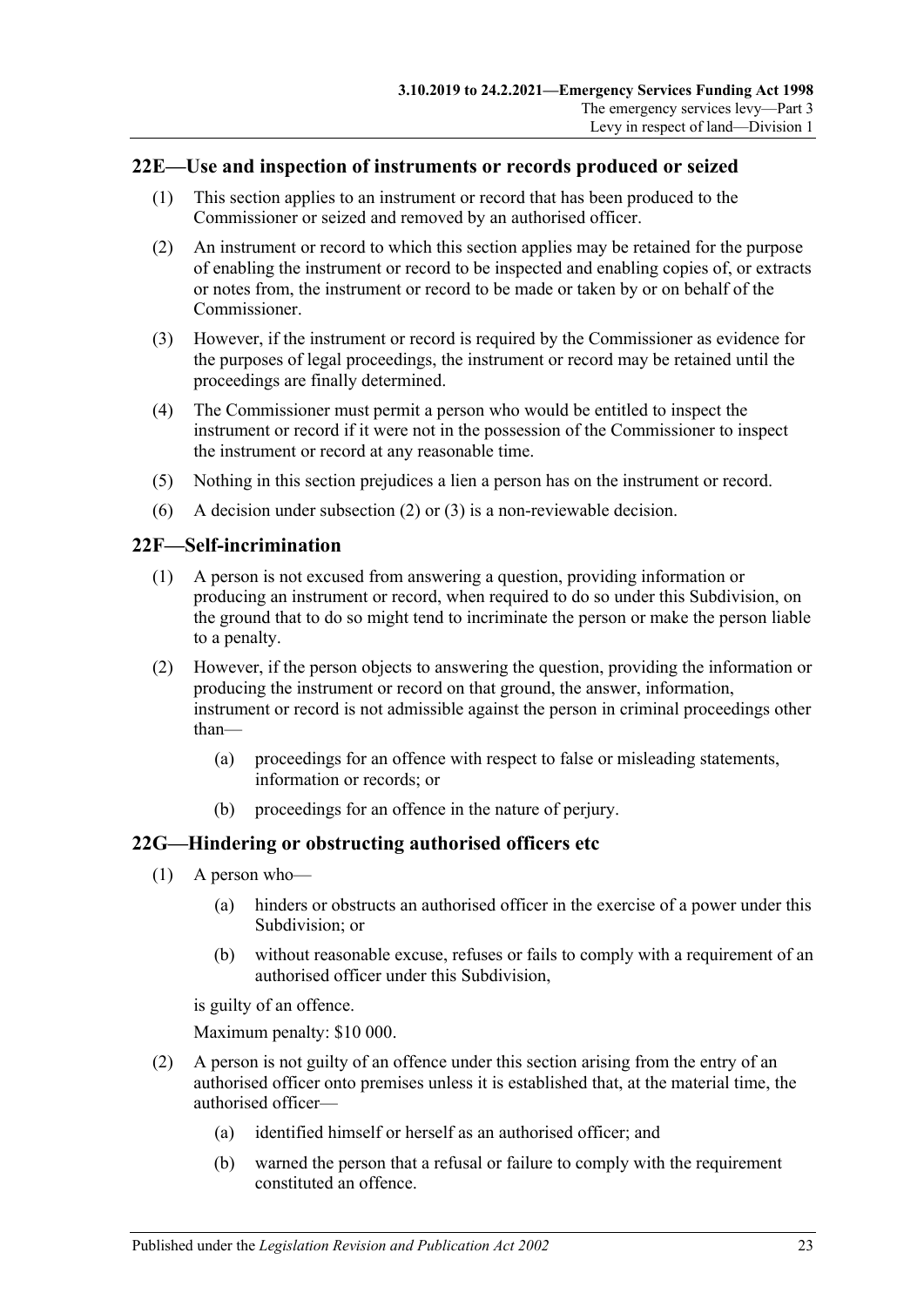#### <span id="page-23-0"></span>**Subdivision 6—Secrecy**

#### <span id="page-23-1"></span>**22H—Relevant persons**

In this Subdivision—

*relevant person* means a person who is or has been engaged (whether as an officer or employee or otherwise) in the administration or enforcement of this Division.

#### <span id="page-23-2"></span>**22I—Prohibition of certain disclosures by relevant persons**

A relevant person must not disclose information obtained under or in relation to the administration or enforcement of this Division, except as permitted by this Subdivision.

Maximum penalty: \$10 000.

#### <span id="page-23-3"></span>**22J—Permitted disclosure in particular circumstances or to particular persons**

A relevant person may disclose information obtained under or in relation to the administration or enforcement of this Division—

- (a) with the consent of the person to whom the information relates or at the request of a person acting on behalf of the person to whom the information relates; or
- <span id="page-23-6"></span>(b) in connection with the administration or enforcement of this Division, a taxation law (within the meaning of the *[Taxation Administration Act](http://www.legislation.sa.gov.au/index.aspx?action=legref&type=act&legtitle=Taxation%20Administration%20Act%201996) 1996*), the *[Petroleum Products Regulation Act](http://www.legislation.sa.gov.au/index.aspx?action=legref&type=act&legtitle=Petroleum%20Products%20Regulation%20Act%201995) 1995*, the *[First Home Owner Grant](http://www.legislation.sa.gov.au/index.aspx?action=legref&type=act&legtitle=First%20Home%20Owner%20Grant%20Act%202000)  Act [2000](http://www.legislation.sa.gov.au/index.aspx?action=legref&type=act&legtitle=First%20Home%20Owner%20Grant%20Act%202000)* or a law of another Australian jurisdiction relating to taxation; or
- (c) for the purposes of legal proceedings under a law referred to in [paragraph](#page-23-6) (b) or reports of such proceedings; or
- (d) to the holder of an office or a body prescribed for the purposes of section 78(d) of the *[Taxation Administration Act](http://www.legislation.sa.gov.au/index.aspx?action=legref&type=act&legtitle=Taxation%20Administration%20Act%201996) 1996*.

#### <span id="page-23-4"></span>**22K—Permitted disclosures of general nature**

The Commissioner may disclose information obtained under or in relation to the administration or enforcement of this Division that does not directly or indirectly identify a particular person.

#### <span id="page-23-5"></span>**22L—Prohibition of disclosures by other persons**

A person other than a relevant person must not disclose information that—

- (a) has been obtained (whether properly or improperly and whether directly or indirectly) from a relevant person; and
- (b) the relevant person obtained under or in relation to this Division,

unless—

(c) the disclosure is of a kind that a person engaged (whether as an officer or employee or otherwise) in the administration or enforcement of this Act would be permitted to make under this Subdivision; or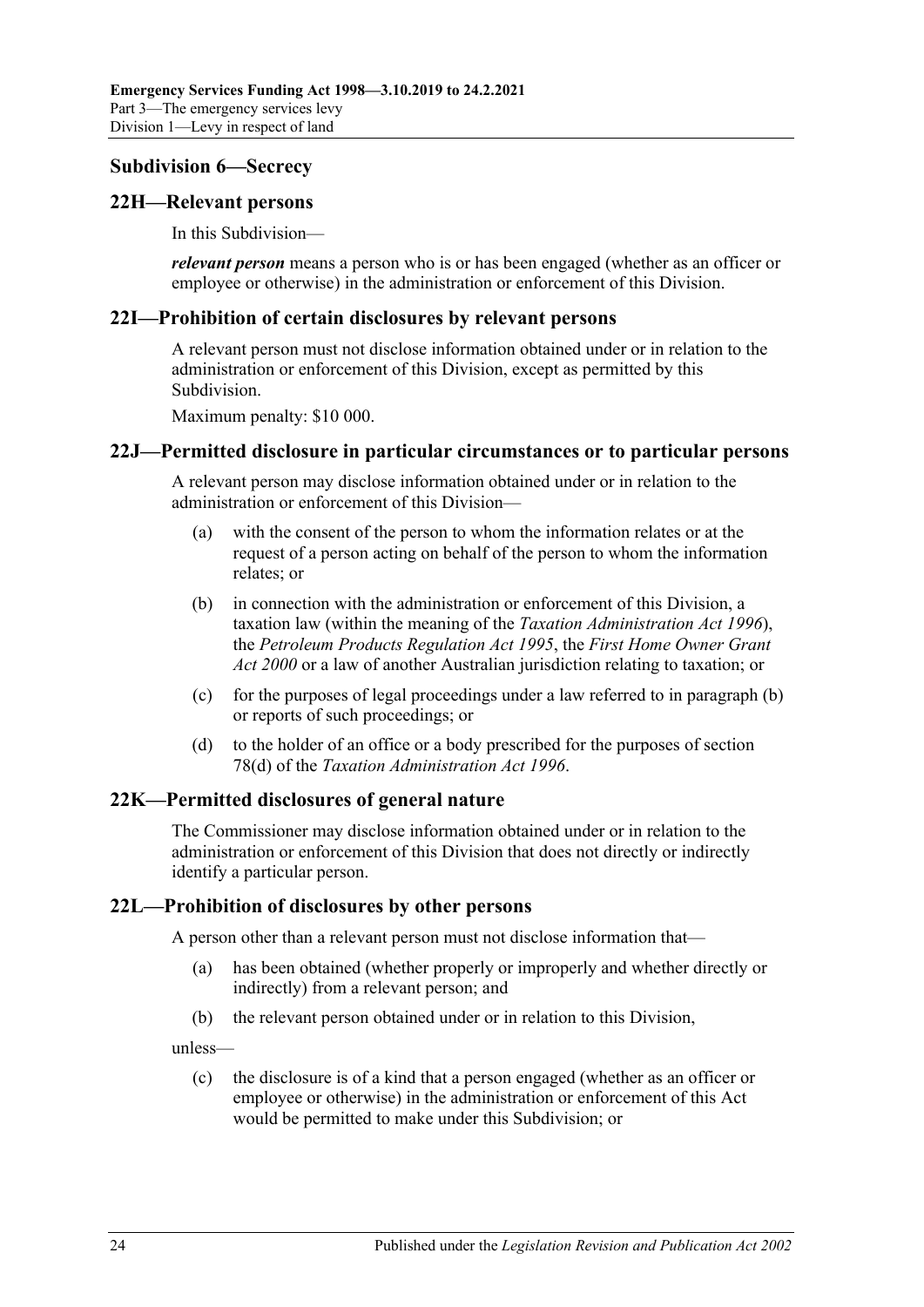- (d) if the person is the holder of an office or a body prescribed for the purposes of section 78(d) of the *[Taxation Administration Act](http://www.legislation.sa.gov.au/index.aspx?action=legref&type=act&legtitle=Taxation%20Administration%20Act%201996) 1996*—the disclosure is made in connection with the performance of functions conferred or imposed on the person under a law of this jurisdiction or another Australian jurisdiction (including for the purposes of legal proceedings connected with the performance of such functions); or
- (e) the disclosure is made with the consent of the Commissioner.

Maximum penalty: \$10 000.

## <span id="page-24-0"></span>**22M—Restriction on power of courts to require disclosure**

A court does not have power to require a disclosure of information contrary to this Subdivision.

## <span id="page-24-1"></span>**Division 2—Levy in respect of vehicles and vessels**

## <span id="page-24-2"></span>**23—Liability for levy**

- (1) A person who wishes to register, or renew the registration of, a motor vehicle under the *[Motor Vehicles Act](http://www.legislation.sa.gov.au/index.aspx?action=legref&type=act&legtitle=Motor%20Vehicles%20Act%201959) 1959* must pay the emergency services levy imposed under this Division to the Registrar of Motor Vehicles when applying for the registration or the renewal of the registration.
- (2) A person who wishes to register, or renew the registration of, a vessel under the *[Harbors and Navigation Act](http://www.legislation.sa.gov.au/index.aspx?action=legref&type=act&legtitle=Harbors%20and%20Navigation%20Act%201993) 1993* must pay the emergency services levy imposed under this Division to the Chief Executive of the administrative unit of the Public Service that is, under a Minister, responsible for the administration of that Act when applying for the registration or the renewal of the registration.
- (3) Despite the provisions of the *[Motor Vehicles Act](http://www.legislation.sa.gov.au/index.aspx?action=legref&type=act&legtitle=Motor%20Vehicles%20Act%201959) 1959* or the *[Harbors and Navigation](http://www.legislation.sa.gov.au/index.aspx?action=legref&type=act&legtitle=Harbors%20and%20Navigation%20Act%201993)  Act [1993](http://www.legislation.sa.gov.au/index.aspx?action=legref&type=act&legtitle=Harbors%20and%20Navigation%20Act%201993)*, the registration of a motor vehicle or a vessel must not be granted or renewed under the relevant Act unless the emergency services levy has been paid.

## <span id="page-24-5"></span><span id="page-24-3"></span>**24—Declaring the amount of the levy**

- (1) The Governor may, by notice published in the Gazette on the recommendation of the Minister, declare the amount of the levy.
- <span id="page-24-4"></span>(2) The notice must—
	- (a) divide motor vehicles into the same classes as the Premium Class Code published by the Motor Accident Commission (as in force at the time of publication of the notice) and must specify the amount of the levy in respect of each class; and
	- (b) specify the amount of the levy in respect of vessels; and
	- (c) specify the financial year or financial years in relation to which the notice applies.
- (2a) The amount of the levy specified in the notice in respect of a particular class of motor vehicle will be the amount of the levy for the financial year or financial years in relation to which the notice applies despite any change in motor vehicle classifications under the Premium Class Code referred to in [subsection](#page-24-4) (2)(a).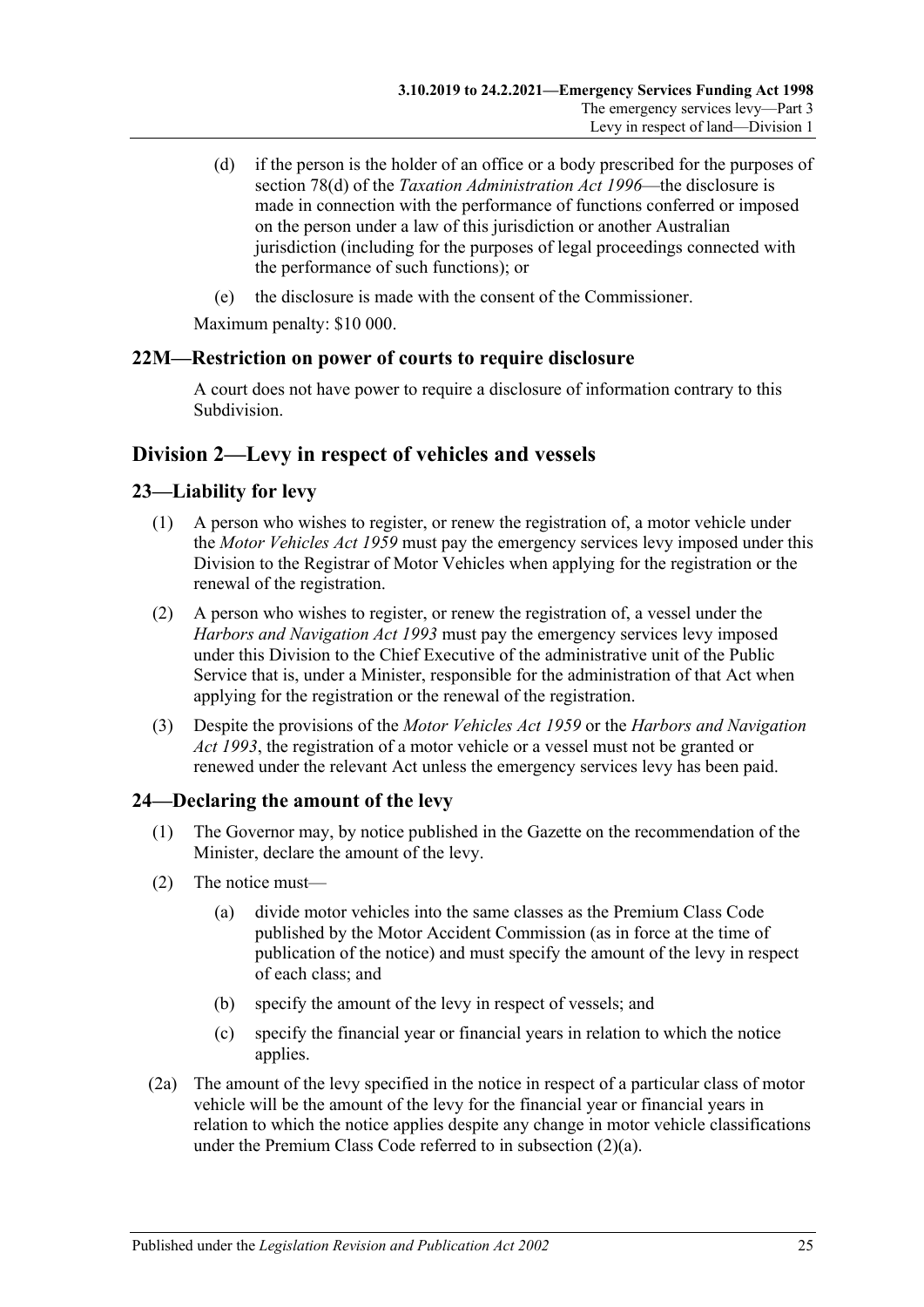- (3) The notice may declare the amount of the levy in respect of one, or two or more, financial years specified in the notice.
- (4) The notice must be published before the commencement of the financial year or financial years in relation to which it will apply.
- (5) Where the period of registration in relation to which the levy is payable is the whole of a particular financial year, the amount payable is the amount of the levy for that year.
- (6) Where the period of registration in relation to which the levy is payable falls wholly within, but is less than, the period of a financial year, the amount payable is the appropriate proportion of the levy for that year.
- (7) Where the period of registration in relation to which the levy is payable falls partly in one financial year and partly in a subsequent financial year or years, the levy will be made up of the appropriate proportion of the levy payable in respect of each year (the amount payable on registration will be determined on the assumption that the amount of the levy to be declared in respect of a subsequent year or years will be the same as the levy declared in respect of the year in which the period of registration commences).
- (8) After the first notice declaring a levy under [subsection](#page-24-5) (1) has been published in the Gazette, the Governor must not declare a further levy under that subsection in respect of a subsequent year or years unless—
	- (a) the amount of the levy declared in respect of each class of motor vehicle and in respect of vessels is the same as, or less than, the amount of the levy declared by the first notice; or
	- (b) the notice declaring the levy has been authorised by a resolution passed by both Houses of Parliament.

## <span id="page-25-2"></span><span id="page-25-0"></span>**25—Exemption by Minister**

- (1) The Minister may, by notice published in the Gazette, exempt motor vehicles or vessels of a class specified in the notice from the imposition of a levy under this Division.
- (2) A notice under [subsection](#page-25-2) (1) may be varied or revoked by the Minister by subsequent notice published in the Gazette.

## <span id="page-25-1"></span>**26—Objection to classification of vehicle**

- (1) A person who is liable to pay a levy in respect of a vehicle may object to the classification of the vehicle by the Minister.
- (2) The objection must—
	- (a) be in writing; and
	- (b) set out—
		- (i) the grounds of the objection; and
		- (ii) the classification that is, in the objector's opinion, the correct classification of the vehicle; and
	- (c) be served on the Minister.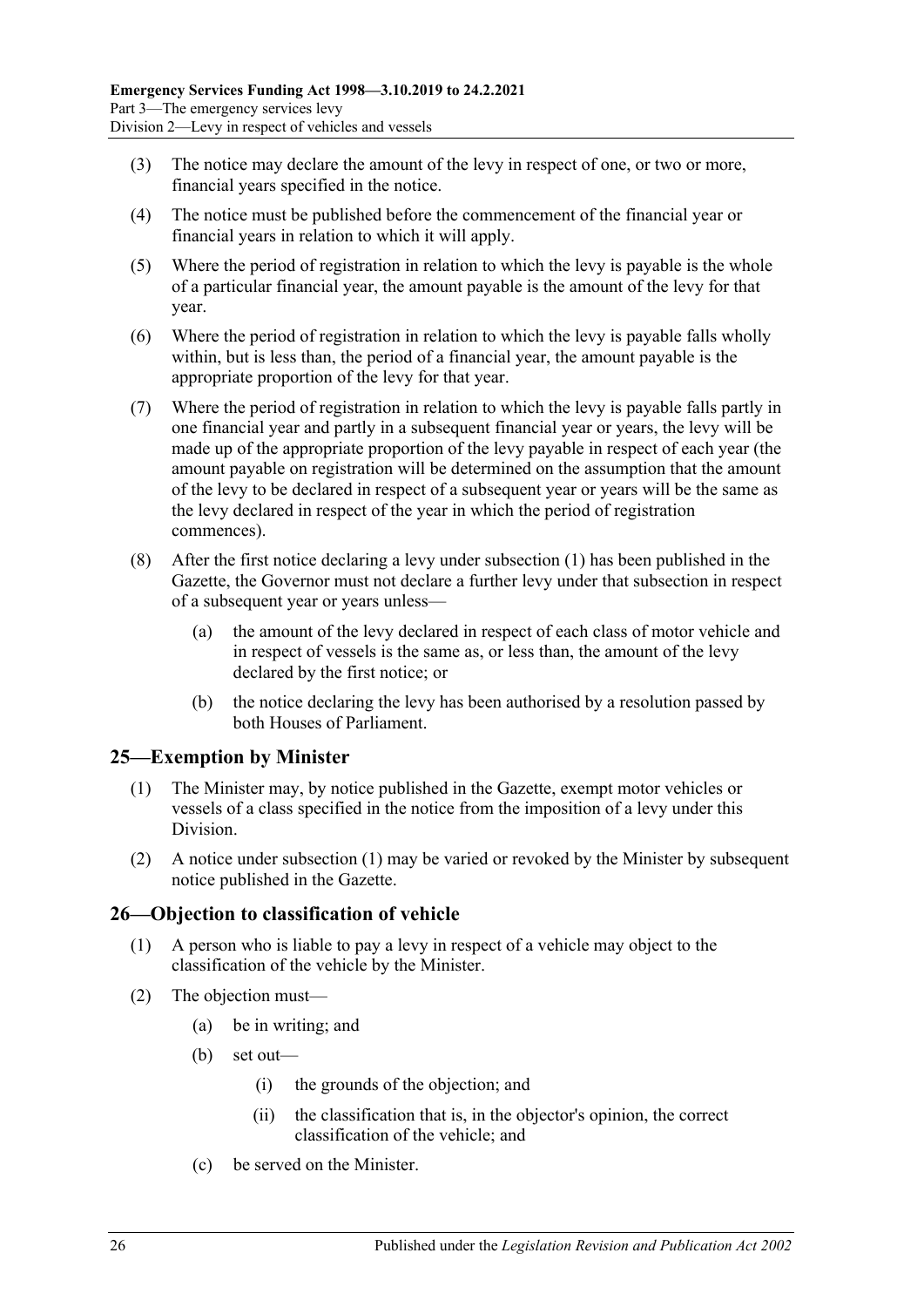- (3) The Minister may decide any such objection as he or she thinks fit and must notify the objector in writing of his or her decision and the reasons for it.
- (4) An objector who is dissatisfied with the Minister's decision may apply to the Tribunal under section 34 of the *[South Australian Civil and Administrative Tribunal Act](http://www.legislation.sa.gov.au/index.aspx?action=legref&type=act&legtitle=South%20Australian%20Civil%20and%20Administrative%20Tribunal%20Act%202013) 2013* for a review of the Minister's decision.
- (4a) An application for review must be made within 21 days after notification of the Minister's decision to the objector.
- (5) Except as provided by this section, the classification of a vehicle under this Division cannot be challenged.
- (6) An objection under this section does not affect the requirement that the levy must be paid at the time of the application for the registration, or renewal of registration, of the vehicle.
- <span id="page-26-4"></span><span id="page-26-3"></span>(7) If an objection has been served on the Minister before the application for registration or renewal of registration is made and the objection results in the alteration of the classification of the vehicle—
	- (a) any amount overpaid must be refunded;
	- (b) any additional amount payable on account of the reclassification may be recovered as unpaid levy (but action to recover any such amount must not be taken until at least 30 days have expired from the date on which notification of the alteration is given to the person who initiated the objection);
	- (c) interest accrues on an amount to be refunded under [paragraph](#page-26-3) (a) and on an unpaid amount referred to in [paragraph](#page-26-4) (b) in accordance with the regulations.

## <span id="page-26-0"></span>**27—Payment of levy into Fund**

- (1) Subject to [subsection](#page-26-5) (2), the Registrar of Motor Vehicles and the Chief Executive of the administrative unit of the Public Service that is, under a Minister, responsible for the administration of the *[Harbors and Navigation Act](http://www.legislation.sa.gov.au/index.aspx?action=legref&type=act&legtitle=Harbors%20and%20Navigation%20Act%201993) 1993* must pay money received in payment of the levy under this Division into the Fund.
- <span id="page-26-5"></span>(2) Money received in payment of the levy may, instead of being paid into the Fund, be applied towards payment of any refund required to be paid under this Division.

## <span id="page-26-1"></span>**Part 4—The Community Emergency Services Fund**

## <span id="page-26-2"></span>**28—The Community Emergency Services Fund**

- (1) The Community Emergency Services Fund is established.
- (2) The Fund is subject to the management and control of the Minister.
- (3) The Fund consists of—
	- (a) the emergency services levy paid into the Fund under [Part 3;](#page-4-1) and
	- (ab) money to be paid into the Fund by the Treasurer pursuant to this Act; and
	- (b) interest and accretions arising from investment of the Fund.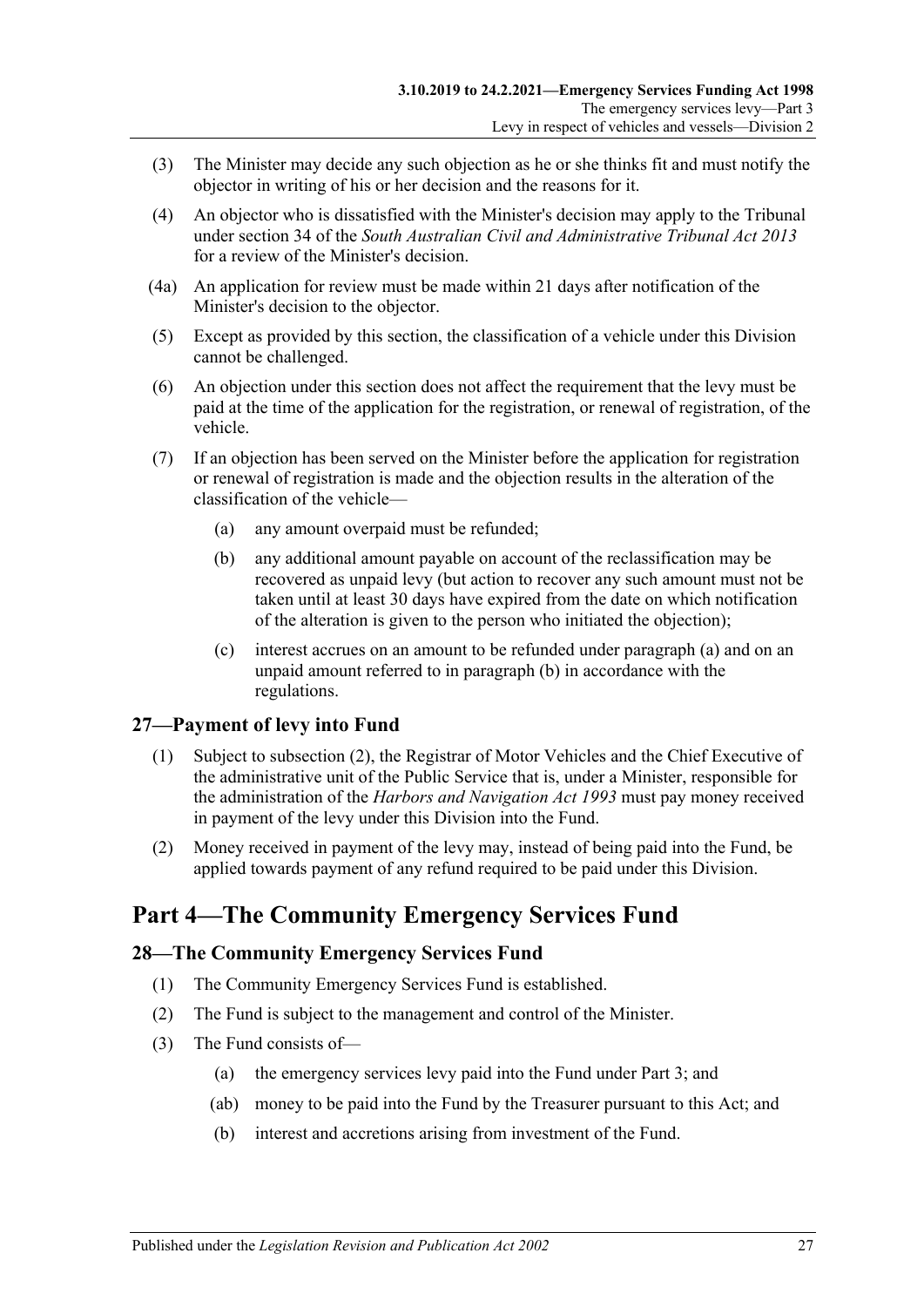- <span id="page-27-4"></span>(4) The Minister may only apply the Fund in one or more of the following ways:
	- (a) in payment to—
		- (i) the South Australian Country Fire Service; or
		- (ii) the South Australian Metropolitan Fire Service; or
		- (iii) the South Australian State Emergency Service; or
		- (iv) the Surf Life Saving Association of South Australia Incorporated; or
		- (v) a body or organisation that is a member of Volunteer Marine Rescue S.A. Incorporated; or
		- (vi) any other person or organisation (whether an agency or instrumentality of the Crown or not),

for the provision of emergency services;

- (ab) in payment to the South Australian Fire and Emergency Services Commission;
- <span id="page-27-5"></span>(b) for any purpose for, or relating to, the prevention of circumstances in which emergency services are likely to be required;
- (c) without limiting [paragraph](#page-27-5) (b), for any purpose of or relating to education as to, or research into—
	- (i) the prevention of circumstances in which emergency services are likely to be required; or
	- (ii) the strategies and procedures for dealing with emergencies when they arise and for dealing with the harmful effects of emergencies; or
	- (iii) the factors that give rise to emergencies;
- (d) in payment of the costs of, or relating to, the administration of this Act.

#### <span id="page-27-0"></span>**29—Investment of the Fund**

The Minister may invest any of the money of the Fund that is not immediately required for the purposes of this Act in such manner as is approved by the Treasurer.

#### <span id="page-27-1"></span>**30—Accounts**

The Minister must keep proper accounts of receipts and payments in relation to the Fund.

## <span id="page-27-2"></span>**Part 5—Miscellaneous**

#### <span id="page-27-3"></span>**31—Delegation**

- (1) The Minister or the Commissioner may delegate a power, function or duty vested in or conferred on the Minister or the Commissioner (as the case may be) under this Act—
	- (a) to a particular person or body; or
	- (b) to the person for the time being occupying a particular office or position.
- (2) A power, function or duty delegated under this section may, if the instrument of delegation so provides, be further delegated.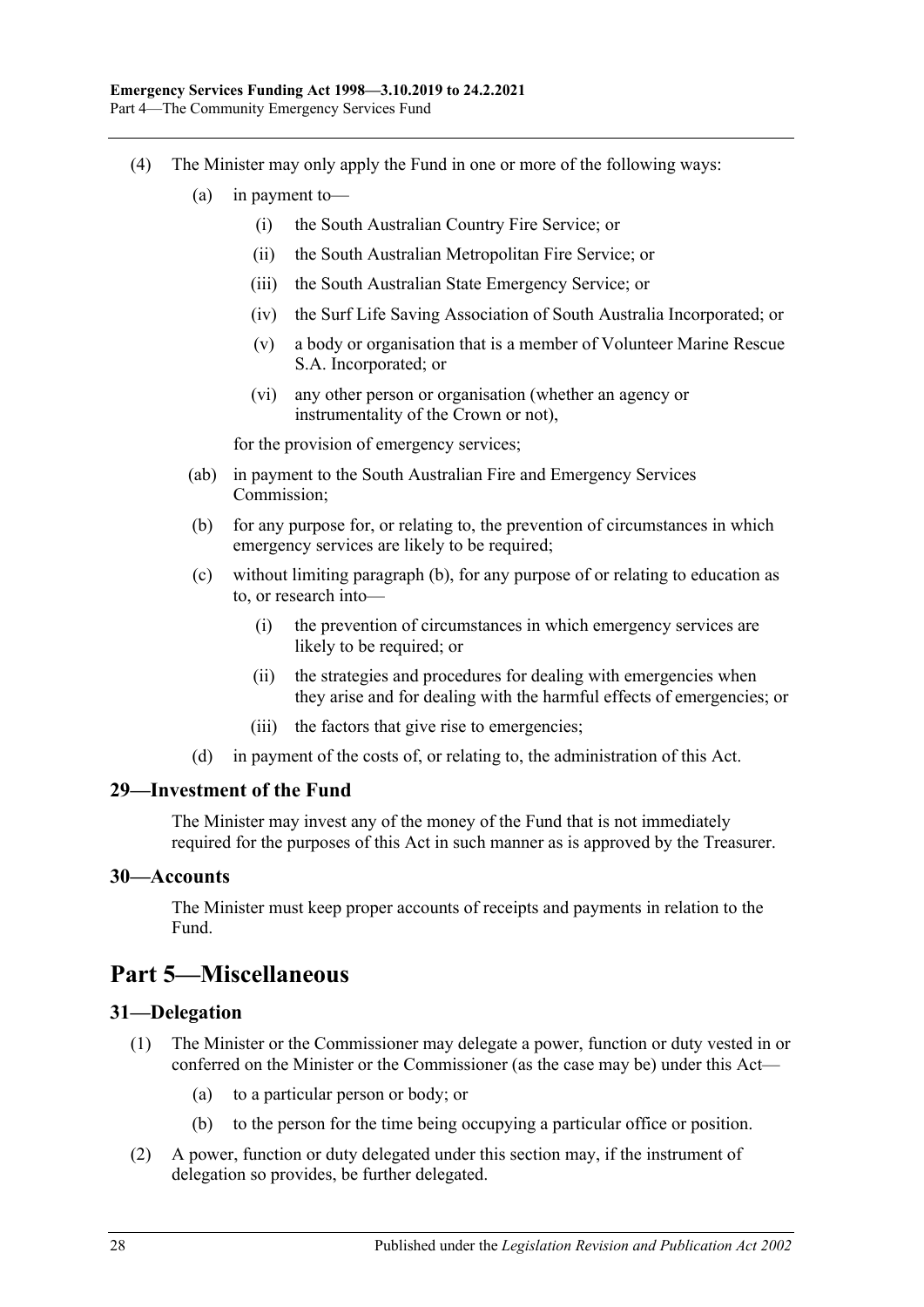- (3) A delegation—
	- (a) must be by instrument in writing; and
	- (b) may be absolute or conditional; and
	- (c) does not derogate from the power of the delegator to act in a matter; and
	- (d) is revocable at will by the delegator.

#### <span id="page-28-0"></span>**31A—Evidence**

Section 115 of the *[Taxation Administration Act](http://www.legislation.sa.gov.au/index.aspx?action=legref&type=act&legtitle=Taxation%20Administration%20Act%201996) 1996* applies for the purposes of this Act as if—

- (a) this Act were a taxation law for the purposes of that Act; and
- (b) an assessment under this Act of a person's liability to pay a levy (including interest and a penalty levy under [Part 3 Division 1\)](#page-4-2) were an assessment by the Commissioner under that Act of the tax liability of a person; and
- (c) a reference in that section to the Commissioner included a reference to the Minister.

#### <span id="page-28-1"></span>**32—Service of notices**

- (1) Where this Act requires or authorises a notice to be served on the Minister or the Commissioner, the notice may—
	- (a) be left at the office of the Minister or the Commissioner (as required) with a person apparently over the age of 16 years; or
	- (b) be sent by post or facsimile transmission to the office of the Minister or the Commissioner (as required).
- (2) Where this Act requires or authorises a notice to be served on, or given to, any other person, the notice may—
	- (a) be served on, or given to, the person or an agent of the person; or
	- (b) be left for the person at his or her place of residence or business with someone apparently over the age of 16 years; or
	- (c) be sent by post to the person or an agent of the person at his or her last known address; or
	- (d) be sent to the person by any form of electronic transmission (including facsimile transmission) indicated by the person as being an available means of service; or
	- (e) be left in a conspicuous place on the land to which the notice relates.
- (3) If the notice is to be served on or given to a company or registered body within the meaning of the *Corporations Act 2001* of the Commonwealth, the notice may be served on that company or registered body in accordance with section 109X or 601CX of that Act, as the case requires.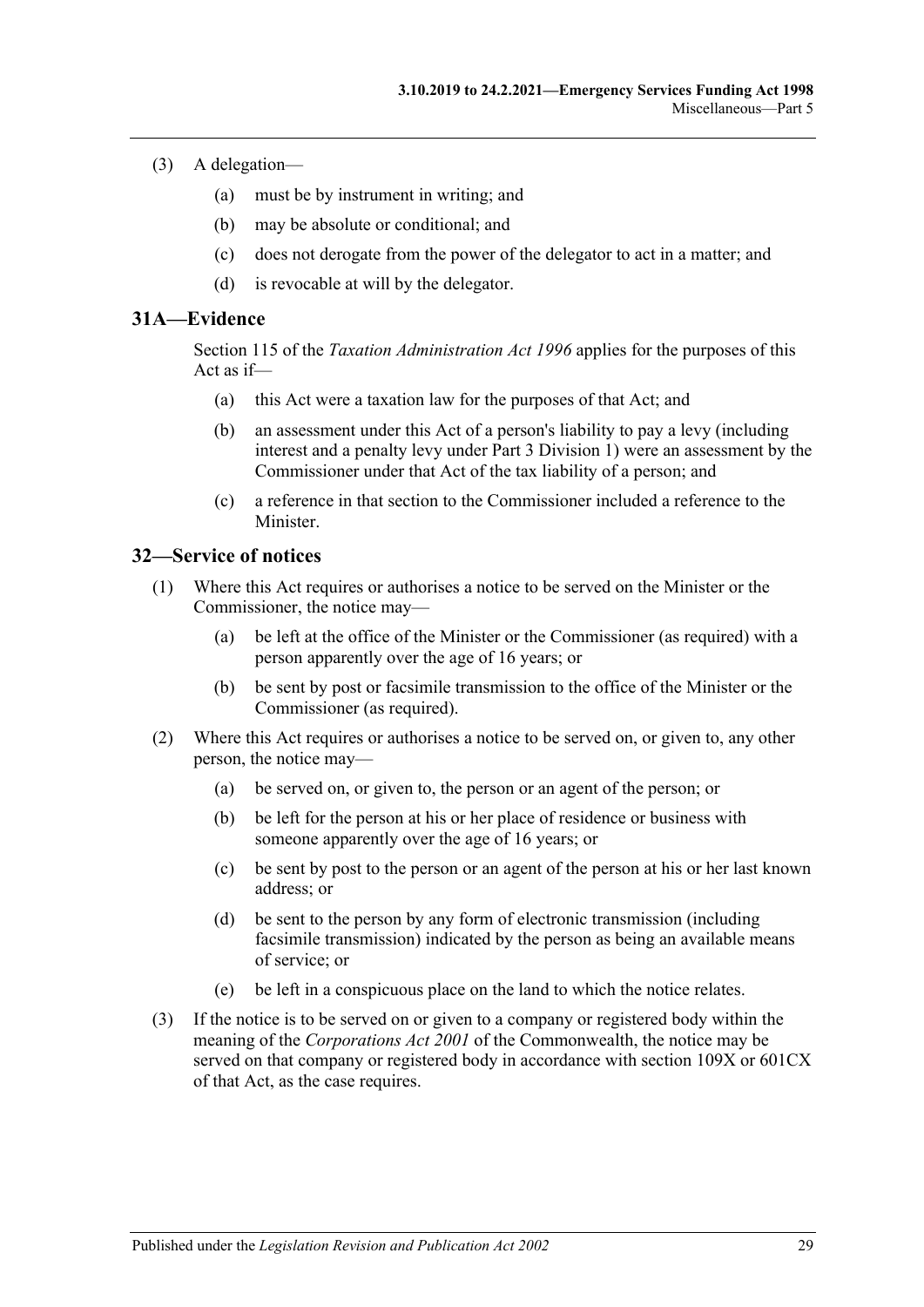## <span id="page-29-5"></span><span id="page-29-0"></span>**33—Remission of levies by regulation**

- (1) The Governor may, on the recommendation of the Minister, make regulations for a remission or remissions in respect of one or both of the levies, or part of one or both of the levies, imposed under this Act for the benefit of—
	- (a) persons who are entitled to pensions, benefits, allowances or other payments under the *Social Security Act 1991* of the Commonwealth; or
	- (b) charitable organisations; or
	- (c) persons who are suffering financial hardship; or
	- (d) other persons or bodies of a class prescribed by the regulations.
- (2) The Minister must in each year, before making a recommendation to the Governor as to the levies to be declared under this Act, consider whether he or she should make a recommendation to the Governor under [subsection](#page-29-5) (1) as to the making or varying of regulations under this section.
- (3) A regulation under this section may be brought into operation on a date specified in the regulation that is earlier than the date of its publication in the Gazette.
- <span id="page-29-6"></span>(4) The Minister must determine the aggregate amount of the levy remitted under this section in respect of each financial year.
- (5) The Treasurer must pay in accordance with the regulations from the Consolidated Account (which is appropriated to the necessary extent) for the purpose of remissions under this section an amount equivalent to the amount determined under [subsection](#page-29-6) (4).

## <span id="page-29-7"></span><span id="page-29-1"></span>**33A—Recouping money lost on aggregation of non contiguous land**

- (1) The Commissioner must, in respect of each financial year, determine the amount by which money received in payment of the levy under [Part 3 Division 1](#page-4-2) is reduced as a result of the aggregation of land for the purposes of [section](#page-4-8)  $5(2)(c)$ .
- (2) The Treasurer must pay into the Fund in each financial year from the Consolidated Account (which is appropriated to the necessary extent) an amount equivalent to the amount determined under [subsection](#page-29-7) (1) in respect of that year.

## <span id="page-29-2"></span>**34—Regulations**

The Governor may make such regulations as are contemplated by this Act or as are necessary or expedient for the purposes of this Act.

## <span id="page-29-3"></span>**Schedule 1—Emergency services areas**

## <span id="page-29-4"></span>**1—Greater Adelaide**

Greater Adelaide is the combined areas of the following councils:

Corporation of the City of Adelaide

Adelaide Hills Council

Alexandrina Council

The Barossa Council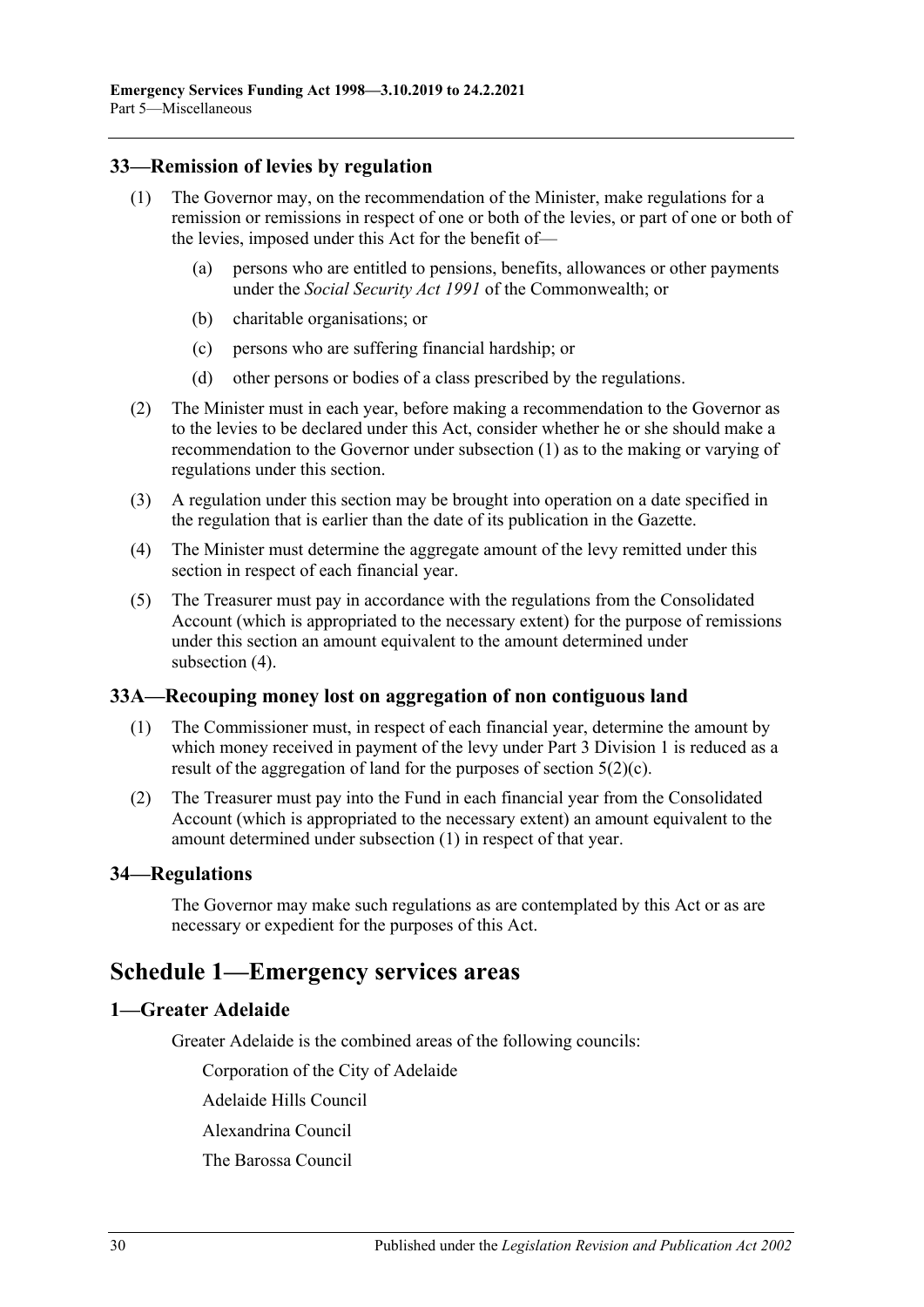- Corporation of the City of Burnside
- Corporation of the City of Campbelltown
- City of Charles Sturt
- Corporation of the Town of Gawler
- City of Holdfast Bay
- Corporation of the City of Marion
- Corporation of the City of Mitcham
- District Council of Mount Barker
- City of Norwood, Payneham and St. Peters
- City of Onkaparinga
- City of Playford
- City of Port Adelaide Enfield
- Corporation of the City of Prospect
- Corporation of the City of Salisbury
- Corporation of the City of Tea Tree Gully
- Corporation of the City of Unley
- District Council of Victor Harbor
- Corporation of the Town of Walkerville
- City of West Torrens
- District Council of Yankalilla

## <span id="page-30-0"></span>**2—Regional Area 1**

Berri

Regional area 1 is comprised of the following cities and towns:

Ceduna Clare Kadina Loxton Millicent Mt Gambier Murray Bridge Naracoorte Port Augusta Port Lincoln Port Pirie Renmark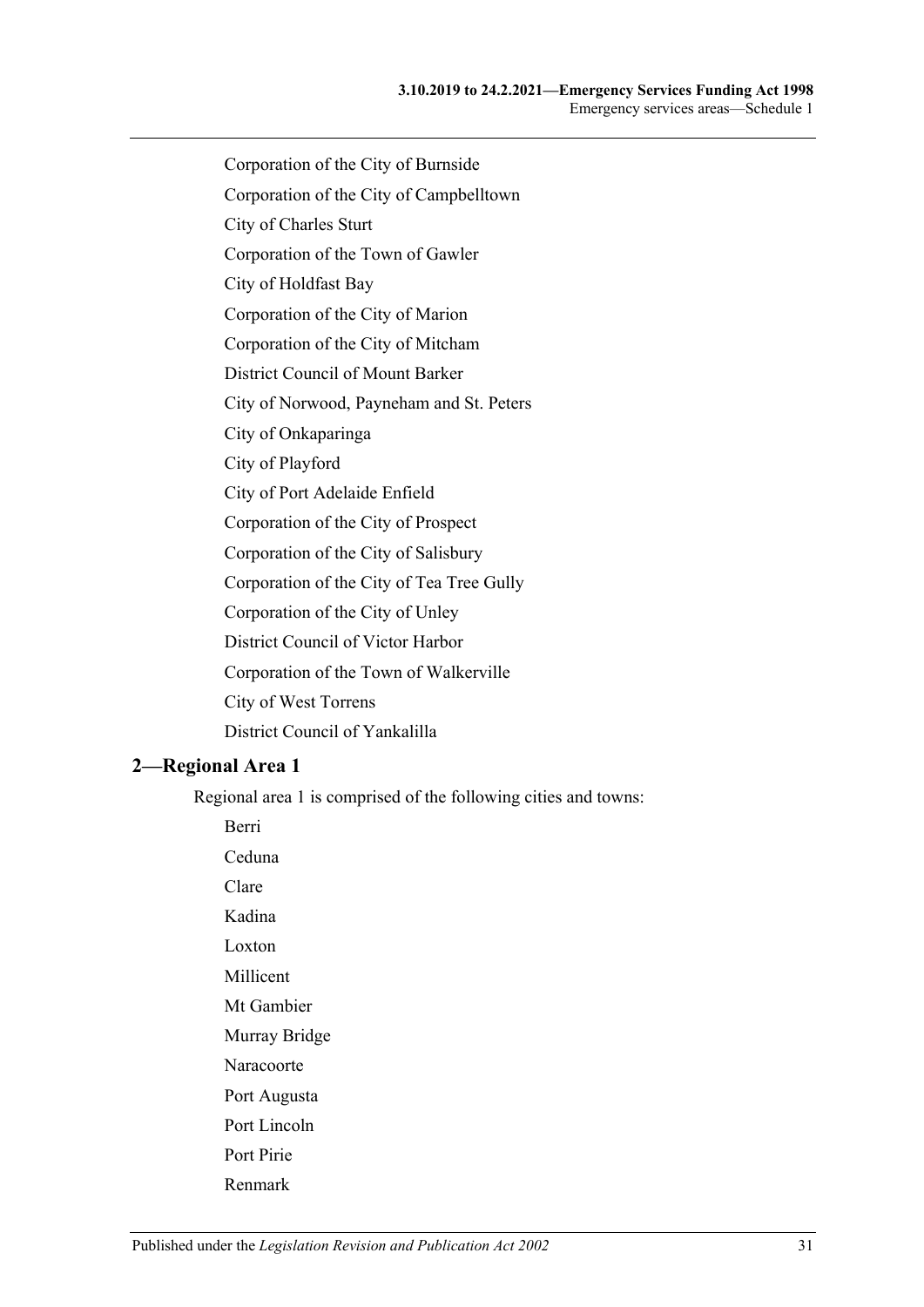Whyalla

## <span id="page-31-0"></span>**Schedule 2—Transitional provisions**

## <span id="page-31-5"></span><span id="page-31-1"></span>**4—Reimbursement by insurers to policy holders**

- (1) Subject to [subclause](#page-31-4) (2), any amount that an insurer receives or recovers from a policy holder in respect of the insurer's purported liability under Part 3 of the *[Country Fires](http://www.legislation.sa.gov.au/index.aspx?action=legref&type=act&legtitle=Country%20Fires%20Act%201989)  Act [1989](http://www.legislation.sa.gov.au/index.aspx?action=legref&type=act&legtitle=Country%20Fires%20Act%201989)* or Part 6 of the *[South Australian Metropolitan Fire Service Act](http://www.legislation.sa.gov.au/index.aspx?action=legref&type=act&legtitle=South%20Australian%20Metropolitan%20Fire%20Service%20Act%201936) 1936* for a period occurring after 30 June 1999 must be reimbursed by the insurer to the policy holder.
- <span id="page-31-4"></span>(2) [Subclause](#page-31-5) (1) does not apply to an amount that is less than ten dollars.
- (3) The amounts that an insurer does not reimburse to policy holders by reason of [subclause](#page-31-4) (2) must be paid by the insurer into the Community Emergency Services Fund.
- (4) A policy holder may recover an amount due by an insurer under this clause as a debt.
- (5) In this clause—

*insurer* means—

- (a) in relation to the *[Country Fires Act](http://www.legislation.sa.gov.au/index.aspx?action=legref&type=act&legtitle=Country%20Fires%20Act%201989) 1989*—an insurer for the purposes of Part 3 of that Act;
- (b) in relation to the *[South Australian Metropolitan Fire Service Act](http://www.legislation.sa.gov.au/index.aspx?action=legref&type=act&legtitle=South%20Australian%20Metropolitan%20Fire%20Service%20Act%201936) 1936*—an insurance company for the purposes of Part 6 of that Act.

#### <span id="page-31-6"></span><span id="page-31-2"></span>**4A—Report on changes to insurance premiums**

- (1) The Commissioner for Consumer Affairs must, on or before 30 September 2000, forward to the Minister a report on the effect that the enactment of this Act has had on insurance premiums in the State in respect of the 1999/2000 financial year with particular reference to the extent to which savings afforded to insurers through the enactment of this Act have been passed on to policy holders.
- (2) The Minister must, within six sitting days after receiving the report required under [subclause](#page-31-6) (1), have copies of the report laid before both Houses of Parliament.

## <span id="page-31-3"></span>**5—The Emergency Services Funding Transitional Advisory Committee**

- (1) The Emergency Services Funding Transitional Advisory Committee is established.
- (2) The Committee consists of six members appointed by the Minister of whom three have been nominated by the Local Government Association of South Australia.
- (3) The Minister will designate one of the members to preside at meetings of the Committee.
- (4) The term of office of members of the Committee is until the dissolution of the committee (see [subclause](#page-32-1) (15)).
- <span id="page-31-7"></span>(5) The Minister—
	- (a) may remove a member of the Committee who was not appointed on the nomination of the Local Government Association of South Australia on any ground that the Minister considers sufficient;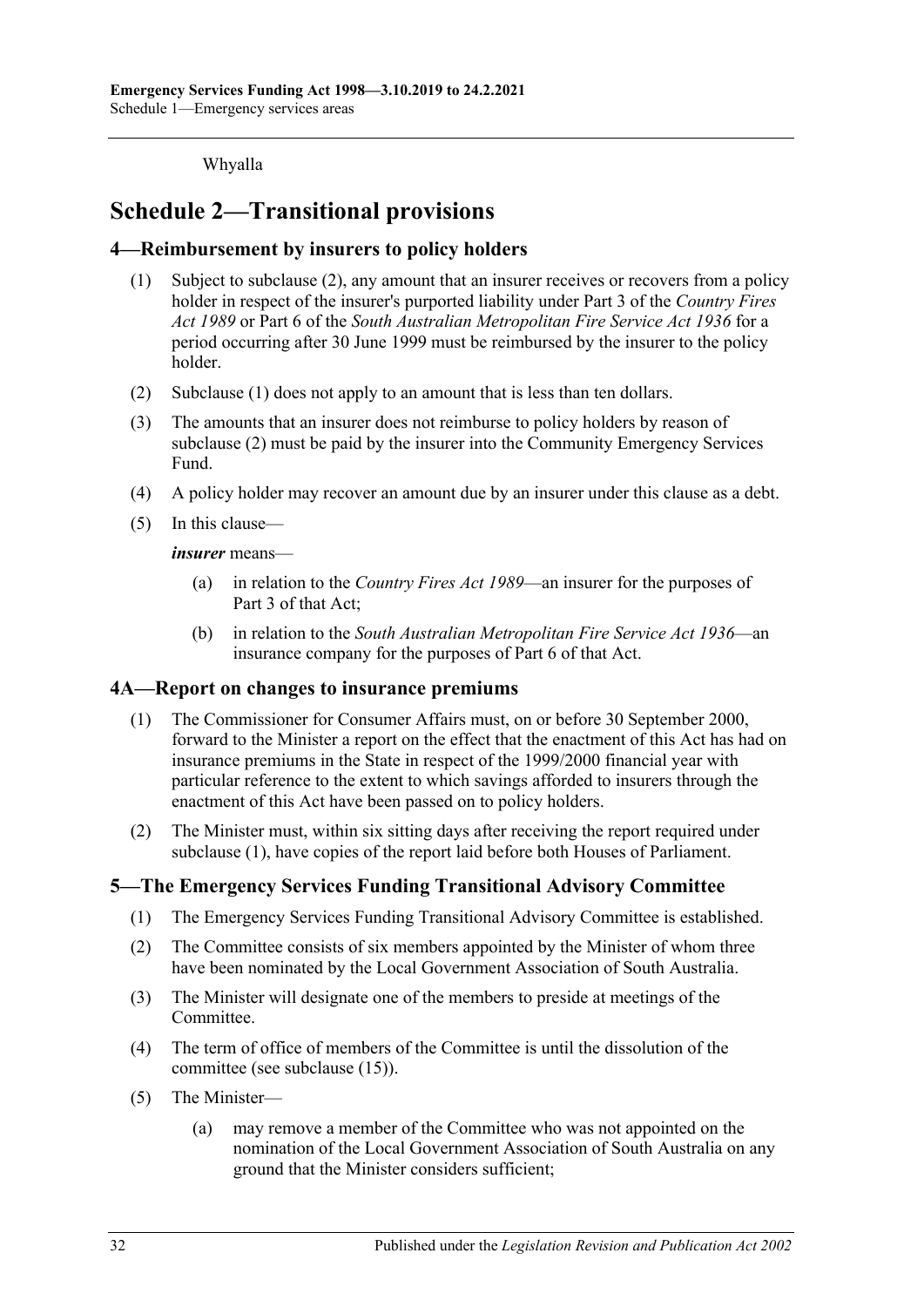- (b) must remove a member of the Committee appointed on the nomination of the Local Government Association of South Australia if requested to do so by the association.
- (6) The Local Government Association of South Australia may request the Minister to remove a member of the Committee appointed on its nomination on any ground that the association considers sufficient.
- (7) The office of a member of the Committee becomes vacant if the member—
	- (a) dies; or
	- (b) resigns by written notice to the Minister; or
	- (c) is removed from office by the Minister under [subclause](#page-31-7) (5).
- (8) On the occurrence of a vacancy in the membership of the Committee, a person will be appointed in accordance with this clause to the vacant office, but the validity of acts and proceedings of the Committee is not affected by the existence of a vacancy or vacancies in its membership.
- (9) A meeting of the Committee will be chaired by the member appointed to preside, or, in the absence of that member, a member chosen by those present.
- (10) A quorum of the Committee consists of four members of the Committee.
- (11) A decision carried by a majority of the votes of the members present at a meeting of the Committee is a decision of the Committee.
- (12) Each member present at a meeting of the Committee is entitled to one vote on any matter arising for decision at that meeting and, if the votes are equal, the person chairing the meeting is entitled to a second or casting vote.
- (13) The functions of the Committee are—
	- (a) to advise the Minister, at his or her request, on questions and arrangements relating to the transition from the previous method of funding emergency services to the funding of those services by means of levies under this Act; and
	- (b) such other functions as are determined by the Minister or are prescribed by regulation.
- (14) A member of the Committee is entitled to such fees and allowances as may be determined by the Governor.
- <span id="page-32-1"></span>(15) The Committee is dissolved at the expiration of 30 June 2001.

#### <span id="page-32-2"></span><span id="page-32-0"></span>**6—Crown to be taken to be owner of certain land**

- (1) The following provisions apply in relation to land referred to in [subclause](#page-33-0) (2) during the period from the commencement of this Act up to and including 30 June 2001:
	- (a) the Crown will be taken to be the owner of the land for the purposes of this Act; and
	- (b) section  $11(1)$  relates to the land as though it were referred to in subsection  $(2)$ of that section.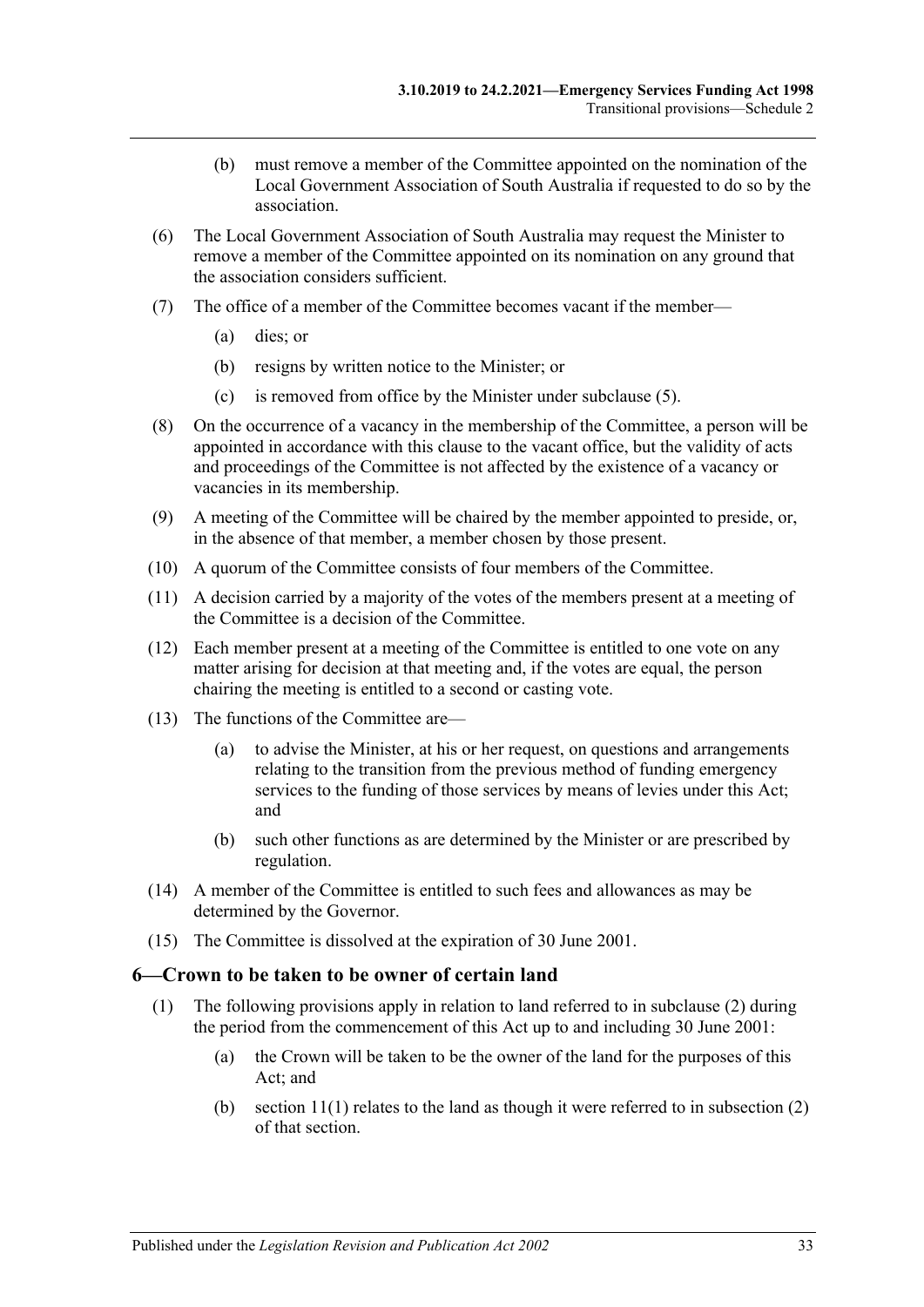- <span id="page-33-0"></span>(2) [Subclause](#page-32-2) (1) applies to land if—
	- (a) the land is under the care, control and management of a council; and
	- (b) the land is—
		- (i) dedicated land within the meaning of the *[Crown Lands Act](http://www.legislation.sa.gov.au/index.aspx?action=legref&type=act&legtitle=Crown%20Lands%20Act%201929) 1929* that has not been granted in fee simple; or
		- (ii) dedicated land within the meaning of the *[Crown Lands Act](http://www.legislation.sa.gov.au/index.aspx?action=legref&type=act&legtitle=Crown%20Lands%20Act%201929) 1929* that has been granted in fee simple in trust for the purposes for which the land was dedicated; or
		- (iii) land comprising—
			- park lands; or
			- a cemetery; or
			- a coastal reserve; or
			- a road reserve; and
	- (c) the land—
		- (i) is not used predominantly by the council for its operations; or
		- (ii) is not subject to one or more leases or licences granted by the council to another person for a rent or fee (except a nominal rent or fee) the term (or the aggregate of the terms) of which exceeds six months in any period of 12 months.
- (3) In this clause—

*coastal reserve* means land reserved or set apart for any purpose if any part of the land is within 50 metres of the sea at high water;

#### *park lands* means—

- (a) public parks and park lands including the park lands in the area of the corporation of the City of Adelaide; and
- (b) all other land declared or set apart as a park or reserve for the use and enjoyment of the public.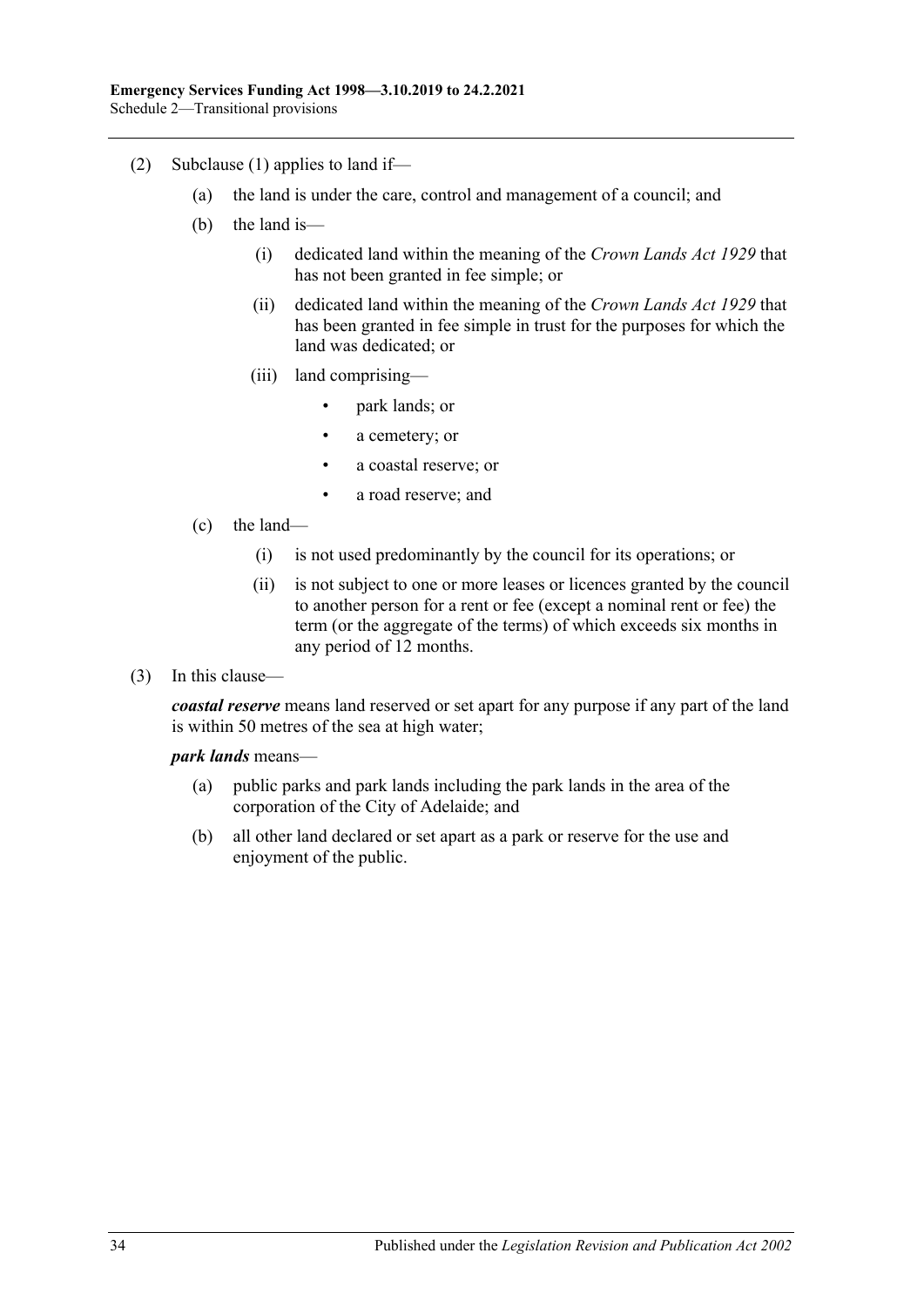## <span id="page-34-0"></span>**Legislative history**

## **Notes**

- Please note—References in the legislation to other legislation or instruments or to titles of bodies or offices are not automatically updated as part of the program for the revision and publication of legislation and therefore may be obsolete.
- Earlier versions of this Act (historical versions) are listed at the end of the legislative history.
- For further information relating to the Act and subordinate legislation made under the Act see the Index of South Australian Statutes or www.legislation.sa.gov.au.

## **Legislation amended by principal Act**

The *Emergency Services Funding Act 1998* amended the following:

*Country Fires Act 1989 South Australian Metropolitan Fire Service Act 1936 Valuation of Land Act 1971*

## **Principal Act and amendments**

#### New entries appear in bold.

| Year | No             | Title                                                                                         | Assent     | Commencement                                                                                                                                                                                                           |
|------|----------------|-----------------------------------------------------------------------------------------------|------------|------------------------------------------------------------------------------------------------------------------------------------------------------------------------------------------------------------------------|
| 1998 | 63             | <b>Emergency Services Funding</b><br>Act 1998                                                 | 10.9.1998  | 13.5.1999 except ss $3-9$ , $11-22$ ,<br>26–34 and Schs 1 & 2–30.6.1999<br>(Gazette 13.5.1999 p2502)                                                                                                                   |
| 1999 | 61             | <b>Emergency Services Funding</b><br>(Miscellaneous) Amendment<br>Act 1999                    | 19.8.1999  | 30.6.1999 except ss 4 and<br>$9(b)$ —(e)—19.8.1999: s 2                                                                                                                                                                |
| 2000 | $\overline{4}$ | District Court (Administrative and<br>Disciplinary Division) Amendment<br>Act 2000            | 20.4.2000  | Sch 1 (cl 13)-1.6.2000 (Gazette<br>18.5.2000 p2554)                                                                                                                                                                    |
| 2001 | 23             | Statutes Amendment (Corporations) 14.6.2001<br>Act 2001                                       |            | Pt 14 (s $73$ )—15.7.2001 being the day<br>on which the Corporations Act 2001 of<br>the Commonwealth came into operation:<br>Commonwealth of Australia Gazette No.<br>S 285, 13 July 2001 (Gazette 21.6.2001)<br>p2270 |
| 2003 | 44             | <i>Statute Law Revision Act 2003</i>                                                          | 23.10.2003 | Sch 1-24.11.2003 (Gazette 13.11.2003<br>p4048                                                                                                                                                                          |
| 2003 | 45             | <b>Emergency Services Funding</b><br>(Validation of Levy on Vehicles and<br>Vessels) Act 2003 | 30.10.2003 | 30.10.2003                                                                                                                                                                                                             |
| 2005 | 40             | Fire and Emergency Services Act<br>2005                                                       | 14.7.2005  | Sch 6 (cll 6 & 7)-1.10.2005 (Gazette<br>29.9.2005 p3547)                                                                                                                                                               |
| 2008 | 38             | <b>Statutes Amendment and Repeal</b><br>(Taxation Administration) Act 2008                    | 23.10.2008 | Pt 2 (ss $4-23$ )-1.7.2009 (Gazette<br>11.12.2008 p5475                                                                                                                                                                |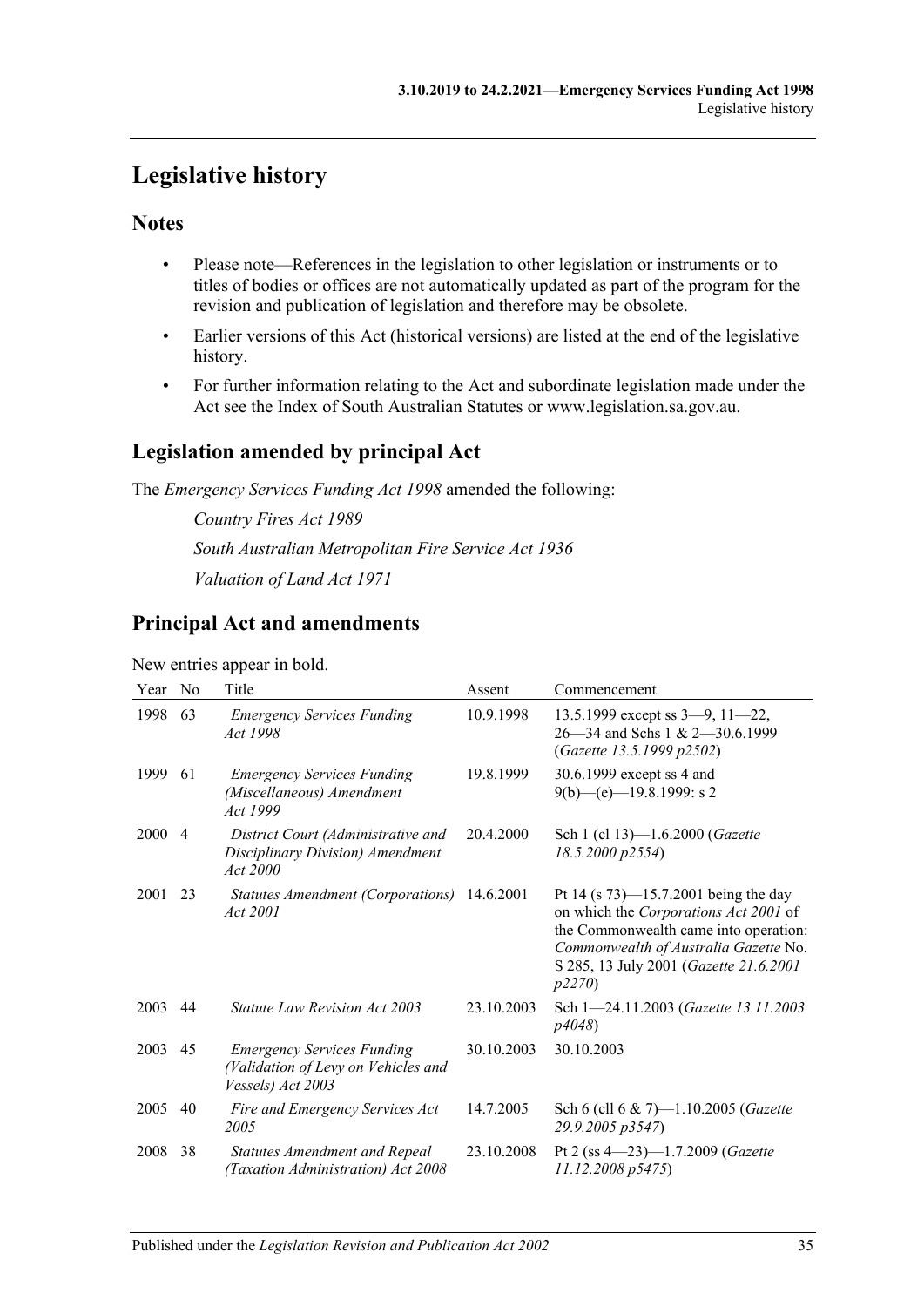#### **Emergency Services Funding Act 1998—3.10.2019 to 24.2.2021** Legislative history

| 2009    | 84   | Statutes Amendment (Public Sector<br>Consequential Amendments) Act<br>2009 | 10.12.2009 | Pt 55 (ss $112 - 114$ )-1.2.2010 ( <i>Gazette</i><br>28.1.2010 p320) |
|---------|------|----------------------------------------------------------------------------|------------|----------------------------------------------------------------------|
| 2016 29 |      | Real Property (Electronic<br>Conveyancing) Amendment Act 2016              | 16.6.2016  | Sch 2—4.7.2016 (Gazette 30.6.2016)<br>p2761                          |
| 2017 51 |      | Statutes Amendment (SACAT No 2) 28.11.2017<br>Act 2017                     |            | Pt 13 (ss 70 to 76)-14.12.2017<br>(Gazette 12.12.2017 p4960)         |
| 2019    | - 25 | <b>Statutes Amendment and Repeal</b><br>(Simplify) Act 2019                | 3.10.2019  | Pt 14 (s $25$ )-3.10.2019: s 2(1)                                    |

## **Provisions amended**

New entries appear in bold.

Entries that relate to provisions that have been deleted appear in italics.

| Provision                  | How varied                                                   | Commencement |  |
|----------------------------|--------------------------------------------------------------|--------------|--|
| Long title                 | amended by 44/2003 s 3(1) (Sch 1)                            | 24.11.2003   |  |
| Pt1                        |                                                              |              |  |
| s <sub>2</sub>             | deleted by $44/2003$ s $3(1)$ (Sch 1)                        | 24.11.2003   |  |
| s <sub>3</sub>             |                                                              |              |  |
| $s \; 3(1)$                |                                                              |              |  |
| authorised officer         | inserted by $38/2008$ s 4(1)                                 | 1.7.2009     |  |
| Commissioner               | inserted by $38/2008$ s 4(1)                                 | 1.7.2009     |  |
|                            | emergency service amended by $40/2005$ Sch 6 cl $6(1)$ , (2) | 1.10.2005    |  |
| non-reviewable<br>decision | inserted by $38/2008$ s 4(2)                                 | 1.7.2009     |  |
| owner                      | amended by $61/1999$ s $3(a)$                                | 30.6.1999    |  |
| Tribunal                   | inserted by 51/2017 s 70                                     | 14.12.2017   |  |
| $s \; 3(1a)$               | inserted by $61/1999$ s $3(b)$                               | 30.6.1999    |  |
| s <sub>4</sub>             | inserted by 38/2008 s 5                                      | 1.7.2009     |  |
| Pt2                        | deleted by 61/1999 s 4                                       | 19.8.1999    |  |
| Pt 3                       |                                                              |              |  |
| Pt 3 Div 1                 |                                                              |              |  |
| Pt 3 Div 1 Subdiv 1        |                                                              |              |  |
| heading                    | inserted by $38/2008$ s 6                                    | 1.7.2009     |  |
| s <sub>5</sub>             |                                                              |              |  |
| s 5(1)                     | amended by $38/2008$ s $7(1)$                                | 1.7.2009     |  |
| $s \ 5(2)$                 | amended by $61/1999$ s $5(a)$                                | 30.6.1999    |  |
| $s\ 5(2a)$                 | inserted by $61/1999$ s $5(b)$                               | 30.6.1999    |  |
|                            | amended by $38/2008$ s $7(2)$                                | 1.7.2009     |  |
| $s\ 5(10)$                 | inserted by $61/1999$ s $5(c)$                               | 30.6.1999    |  |
| s <sub>5A</sub>            | inserted by $61/1999$ s $6$                                  | 30.6.1999    |  |
| $s$ 5A(1)                  | amended by 38/2008 s 8(1)                                    | 1.7.2009     |  |
| s 5A(2)                    | amended by 38/2008 s 8(1), (3)                               | 1.7.2009     |  |
| $s$ 5A(3)                  | amended by 38/2008 s 8(1)                                    | 1.7.2009     |  |
| s 5A(4)                    | amended by 38/2008 s 8(1), (2)                               | 1.7.2009     |  |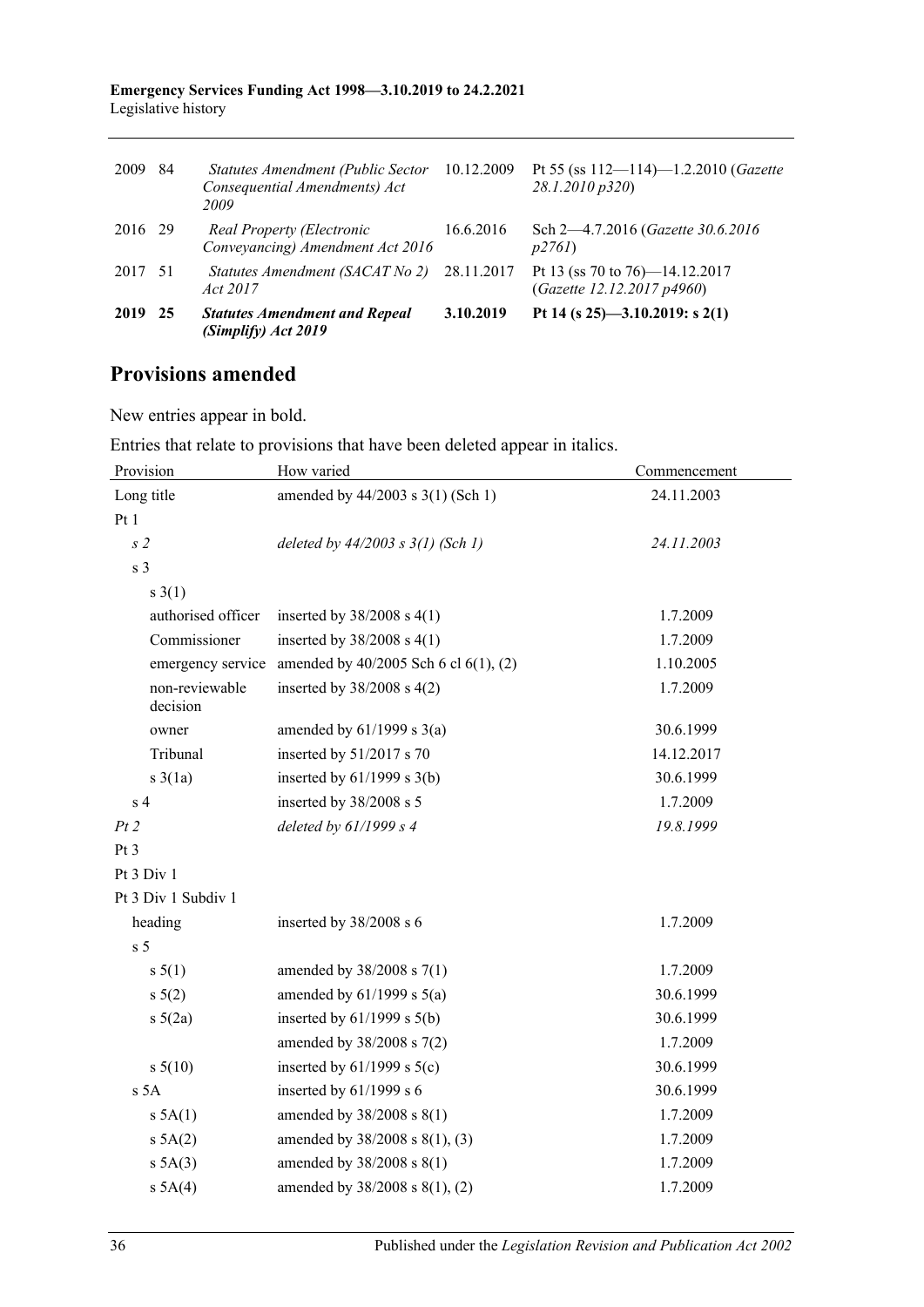| s 5A(5)                                | amended by $38/2008$ s $8(2)$                                                     | 1.7.2009    |
|----------------------------------------|-----------------------------------------------------------------------------------|-------------|
|                                        | substituted by 51/2017 s 71                                                       | 14.12.2017  |
| s 5A(6)                                | substituted by 51/2017 s 71                                                       | 14.12.2017  |
| s 5A(7)                                | amended by $38/2008$ s $8(1)$                                                     | 1.7.2009    |
| s <sub>8</sub>                         |                                                                                   |             |
| s(5)                                   |                                                                                   |             |
| the Local<br>Government<br>Regulations | deleted by $38/2008 s$ 9                                                          | 1.7.2009    |
| Regulations                            | Local Government inserted by 38/2008 s 9                                          | 1.7.2009    |
| the relevant day                       | substituted by 61/1999 s 7                                                        | 30.6.1999   |
| s <sub>9</sub>                         |                                                                                   |             |
| $s \, 9(2)$                            | amended by 61/1999 s 8                                                            | 30.6.1999   |
| $s\,9(4)$                              | substituted by 51/2017 s 72                                                       | 14.12.2017  |
| $s\ 9(4a)$                             | inserted by 51/2017 s 72                                                          | 14.12.2017  |
| s 10                                   |                                                                                   |             |
| s 10(1)                                | amended by $61/1999$ s $9(a)$                                                     | 30.6.1999   |
| s 10(5)                                | amended by $61/1999$ s $9(b)$                                                     | 19.8.1999   |
| s 10(5a)                               | inserted by $61/1999$ s $9(c)$                                                    | 19.8.1999   |
| s 10(6)                                | (c) deleted by $61/1999$ s $9(d)$                                                 | 19.8.1999   |
| s 10(7)                                | amended by $61/1999$ s $9(e)$                                                     | 19.8.1999   |
| s 10(8)                                | amended by $61/1999$ s $9(f)$                                                     | 30.6.1999   |
| S <sub>11</sub>                        | amended by 61/1999 s 10                                                           | 30.6.1999   |
|                                        | expired: $s$ 11(5)—omitted under Legislation<br>Revision and Publication Act 2002 | (30.6.2002) |
| s 12                                   |                                                                                   |             |
| s $12(1)$ and $(2)$                    | amended by 38/2008 s 10                                                           | 1.7.2009    |
| s 12(3)                                | amended by 61/1999 s 11                                                           | 30.6.1999   |
|                                        | amended by 38/2008 s 10                                                           | 1.7.2009    |
| $s 12(4)$ (6)                          | amended by 38/2008 s 10                                                           | 1.7.2009    |
| s 13                                   |                                                                                   |             |
| s $13(1)$ and $(2)$                    | amended by 38/2008 s 11                                                           | 1.7.2009    |
| s 13(3)                                | amended by 38/2008 s 11                                                           | 1.7.2009    |
|                                        | substituted by 51/2017 s 73                                                       | 14.12.2017  |
| s 13(4) and (5)                        | inserted by 51/2017 s 73                                                          | 14.12.2017  |
| s <sub>14</sub>                        | substituted by 61/1999 s 12                                                       | 30.6.1999   |
| s 15                                   |                                                                                   |             |
| s 15(1)                                | amended by 61/1999 s 13                                                           | 30.6.1999   |
|                                        | amended by 38/2008 s 12                                                           | 1.7.2009    |
| s 16                                   |                                                                                   |             |
| s 16(1)                                | amended by 61/1999 s 14                                                           | 30.6.1999   |
|                                        | amended by 38/2008 s 13(1)                                                        | 1.7.2009    |
| s 16(2)                                | amended by 38/2008 s 13(2)                                                        | 1.7.2009    |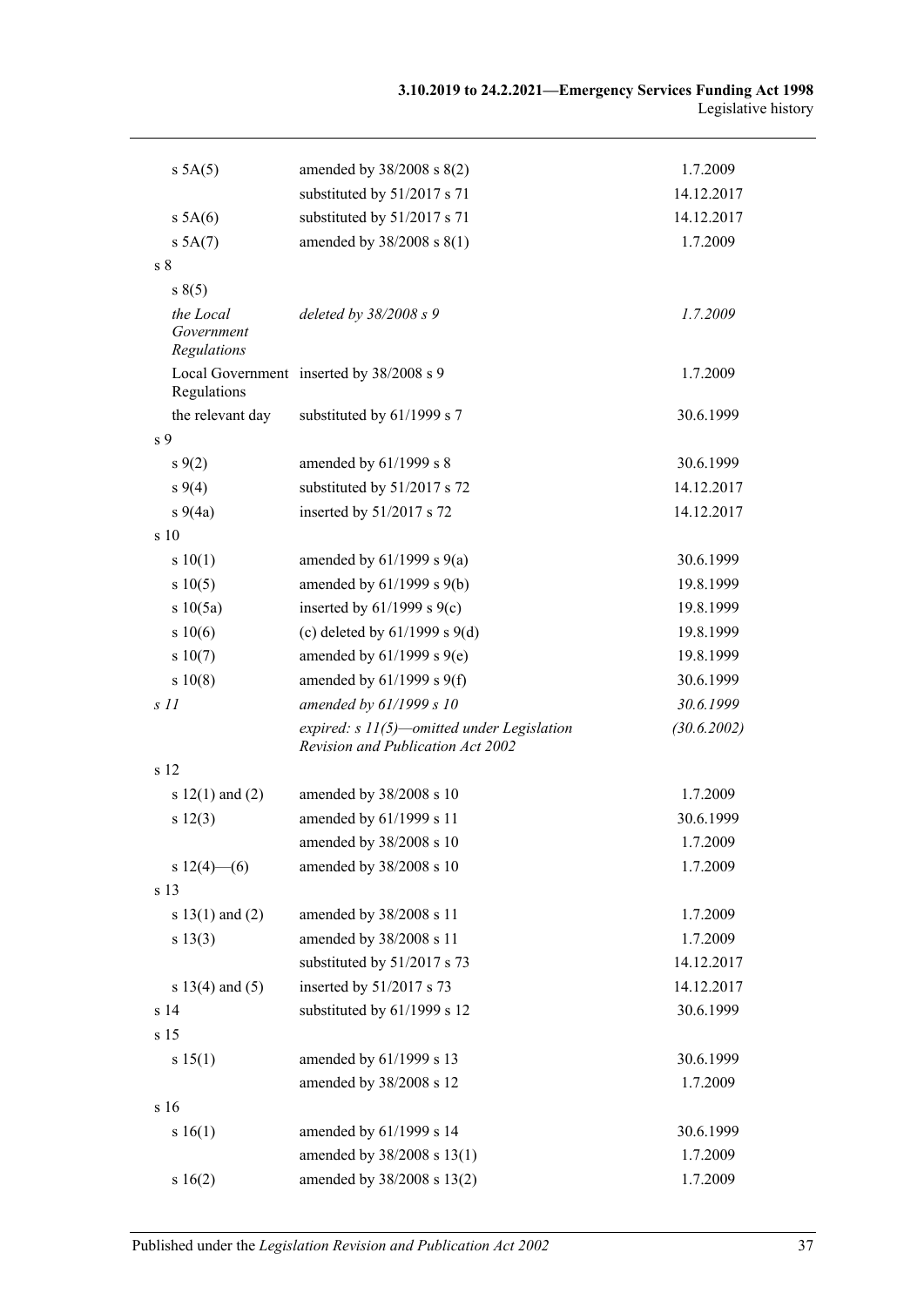#### **Emergency Services Funding Act 1998—3.10.2019 to 24.2.2021** Legislative history

| s 16(4)              | amended by 38/2008 s 13(1)                                                 | 1.7.2009   |
|----------------------|----------------------------------------------------------------------------|------------|
| s 17                 | substituted by 38/2008 s 14                                                | 1.7.2009   |
| ss 17A and 17B       | inserted by 38/2008 s 14                                                   | 1.7.2009   |
| Pt 3 Div 1 Subdiv 2  | inserted by 38/2008 s 14                                                   | 1.7.2009   |
| Pt 3 Div 1 Subdiv 3  | inserted by 38/2008 s 14                                                   | 1.7.2009   |
| Pt 3 Div 1 Subdiv 4  |                                                                            |            |
| heading              | inserted by 38/2008 s 14                                                   | 1.7.2009   |
| ss 17N-17R           | inserted by 38/2008 s 14                                                   | 1.7.2009   |
| s 18                 |                                                                            |            |
| s 18(1)              | amended by 38/2008 s 15                                                    | 1.7.2009   |
| s 19                 | deleted by 38/2008 s 16                                                    | 1.7.2009   |
| s 20                 |                                                                            |            |
| $s \ 20(1)$          | amended by 38/2008 s 17(1), (2)                                            | 1.7.2009   |
| $s\ 20(2), (4), (5)$ | amended by 38/2008 s 17(1)                                                 | 1.7.2009   |
| $s\,20(6)$           | substituted by 25/2019 s 25                                                | 3.10.2019  |
| s 20(7)—(9), (11)    | amended by 38/2008 s 17(1)                                                 | 1.7.2009   |
| $s \ 20(13)$         | amended by 84/2009 s 112                                                   | 1.2.2010   |
| $s\,20(14)$          | deleted by 29/2016 Sch 2                                                   | 4.7.2016   |
| s 21                 |                                                                            |            |
| $s \, 21(1)$         | amended by 38/2008 s 18(1)                                                 | 1.7.2009   |
|                      | amended by 51/2017 s 74(1), (2)                                            | 14.12.2017 |
| s 21(2)              | amended by 38/2008 s 18(2)                                                 | 1.7.2009   |
|                      | amended by $51/2017$ s $74(3)$ — (6)                                       | 14.12.2017 |
| s 22                 | substituted by 38/2008 s 19                                                | 1.7.2009   |
| ss 22A and 22B       | inserted by 38/2008 s 19                                                   | 1.7.2009   |
| Pt 3 Div 1 Subdiv 5  | inserted by 38/2008 s 19                                                   | 1.7.2009   |
| Pt 3 Div 1 Subdiv 6  | inserted by 38/2008 s 19                                                   | 1.7.2009   |
| Pt 3 Div 2           |                                                                            |            |
| s 23                 |                                                                            |            |
| $s\,23(2)$           | amended by 84/2009 s 113                                                   | 1.2.2010   |
| s 24                 |                                                                            |            |
| $s\,24(2)$           | amended by $45/2003$ s $2(1)$                                              | 30.10.2003 |
| $s\,24(2a)$          | inserted by $45/2003$ s $2(2)$                                             | 30.10.2003 |
| $s\,24(7)$           | amended by 61/1999 s 15(a), (b)                                            | 30.6.1999  |
| $s\,24(8)$           | amended by 61/1999 s 15(c)                                                 | 30.6.1999  |
| s 26                 |                                                                            |            |
| $s \; 26(4)$         | amended by 4/2000 s 9(1) (Sch 1 cl 13)                                     | 1.6.2000   |
|                      | substituted by 51/2017 s 75                                                | 14.12.2017 |
| $s \; 26(4a)$        | inserted by 51/2017 s 75                                                   | 14.12.2017 |
| s <sub>27</sub>      |                                                                            |            |
| $s \, 27(1)$         | s 27 amended and redesignated as $s$ 27(1) by<br>$38/2008$ s $20(1)$ - (3) | 1.7.2009   |
|                      | amended by 84/2009 s 114                                                   | 1.2.2010   |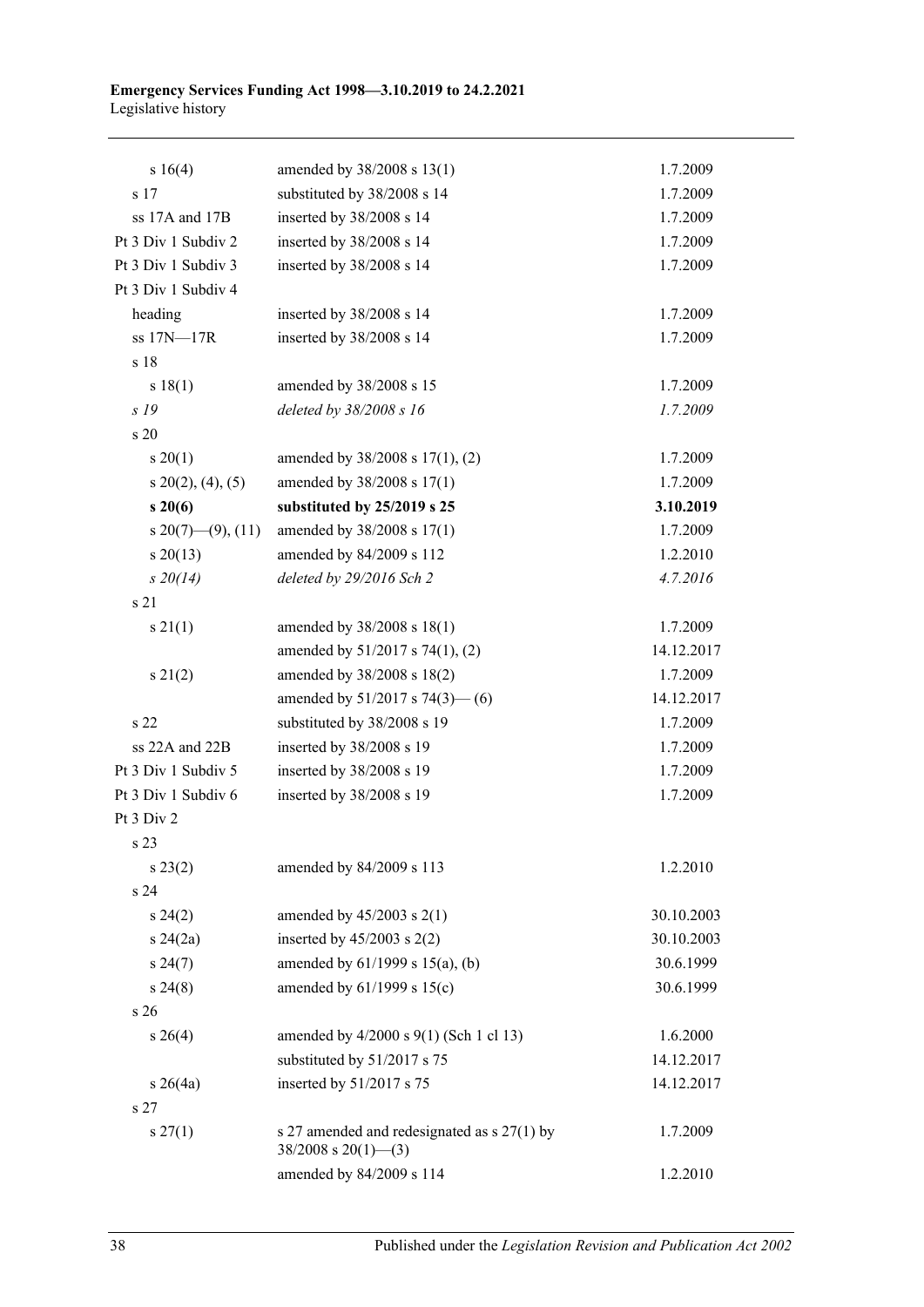| $s\,27(2)$                | inserted by $38/2008$ s $20(3)$                          | 1.7.2009   |
|---------------------------|----------------------------------------------------------|------------|
| Pt 4                      |                                                          |            |
| s 28                      |                                                          |            |
| $s\,28(3)$                | amended by 61/1999 s 16                                  | 30.6.1999  |
| $s\,28(4)$                | amended by $40/2005$ Sch 6 cl $7(1)$ —(3)                | 1.10.2005  |
| Pt 5                      |                                                          |            |
| s 31                      | substituted by 38/2008 s 21                              | 1.7.2009   |
| s31A                      | inserted by 38/2008 s 21                                 | 1.7.2009   |
| s 32                      |                                                          |            |
| $s \, 32(1)$              | amended by $38/2008$ s $22(1)$ —(3)                      | 1.7.2009   |
| $s \, 32(2)$              | amended by 61/1999 s 17                                  | 30.6.1999  |
| $s \, 32(3)$              | substituted by 23/2001 s 73                              | 15.7.2001  |
| s 33                      |                                                          |            |
| $s \, 33(1)$              | amended by $61/1999$ s $18(a)$ , (b)                     | 30.6.1999  |
| $s \frac{33(3) - (5)}{ }$ | inserted by $61/1999$ s $18(c)$                          | 30.6.1999  |
| s33A                      | inserted by 61/1999 s 19                                 | 30.6.1999  |
| s 33A(1)                  | amended by 38/2008 s 23                                  | 1.7.2009   |
| Sch 1                     | designated as cll 1 and 2 by $44/2003$ s 3(1)<br>(Sch 1) | 24.11.2003 |
| Sch 2                     | heading amended by $44/2003$ s $3(1)$ (Sch 1)            | 24.11.2003 |
| heading preceding<br>cl1  | deleted by $44/2003$ s $3(1)$ (Sch 1)                    | 24.11.2003 |
| $ell 1 - 3$               | deleted by $44/2003$ s $3(1)$ (Sch 1)                    | 24.11.2003 |
| heading preceding<br>cl4  | deleted by $44/2003$ s $3(1)$ (Sch 1)                    | 24.11.2003 |
| cl 4A                     | inserted by 61/1999 s 20                                 | 30.6.1999  |

## **Transitional etc provisions associated with Act or amendments**

## *Emergency Services Funding (Validation of Levy on Vehicles and Vessels) Act 2003*

## **2—Interpretation**

In this Act, unless the contrary intention appears—

*Act* means the *[Emergency Services Funding Act](http://www.legislation.sa.gov.au/index.aspx?action=legref&type=act&legtitle=Emergency%20Services%20Funding%20Act%201998) 1998*;

*levy* means the levy under Part 3 Division 2 of the Act;

*notice* means the notice under section 24 of the Act, published in the Gazette on 2 June 1999, declaring the amount of the levy (*Gazette 30.10.2003 p2917*);

*relevant financial years* means the 2001/2002, 2002/2003 and 2003/2004 financial years.